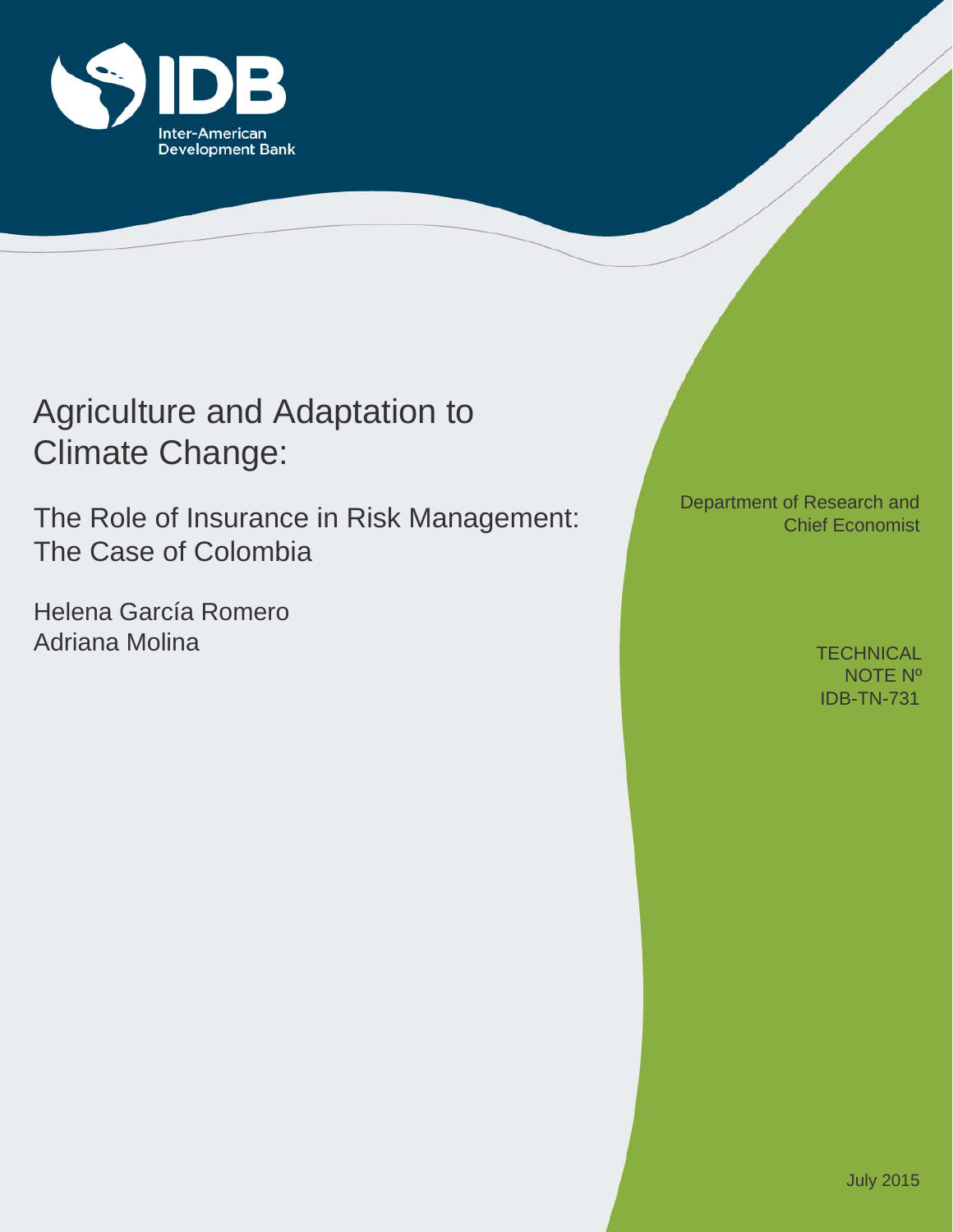# Agriculture and Adaptation to Climate Change:

The Role of Insurance in Risk Management: The Case of Colombia

Helena García Romero Adriana Molina

Fedesarrollo

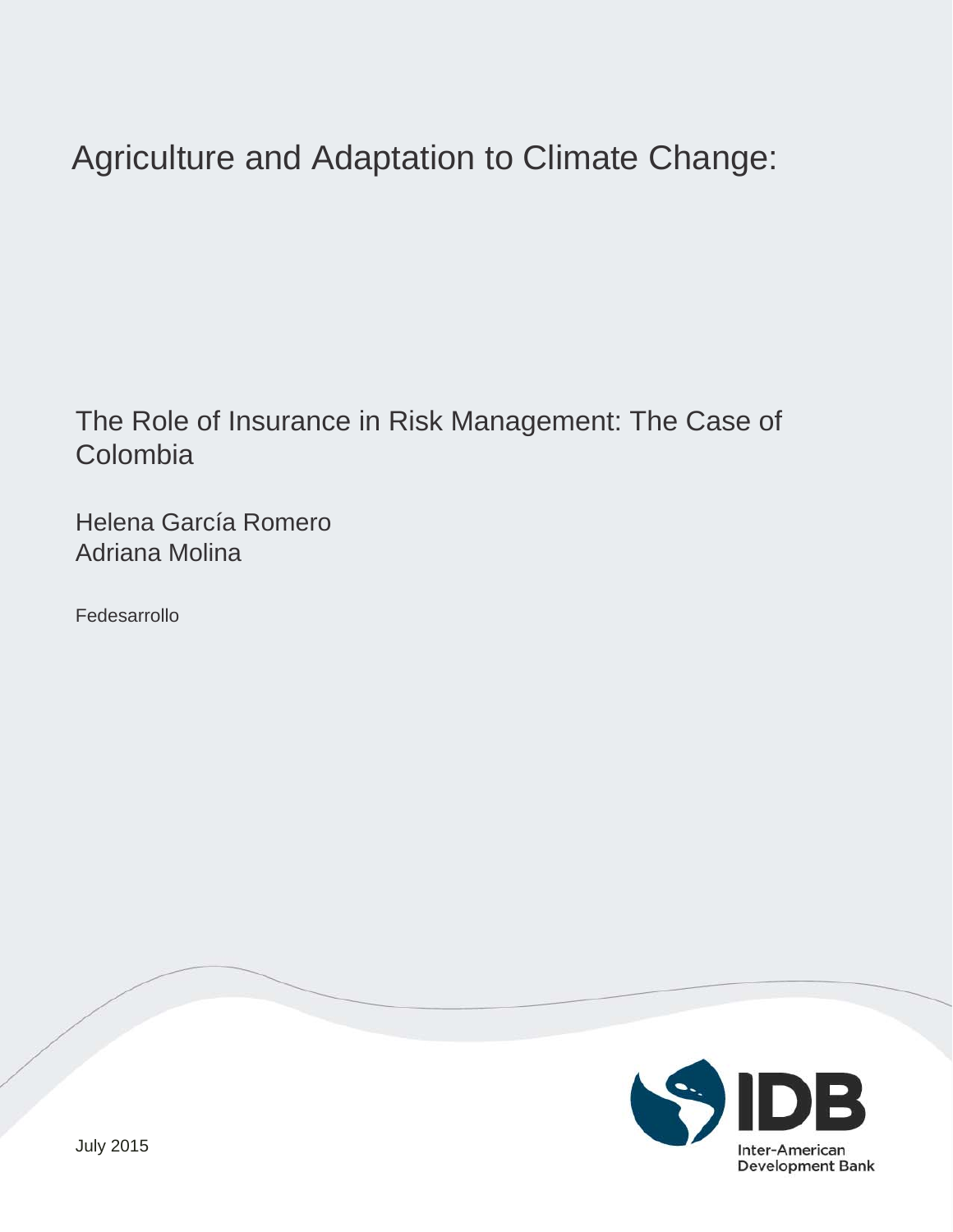Cataloging-in-Publication data provided by the Inter-American Development Bank Felipe Herrera Library

 Agriculture and adaptation to climate change: the role of insurance in risk management: the case of Colombia / Helena García Romero, Adriana Molina.

p. cm. — (IDB Technical Note ; 731)

Includes bibliographic references.

 1. Agricultural insurance—Colombia. 2. Climate change insurance—Colombia. 3. Agricultural productivity—Colombia. I. Molina, Adriana. II. Inter-American Development Bank. Department of Research and Chief Economist. III. Title. IV. Series. IDB-TN-731

#### http://www.iadb.org

Copyright © 2015 Inter-American Development Bank. This work is licensed under a Creative Commons IGO 3.0 Attribution-NonCommercial-NoDerivatives (CC-IGO BY-NC-ND 3.0 IGO) license (http://creativecommons.org/licenses/by-nc-nd/3.0/igo/ legalcode) and may be reproduced with attribution to the IDB and for any non-commercial purpose. No derivative work is allowed.

Any dispute related to the use of the works of the IDB that cannot be settled amicably shall be submitted to arbitration pursuant to the UNCITRAL rules. The use of the IDB's name for any purpose other than for attribution, and the use of IDB's logo shall be subject to a separate written license agreement between the IDB and the user and is not authorized as part of this CC-IGO license.

Note that link provided above includes additional terms and conditions of the license.

The opinions expressed in this publication are those of the authors and do not necessarily reflect the views of the Inter-American Development Bank, its Board of Directors, or the countries they represent.

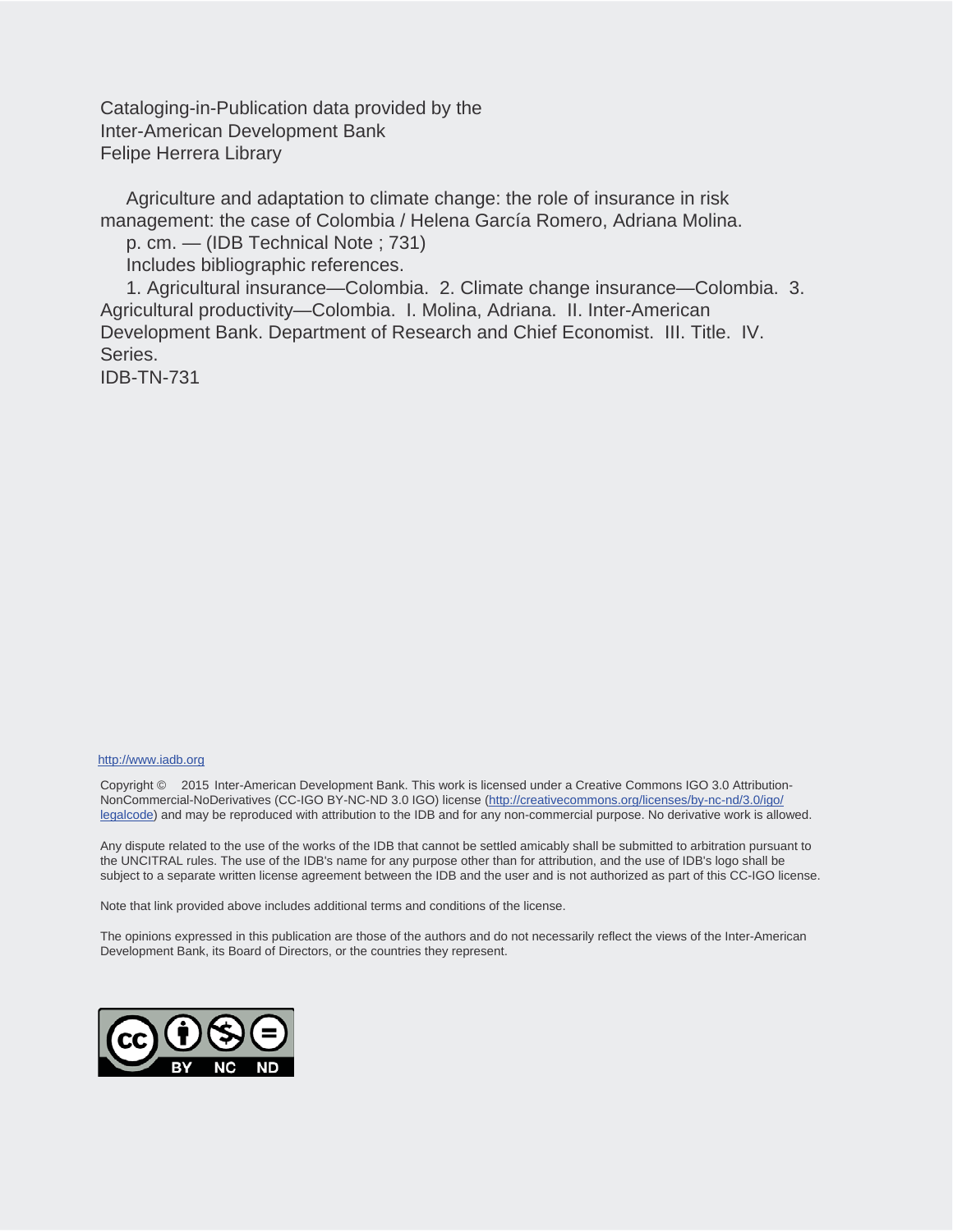## **Abstract**

Insurance can potentially play an important role in climate change adaptation for rural households in developing countries as part of the overall climate change adaptation strategy. However, agricultural insurance markets have many market failures that inhibit their full development. In Colombia these market failures, namely information asymmetries and high transaction costs, are amplified by the country's difficult topography, poor infrastructure, and history of rural violence. Even though the government provides premium subsidies to increase coverage, it is still very low and important crops and small producers are not covered. This paper analyzes in detail the market constraints on the development of the agricultural insurance market in Colombia and provides recommendations so that it can fulfill its potential as a risk management tool in the country.

#### **JEL classifications:** G22, Q1, Q14, Q54

**Keywords:** Agricultural insurance, climate change, risk management, Colombia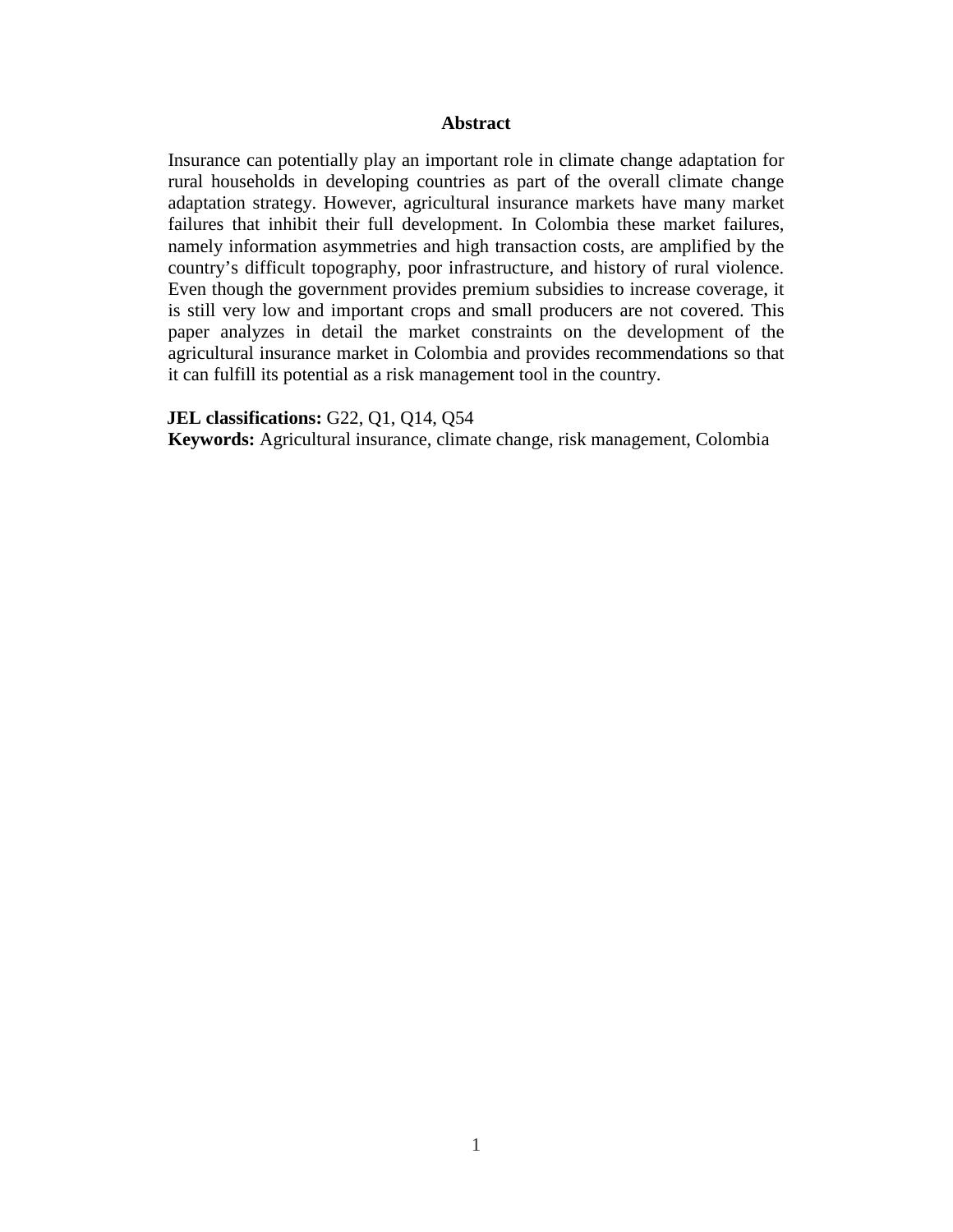# **Abbreviations**

| <b>CIAT</b>    | Centro Internacional de Agricultura Tropical                             |
|----------------|--------------------------------------------------------------------------|
| <b>CNCA</b>    | Comisión Nacional de Crédito Agropecuario                                |
| <b>DANE</b>    | Departamento Administrativo Nacional de Estadística                      |
| <b>DNP</b>     | Departamento de Planeación Nacional                                      |
| <b>ECV</b>     | Encuesta de Calidad de Vida                                              |
| FAG            | Fondo Agropecuario de Garantías                                          |
| <b>FINAGRO</b> | Fondo para el Financiamiento del Sector Agropecuario                     |
| <b>FNRA</b>    | Fondo Nacional de Riesgos Agropecuarios                                  |
| <b>IDEAM</b>   | Instituto de Hidrología, Meteorología y Estudios Ambientales de Colombia |
| <b>IGAC</b>    | Instituto de Geografía Agustín Codazzi                                   |
| <b>IPCC</b>    | International Panel on Climate Change                                    |
| <b>MADR</b>    | Ministerio de Agricultura y Desarrollo Rural                             |
| MIJ            | Ministerio del Interior y de Justicia                                    |
| <b>SAC</b>     | Sociedad de Agricultores de Colombia                                     |
| <b>UNDP</b>    | <b>United Nations Development Programme</b>                              |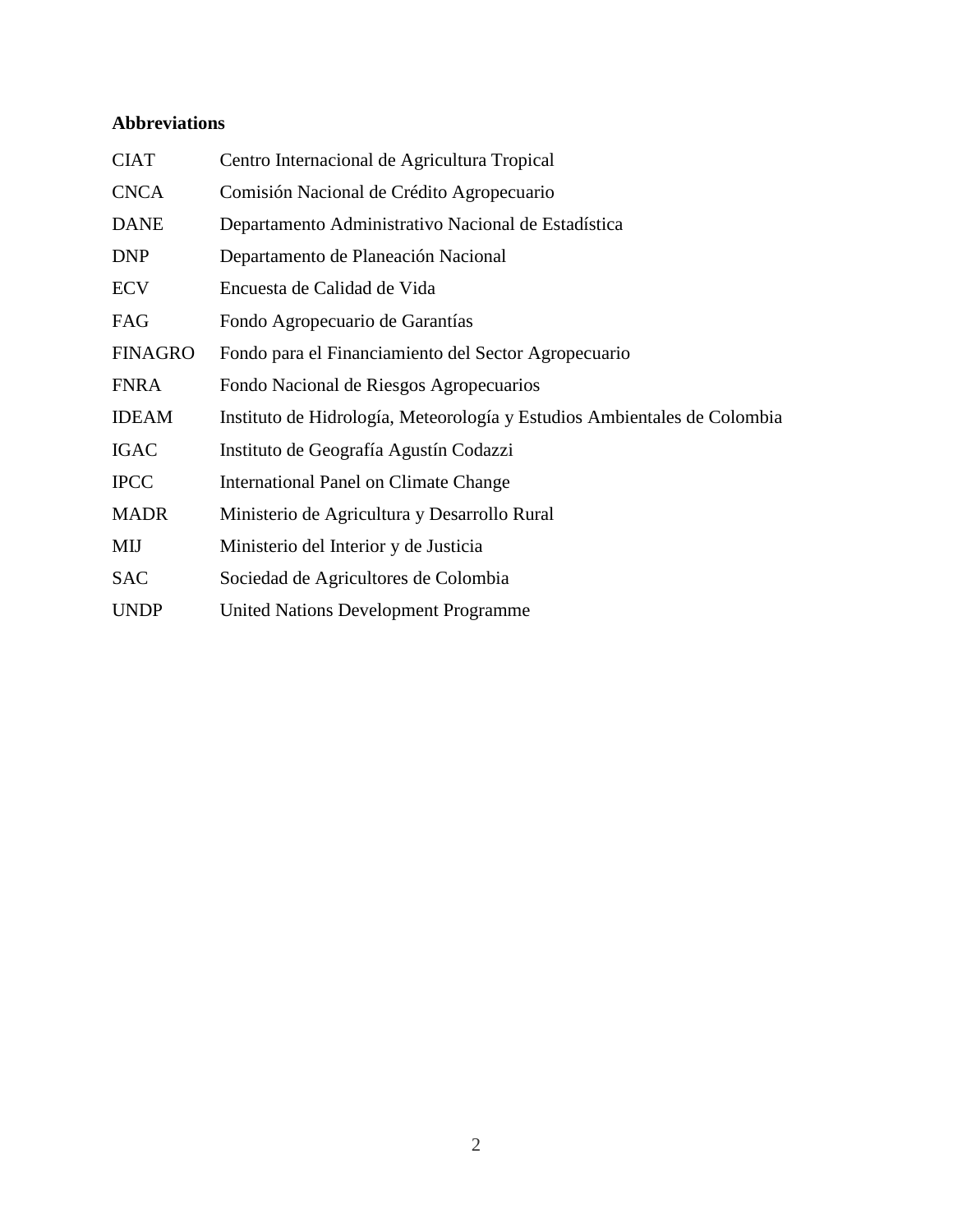# **1. Introduction**

Climate change will have a significant effect on the agricultural sector, aggravating its exposure to natural perils through increased variability of weather patterns and increased frequency and severity of extreme climate events. The impacts of these effects on the economy are likely to be larger for developing countries, as agriculture represents a higher percentage of GDP than in developed countries, and employs a larger number of people (De la Torre, Fajnzylber and Nash, 2009). Farms closer to the equator are likely to be at even greater risk. In the case of South American farms, average simulated revenue losses from climate change in 2100 are estimated to range from 12 percent for a mild climate change scenario to 50 percent in a more severe scenario, even after farmers undertake adaptive reactions to minimize the damage (Seo and Mendelsohn, 2008).

Producers can minimize these income fluctuations and deal with agriculture production risks through ex ante or ex post actions. Small but recurrent risks can be dealt with through onfarm risk mitigation techniques and self-insurance tools, for example, irrigation, crop management, pest prevention, or savings, diversification of income-generating activities and/or contingent credit. For less frequent and more severe losses other mechanisms that transfer risk to other parties are needed, such as insurance, future contracts, or forward prices (Hazell, Pomareda and Valdés, 1986). In the case of low-frequency but high-severity risks, governments must often act as reinsurers of last resort and provide post-disaster aid (Mahul and Stutley, 2010).

Crop insurance protects producers from shocks due to unexpected weather events, allowing them to preserve working capital, repay loans and sustain their commercial viability. As such, it is an important risk management tool for producers. In Colombia agricultural insurance is especially important because of the country's high vulnerability to climatic events. Even though Colombia's share of global GHG emissions is low (0.37 percent), the country's vulnerability to the effects of climate change requires significant adaptation policies, among them a more extensive use of insurance (IDEAM, 2010).

During the last decade, episodes of "El Niño" and "La Niña" have shown that Colombian farmers are not prepared to deal with climate variations and weather emergencies. Climate change will most likely exacerbate this situation (Lau, Jarvis and Ramírez, 2011). For example, most of the farmers that were affected by the 2010 episode of "La Niña" were not insured (González, 2011) and the amount of losses had to be covered by the national government, thus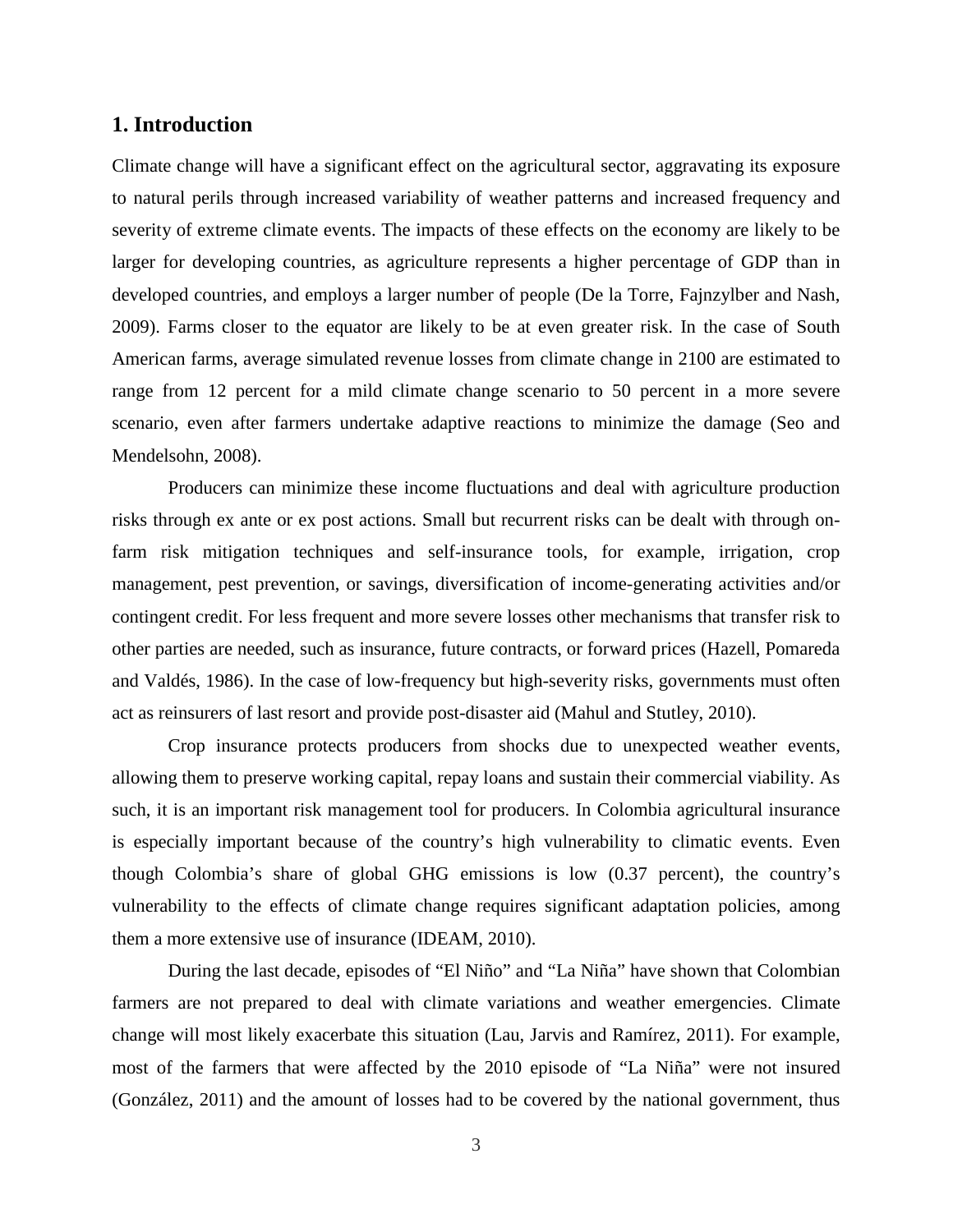changing not only the budget allocation and investment plan for that year, but the whole development strategy of the administration.

In this context, agricultural insurance plays a key role in risk mitigation both for farmers at the individual level and for governments at the macro level. Nevertheless, agricultural insurance markets are generally not very well developed due to intrinsic market failures. Understanding the situation and constraints of the agricultural insurance market in Colombia can lead to an expansion of the sector, better protection for farmers, and useful lessons for other countries in the region. This paper describes the intrinsic problems of agricultural insurance, its particularities in Colombia and how existing products deal with them, as well as the new challenges climate change will represent for the sector.

The first section describes the agricultural sector in Colombia and the expected impact of climate change in the country. We then describe the agricultural insurance market in Colombia, providing a brief history of previous and current insurance schemes and a detailed analysis of the market imperfections and constraints in the country as well as of current government support schemes. Afterward we discuss new developments in the agricultural insurance market taking place in the country and their potential effects, followed by a reflection on how climate change will affect the insurance industry. The last section concludes and provides policy recommendations.

# **2. The Agricultural Sector in Colombia and Climate Change**

## *2.1 Agricultural Sector in Colombia*

Colombia is a country of many contrasting regions and ecosystems. Its broken and rugged topography, together with its location near the equator, creates a striking physical variety in terms of climates, vegetation, soils, and crops. Colombia can be divided into five natural regions with different characteristics in terms of relief, climate, vegetation, fauna, population, and economic organization. The five regions, as shown in Map 1, are the Andean region in the center of the country; the Atlantic lowlands or Caribbean region to the north, covering the area adjacent to the Caribbean sea; the Pacific coastal region to the west; the Orinoquía region to the east, which comprises part of the Llanos plains, mainly in the Orinoco river basin along the border with Venezuela; and the Amazon region to the southeast, which represents 42 percent of the country's territory. The mountainous character of much of Colombia's territory, and the climatic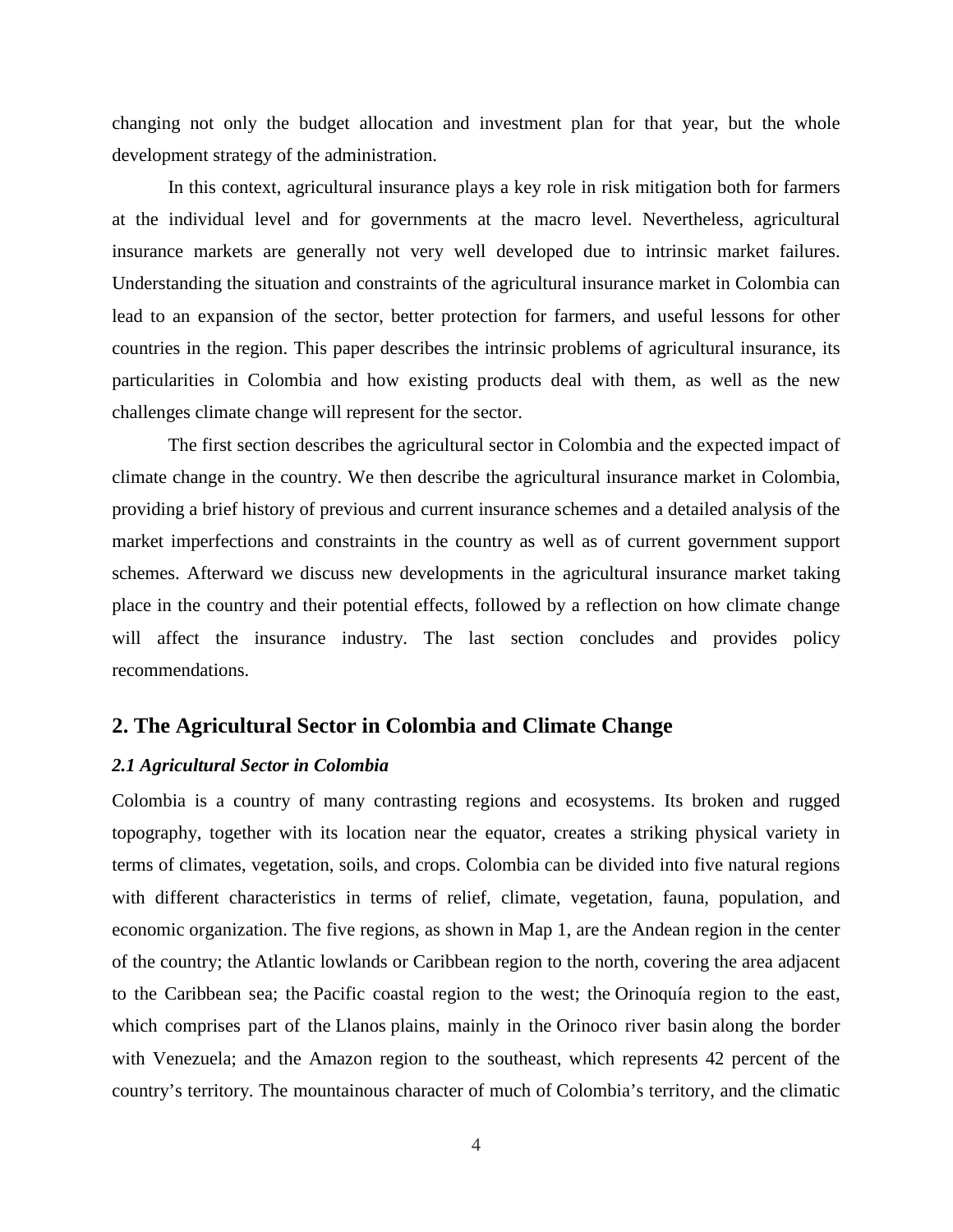variations of the different regions, allow for the production of an unusually wide range of both tropical and temperate-zone crops, from bananas and sugarcane to wheat, barley, and potatoes. Almost 40 percent of the country's land is used for agriculture or livestock, with 4.9 million hectares used for agriculture and 38.6 million hectares for livestock. The main crops in terms of cultivated area are coffee, corn, rice and bananas, which together represent 60 percent of cultivated area (IGAC, 2002).





The agriculture and livestock sector in Colombia represents 6.8 percent of GDP. Even though this share has declined sharply over time as the economy diversifies and other sectors grow, decreasing 10 percentage points since 1990, in absolute terms it is still among the largest in the region, with US\$ 10 billion of production in 2010. The same is true for agricultural exports, which represent 10.5 percent of the country's exports. This proportion has decreased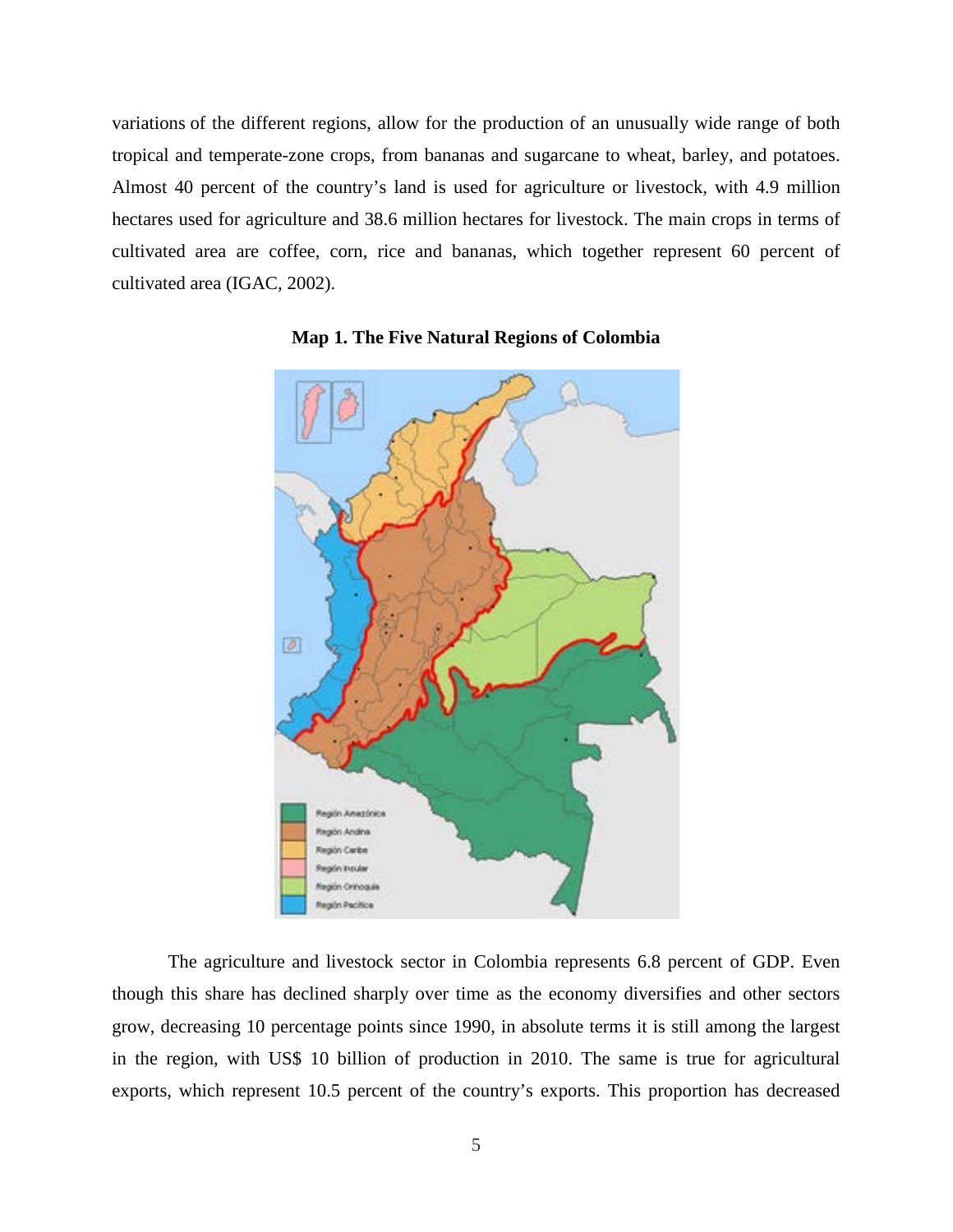over time, but its value has kept growing. In real terms, the value of agricultural exports grew 42.5 percent from 2000 to 2010. The main agricultural exports are coffee, bananas, flowers, sugar, palm oil, and plantains, as shown in Table 1.

| <b>Product</b> | Thousands of<br>dollars $(2011)$ | Share of<br>total value<br>of exports<br>$\%$ | <b>Total Tons</b><br>2011 | <b>Share of</b><br>exports by<br>volume % |
|----------------|----------------------------------|-----------------------------------------------|---------------------------|-------------------------------------------|
| Coffee, green  | \$<br>1,642,753.38               | 5.18                                          | 273,770                   | 0.38                                      |
| Cut flowers    | \$<br>711,428.97                 | 2.24                                          | 102,295                   | 0.14                                      |
| <b>Bananas</b> | \$<br>413,692.03                 | 1.31                                          | 928,533                   | 1.29                                      |
| Sugar          | \$<br>289,765.23                 | 0.91                                          | 424,480                   | 0.59                                      |
| Palm oil       | \$<br>159,587.45                 | 0.50                                          | 119,460                   | 0.17                                      |
| Plantains      | \$<br>22,026.31                  | 0.07                                          | 47,913                    | 0.07                                      |

**Table 1. Colombia's Main Agricultural Exports, 2011**

*Source:* DANE (2011).

More importantly, almost 20 percent of the active population is employed in the sector, making Colombia a country where the agricultural sector has low economic but high social relevance (Iturrioz and Arias, 2010). However, Colombia ranks high in terms of land concentration and disparities in land ownership. Only 1 percent of landowners use more than 40 percent of total cultivation and pasture area. The remaining 60 percent is distributed among small holdings smaller than five hectares (USA, 2003). Of export crops, only sugar cane is grown on large tracts of land. Between 50 percent and 90 percent of cereal producers, coffee growers, cocoa and banana producers are small farmers, with plots smaller than 10 hectares. The number of landless workers is estimated at 1 million, representing close to a third of the population engaged in agriculture.

This inequality in land holdings is mirrored in unequal access to credit, inputs, and markets. Modern agricultural techniques are employed chiefly in those areas where they are adaptable to the topography. Chemical fertilizers are widely used, and large tracts of flatter lands have been placed under irrigation. But farmers with small holdings, especially in the mountains, use traditional methods of farming. An important issue is the lack of infrastructure in remote regions, which prevents farmers from selling their products in larger markets. Also, because of abrupt changes in the country's terrain, communication and transport between regions has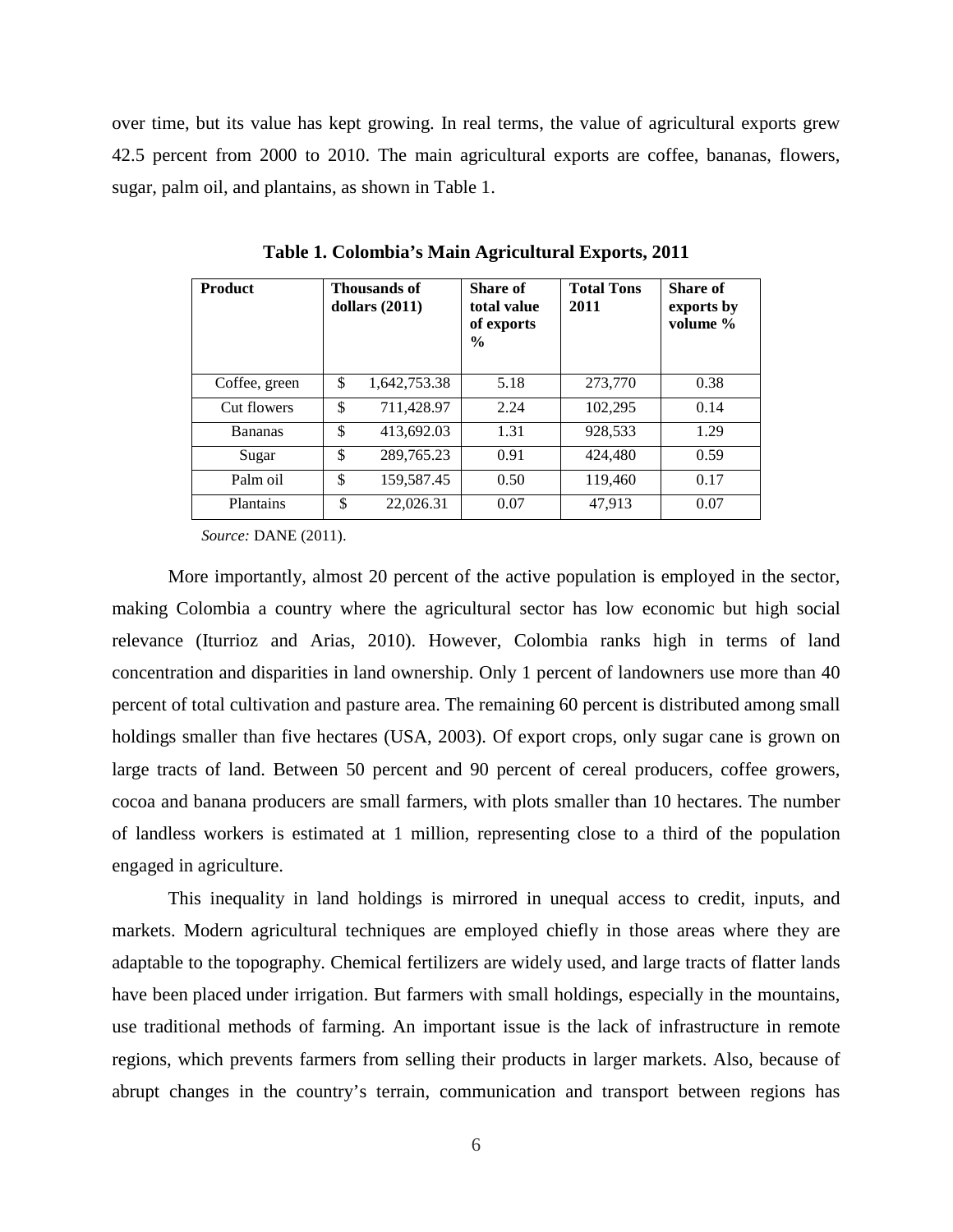historically been low and costly. This has led to very self-contained economies and strong regional identities. Additionally, because of differences in climate and soil characteristics, agricultural production patterns are different in each region (USA, 2003).

Producer groups and associations play a major role in coordination of agricultural policies and programs. They provide financing, market outlets, and technical assistance to their members. The larger producer organizations also provide research and statistical support, lobbying programs, and other services to influence agricultural policy. Fedecafe is the largest and most powerful agricultural organization with over 300,000 members. Other significant agricultural producer associations included the Federation of Rice Growers (Fedearroz), the National Federation of Oil Palm Growers (Fedepalma), the Colombian Association of Flower Producers (Asocolflores) and the Colombian Association of Seed Producers (Acosemilla). Each of these represent between 55 and 100 percent of their respective constituencies (Hanratty and Meditz, 1988).

One of the main risks the sector faces is climate change, as will be described in the next section.

## *2.2 Climate Change in Colombia*

Colombia's temperatures vary little throughout the year because of its proximity to the Equator. What does vary is the amount of precipitation depending on the season. Moreover, because of its position on both the Caribbean and Pacific oceans, Colombia is highly prone to extreme climatic events, particularly to El Niño-La Niña-Southern Oscillation (ENSO) events which trigger droughts and floods.

Because of these characteristics and its mountainous nature, Colombia suffers from a high incidence of extreme climatic and is highly vulnerable to the effects of climate change. In 2010 it was the third most affected country from weather-related losses according to the Global Climate Risk Index 2012 (Harmeling, 2011).

According to IDEAM's climate change models, Colombia's average annual temperature is expected to increase 2.5 $\degree$ C by 2050. Temperature variations of 2 $\degree$ C to 2.5 $\degree$ C will severely affect corn, coffee, and rice production. In fact, almost all crops are highly sensitive to changes in temperature (except cocoa). Annex 1 shows which crops will be most affected by different scenarios of temperature and precipitation change in Colombia.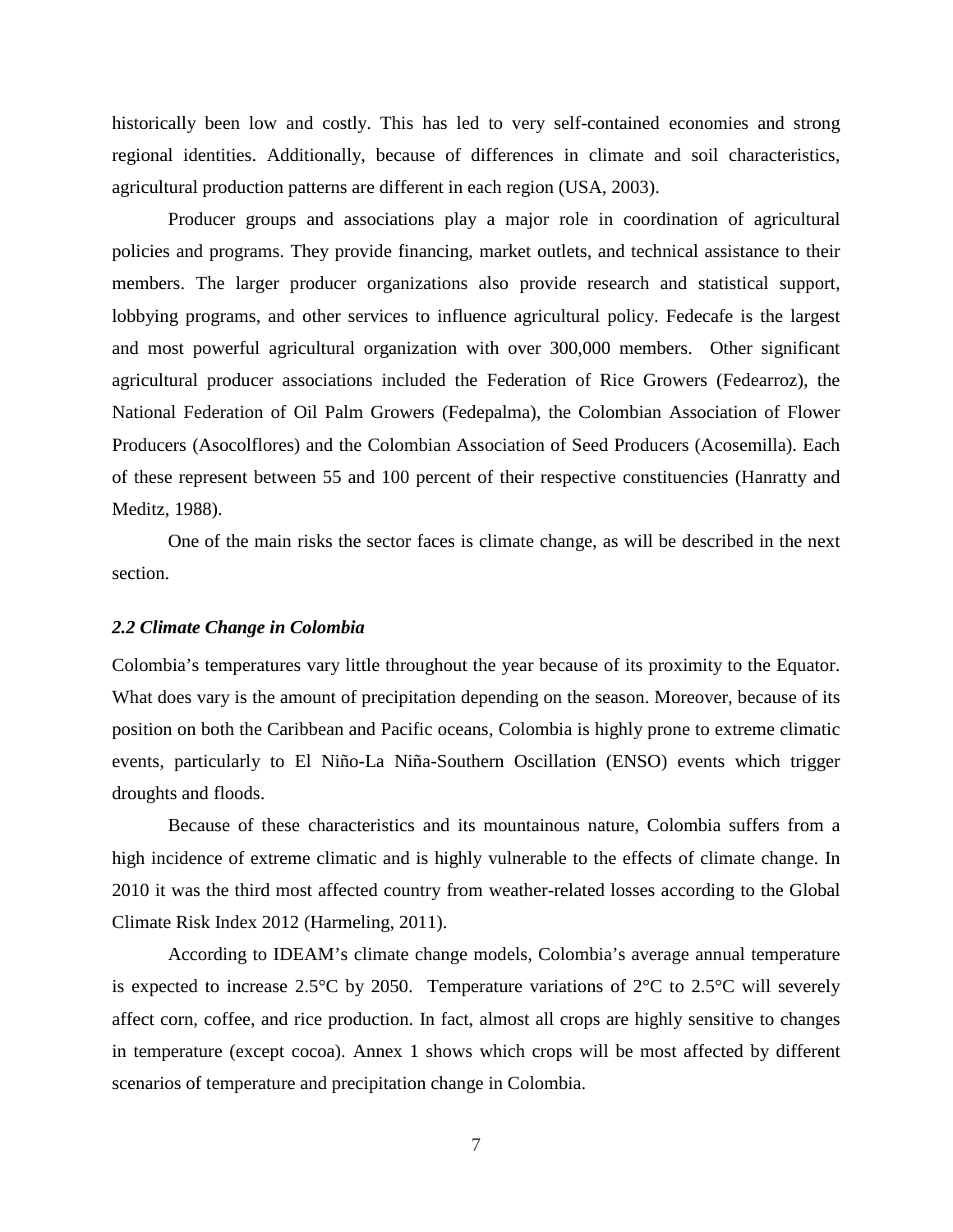Rain patterns will also change. These variations can affect blooming times and biotic factors (plagues, diseases, weeds) for different production systems, as well as change soil water availability. An increase in plagues means higher production costs, as producers must invest more on pesticides and herbicides. Additionally, intense rains imply crop losses because of more frequent floods, landslides, and sudden torrents. Conversely, precipitation is expected to decrease in areas around the Caribbean coast, intensifying desertification problems, particularly in La Guajira.

The African palm is the most sensitive crop to changes in precipitation level; 54.2 percent of production would be affected even by small changes. If rainfall varies between 0 and 3 percent from historical averages crops like corn, yucca, cacao, cotton and bananas will be affected. With greater changes in precipitation, levels of production for coffee, rice, sugarcane and flowers will decrease as well (see Annex 1).

Finally, other, more generalized effects of climate change will affect Colombia and its agricultural production. Increases in sea levels will cause flooding and soil salinization, especially in the Pacific (Lau, Jarvis, and Ramírez, 2011).

The International Center for Tropical Agriculture (CIAT) has estimated that these changes in temperature and rain patterns will mean that by 2050 over 60 percent of the areas currently farmed will face some kind of crop damage. High-value perennial crops will be the hardest hit, and there is a risk that coffee, fruits, cacao and bananas will lose their market niches as less land is suitable adequate for their production (Lau, Jarvis, and Ramírez, 2011).

The negative consequences of more frequent and severe climatic events can already be seen. According to the Social Protection Ministry, climate related emergencies such as landslides and floods have caused US\$ 2.2 billion worth of damages between 1980 and 2010, about 2.6 percent of GDP in 2000 (Posada Villa, 2010). In the last decade the country has exceeded historical levels of flooding in major rivers, and some regions have suffered from the driest periods in the last 30 years. In 2010 Colombia experienced one of the most intense episodes of La Niña in recent history. Some 74 percent of total affected area was agricultural land: 800,000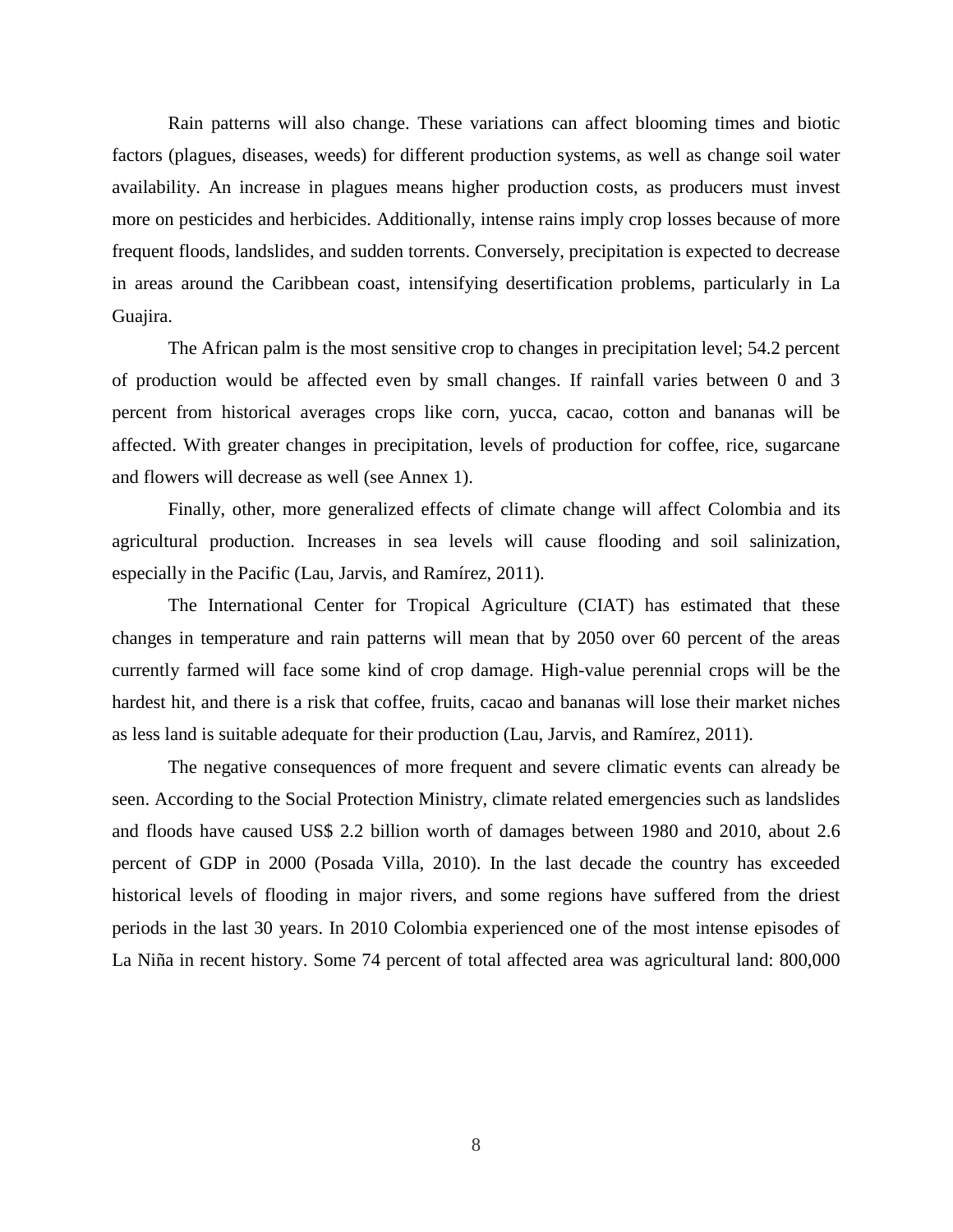hectares were flooded and 200,000 hectares were affected by excess soil humidity. [1](#page-11-0) Restoring these lands for productive use will take months or years in some cases.

The departments with higher agricultural production were the ones most affected by the rains. In those departments, over two-thirds of all flooded land was agricultural land. In some cases, such as Atlantico and Cordoba, over 90 percent of flooded land was agricultural land. In the case of Cordoba, agriculture represents 20 percent of the department's GDP. Also, in many of these departments, the incidence of extreme poverty is higher than the national average (17.8 percent). These figures are summarized in Table 2.

| Department     | Flooded<br>area (Ha) | Flooded<br>agricultural<br>land (Ha) | % of total<br>flooded area<br>that is<br>agricultural<br>land | Agricultural<br>GDP as a %<br>of department<br>GDP <sup>1</sup> | Extreme poverty<br>incidence 2008<br>(% of total<br>department<br>population) $\lambda^2$ |
|----------------|----------------------|--------------------------------------|---------------------------------------------------------------|-----------------------------------------------------------------|-------------------------------------------------------------------------------------------|
| Antioquia      | 99,345               | 66,541                               | 67.0%                                                         | 6.4%                                                            | 18.6%                                                                                     |
| Atlantico      | 40,710               | 38,036                               | 93.4%                                                         | 2.4%                                                            | 13.2%                                                                                     |
| <b>Bolivar</b> | 248,279              | 172,235                              | 69.4%                                                         | 7.2%                                                            | 25.5%                                                                                     |
| Boyaca         | 7,780                | 5,470                                | 70.3%                                                         | 16.3%                                                           | 30.4%                                                                                     |
| Caldas         | 4,111                | 2,980                                | 72.5%                                                         | 12.1%                                                           | 18.8%                                                                                     |
| Cesar          | 24,243               | 14,124                               | 58.3%                                                         | 11.9%                                                           | 32.1%                                                                                     |
| Cordoba        | 112,329              | 101,071                              | 90.0%                                                         | 19.6%                                                           | 29.3%                                                                                     |
| Cundinamarca   | 9,885                | 7,042                                | 71.2%                                                         | 16.4%                                                           | 12.0%                                                                                     |
| Magdalena      | 111,532              | 82,796                               | 74.2%                                                         | 16.8%                                                           | 31.1%                                                                                     |
| Santander      | 87,375               | 60,539                               | 69.3%                                                         | 7.4%                                                            | 10.3%                                                                                     |
| Sucre          | 83,224               | 68,790                               | 82.7%                                                         | 17.8%                                                           | 32.1%                                                                                     |
| Tolima         | 1,226                | 1,021                                | 83.3%                                                         | 13.4%                                                           | 20.1%                                                                                     |

**Table 2. Departments Most Affected by Winter of 2010**

*Sources:* IGAC, IDEAM, DANE (2011)

*Notes:* <sup>1</sup>/DANE-Regional Accounts

 $\overline{a}$ 

 $^{2}/$ DANE – GEIH (2008). MESEP estimates.

The unusually intense rainy season not only affected the regional economies, but also the economy as a whole. Agricultural GDP fell 0.8 percent from January to September compared to the same period in 2009. With the destruction of crops and flooding of productive lands, rural unemployment went up almost one percentage point (DANE, 2010). Without proper ex ante and

<span id="page-11-0"></span><sup>&</sup>lt;sup>1</sup> Crops in flooded areas are completely lost, whereas crops in areas with excess soil humidity have lower yields because of an increase in phytosanitary problems, and alterations in average temperatures and in hours of light per day.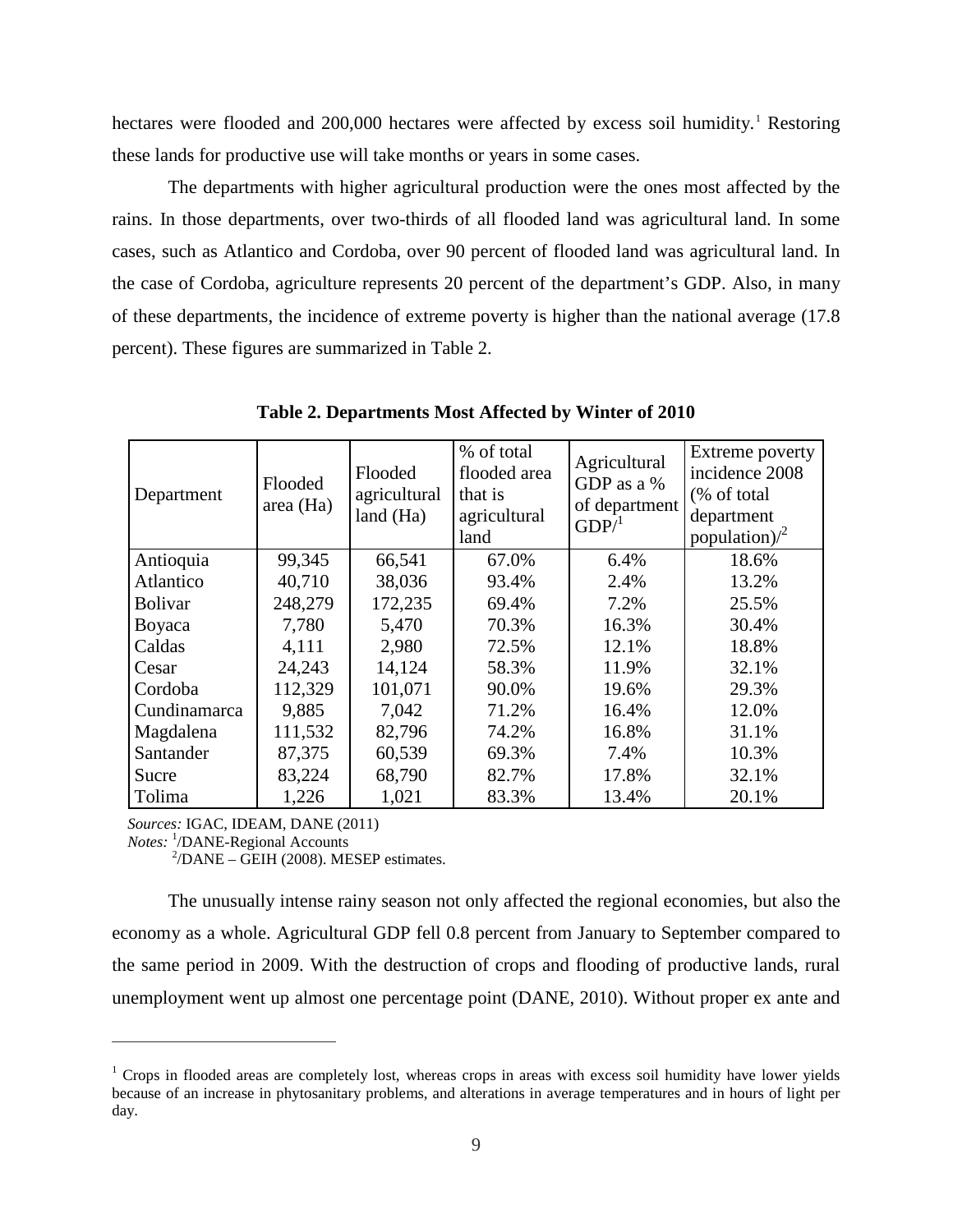ex post mitigation mechanisms the welfare losses associated with agricultural shortfalls are bound to be a serious social problem in a country where rural conflict has been the norm.

Given the importance of the agricultural sector of the country and the sector's high vulnerability to climatic shocks it is relevant to analyze existing risk management schemes, particularly insurance. In the next section we will discuss the state of the agricultural insurance market in Colombia.

# **3. Agricultural Insurance in Colombia**

Agricultural insurance in Colombia is not a well-developed market. There have been some attempts to make the sector take off, but so far they have not been very successful in terms of extensive take-up. The agricultural insurance market in Colombia shares the information asymmetries and other market imperfections present in other countries; some are exacerbated because of local conditions, while others are not so relevant. In this section we will present a brief history of agricultural insurance in the country and describe the general conditions of the agricultural insurance market in Colombia.

### *3.1 History of Agricultural Insurance in Colombia*

The first mention of agricultural insurance in the country dates back to 1944, with the law on land regime (Ley 100/1944). However, it was not until the 1980s that the government's Caja de Crédito Agropecuario, Industrial y Minero started offering agricultural and livestock insurance against damages to crops or animals as well as credit insurance in the case of default. These products were not backed by technical studies for pricing or calculating risk and they performed very poorly, with high operating costs and very high loss ratios, which were exacerbated by low premium rates and poor management (Boshell, 2011).

After the disastrous and very costly 1992 El Niño, the Colombian government took a renewed interest in agricultural insurance, setting up a new legal and institutional framework in 1993. up the legal and institutional framework for agricultural insurance. Law 69 (Ley 69/1993) established agricultural insurance as a mechanism to protect farmers' investments and specified that the government would have the obligation to offer insurance if no private supply was available. Law 69 also established the Fondo Nacional de Riesgos Agropecuarios (FNRA) to act as a re-insurer and assigned the Comisión Nacional de Crédito Agropecuario (CNCA) to oversee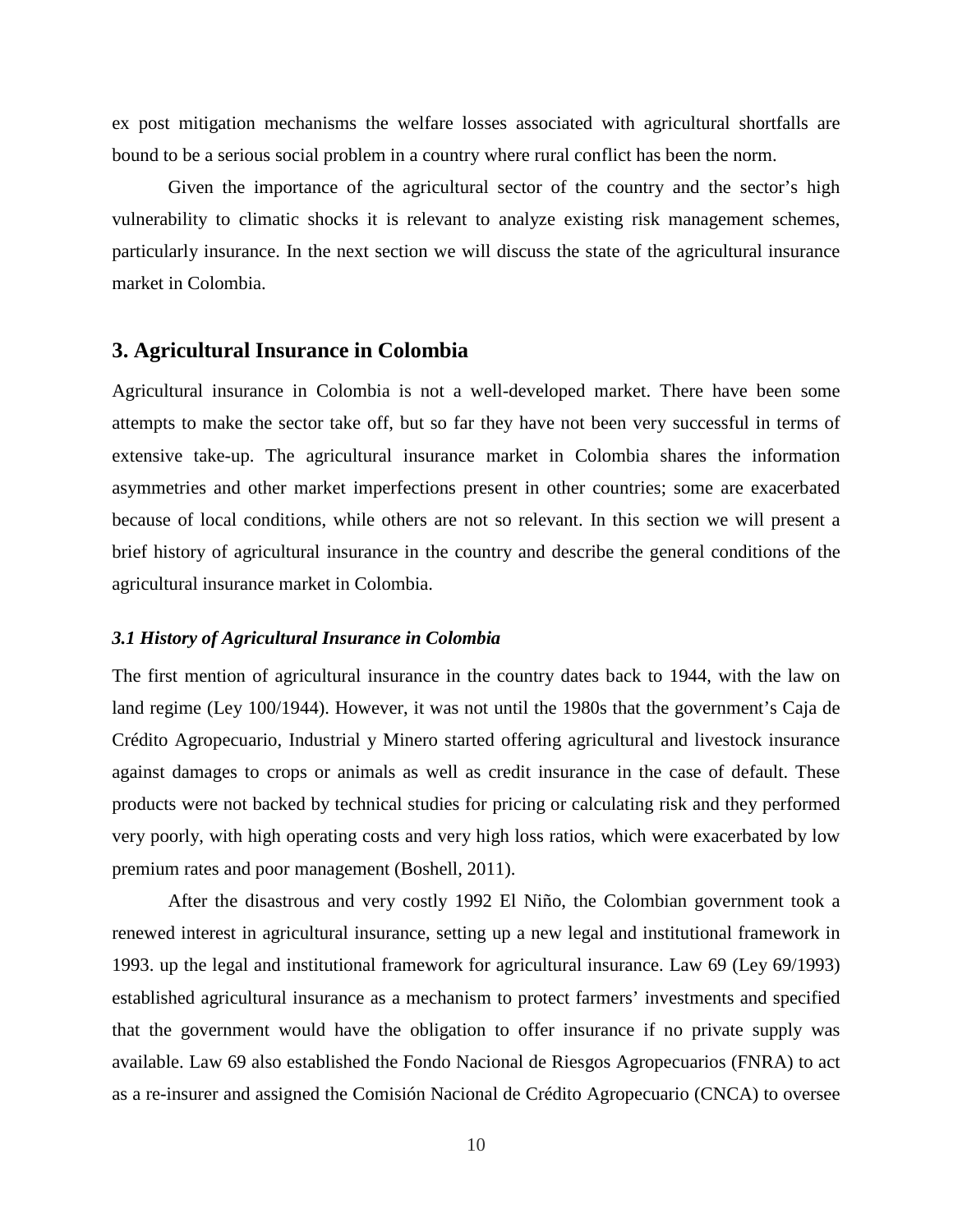and decide on matters related to agricultural credit and insurance. Law 101 (Ley 101/1993) established that the State would subsidize part of the policy premium and that policies would not pay VAT taxes in order to incentivize demand. The CNCA would be in charge of specifying the subsidy amount and the crops that would be covered.

In addition, the government commissioned technical studies to assess climate risk for different crops and to price insurance instruments. With this information the Caja de Crédito Agropecuario, Industrial y Minero opened a specialized division for agricultural insurance in 1997 and started a pilot program for banana plantations. It contracted international reinsurance, and at first results were encouraging. The number of insured hectares grew, reaching 10 percent of cultivated banana areas, and loss ratios were acceptable (Boshell, 2011).

However, in 2000 the Caja was sold by the government as part of an effort to trim down the public sector. By then there were approximately 380 active policies. La Previsora, the remaining government insurance company, inherited the program and policies, but the company had neither experience nor interest in agricultural insurance (Boshell, 2011). This led to poor results in the following years, as ground operations and management weakened. In 2001 La Previsora tried to form an insurance pool with Suramericana de Seguros and Mapfre to offer policies for bananas, cotton and potatoes. Nonetheless, high losses and low take-up made the scheme unsuccessful. Both Mapfre and Sura left the market.

In 2004 heavy winds hit the Magdalena region, where 12.5 percent of cultivated hectares were covered. However, these were the highest risk hectares, and the loss ratio was over 300 percent. La Previsora tried to change the insurance model to deal with this selection problem. It offered individual farm insurance instead of yield insurance, but this required extensive field verification and implied high operational costs, which kept premiums too high for low-risk producers, even with the government subsidy of 60 percent. Only high-risk farmers from the region bought the policies, again leading to high losses (Díaz, Mora and Pinzón, 2011). Finally, in 2006 La Previsora closed its agricultural insurance department.

That year Mapfre re-entered the market with multi-peril crop insurance that covers up to 70 percent of production costs in case of insufficient or excess rain, flooding, hail, strong winds, frost, landslides, and avalanches. The company has since been able to increase the number of policies and insured area, going from 1,567 policies in 2007 to 10,597 in 2010 and from 28,600 hectares to 35,800 hectares. This is still, however, a nascent market. Covered hectares represent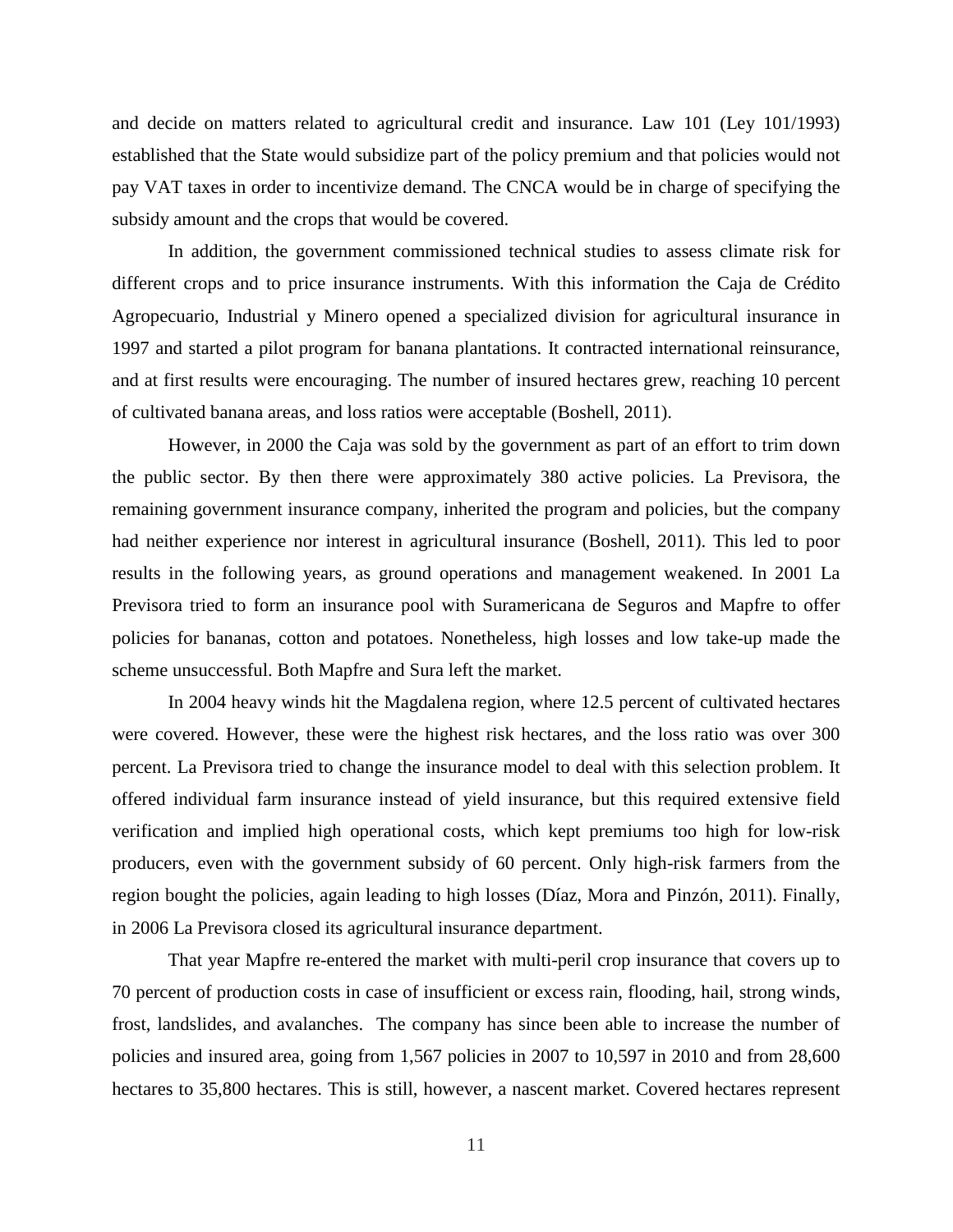less than 1 percent of total producing hectares in the country and the size of the market is small compared to other countries in the region, such as Peru or Mexico. Direct premiums in Colombia amounted to US\$ 7.5 million in 2010, whereas in Peru they added up to US\$ 13.6 million and in Mexico to US\$ 222 million USD (Iturrioz and Arias, 2010). Moreover, insurance premiums represent a very small percentage of Colombia's GDP and agricultural GDP (0.003 percent and 0.043 percent, respectively).

The number of crops insured has also grown, as shown in Figures 1-4. In 2007 only three crops were insured: tobacco, bananas, and corn. By 2010 the number of crops insured had nearly tripled, with tobacco being the most important in terms of number of policies sold and bananas the most important in terms of hectares insured. The number of departments with insured producers went from four in 2007 to 22 in 2011 (68 percent of the total).



*Source:* Mapfre and Fedesarrollo estimates.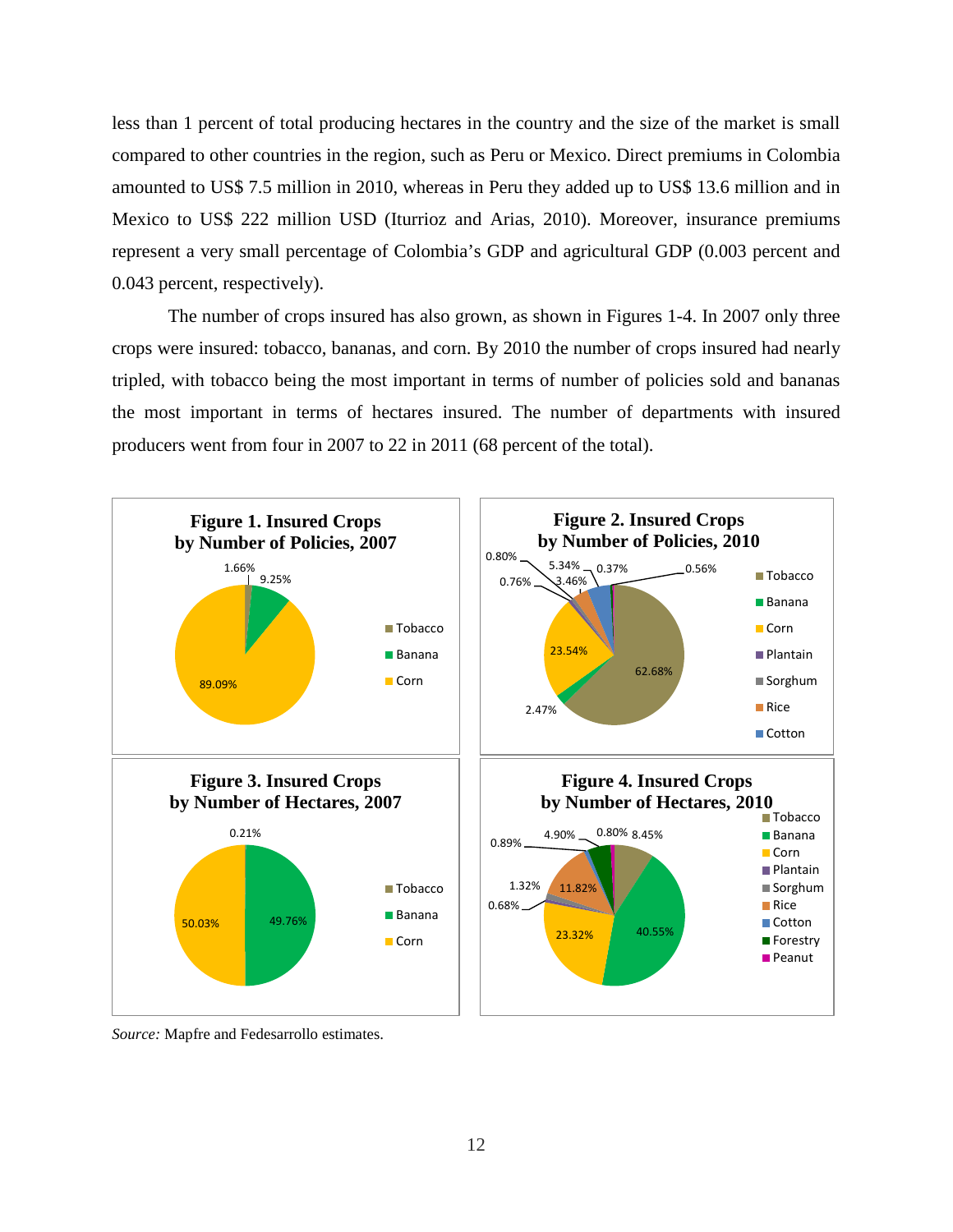Two reasons can explain the growth and apparent stability of the market since 2007. The first is that Mapfre offers a product that adequately deals with information asymmetries and high transaction costs with a good commercial strategy. The second is exogenous, having to do with the decrease in the levels of violence in the country and its effect on the expansion of the agricultural and rural financial sector, as well as lower transportation and communication costs because of improved safety conditions.

It is important to notice that in Mapfre's insurance scheme individual producers do not choose to be insured. Mapfre negotiates with the producer federation or credit union, all of whose members become insured. As insured producers are commercial producers belonging to large producer associations, it is not possible to infer individual preferences on insurance.

In the wake of the drastic consequences of the 2010 La Niña, the Colombian Government has tried to stimulate agricultural insurance as an important risk management tool for producers. In August 2011 the Agricultural Ministry decreed that starting January 2012 all credit backed by the Fondo para el Financiamiento del Sector Agropecuario (FINAGRO) must be paired with crop insurance. As will be discussed in Section 4, this measure entails possible benefits for the agricultural insurance market, but also possible costs for the credit market.

A new product currently being tried in Colombia is microinsurance. This product is designed for small producers that are microcredit clients. The insurance covers the contracted debt in case the producer is not able to pay due to crop losses because of natural disasters. It is being offered by Mapfre in three departments where a local MFI, Finamerica, operates. The product is mandatory for all new loans, thus reducing adverse selection.<sup>[2](#page-15-0)</sup> Indemnities are paid in the case of total losses by Finamerica. In the pilot stage Mapfre seeks to enroll 4,000 clients with approximately US\$ 3 million in credit). This could be an effective means to reach out to small non-commercial producers that are currently excluded from the insurance market.

## *3.2 Other Products*

 $\overline{a}$ 

Attempts have been made to offer types of agricultural insurances other than from multi-peril crop insurance, but so far these efforts have experienced little success in terms of either take-up or sustainability.

<span id="page-15-0"></span> $2$  Except in the case where there is competition between other MFIs. Riskier producers can then choose the MFI that offers insurance knowing they will benefit from it.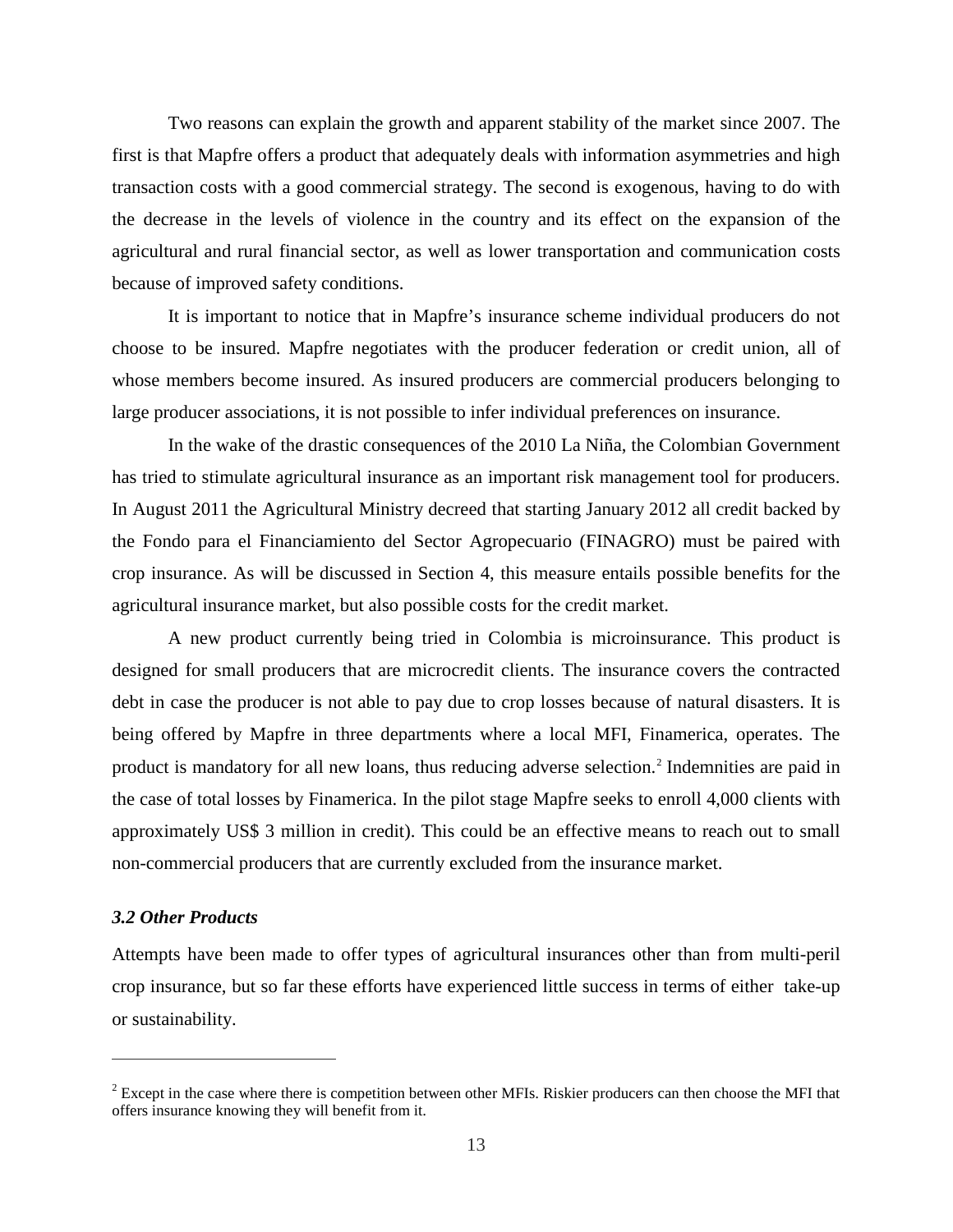Experiments with catastrophic insurance were undertaken in 2004 and 2010. Catastrophic insurance, contracted by the municipal, departmental or national government, is designed to substitute for direct government aid in the case of a natural disaster. The idea is to cover small producers that will not be covered with commercial insurance and that are the most vulnerable to those events, and the insured amount is the amount of aid the government would disburse in case of an emergency. Since plot-by-plot verification is not required, administrative costs are low and information problems are minimized. Adverse selection is minimized as well, since the insurance company can readily distinguish between high and low-risk municipalities, and there is little scope for moral hazard. Weather and yield information is readily available at the municipal level and can be used to define triggers for the insurance policy to activate. Excessive regulation in Colombia, however, made the scheme impractical. Even though the taker was the local government, all producers in the municipality were required to sign on. This proved extremely costly and difficult, as producers did not understand the product and in some cases refused to sign. It was also difficult for the insurance company to obtain a complete census of producers in the area and very costly to reach each of them (González, 2011; Boshell, 2011).

In 2005 la Previsora tried to offer indexed insurance for cotton and corn producers. Indexed insurance can potentially reduce information asymmetries, especially moral hazard if the triggers are independent of producer's actions. This type of insurance can also significantly reduce operation costs, as no on-farm verification is needed. The main constraint on its development is lack of available data availability and, especially in Colombia, determining the radius of influence of each weather station. Rain and yield were the possible triggers, and farmers could choose from different thresholds that would trigger the indemnification, with the premium price varying according to the trigger level chosen. Many farmers chose the cheapest premium, which had the lowest coverage, largely because they did not understand the product, and La Previsora's marketing strategy was not as intensive on the ground as it should have been (Boshell, 2011). When the rains hit, their crops were damaged but the insurance trigger did not activate, so no claims were accepted. This led to many unpaid claims and mistrust on part of the producers (González, 2011). Hardest hit were small producers with deficient irrigation infrastructure.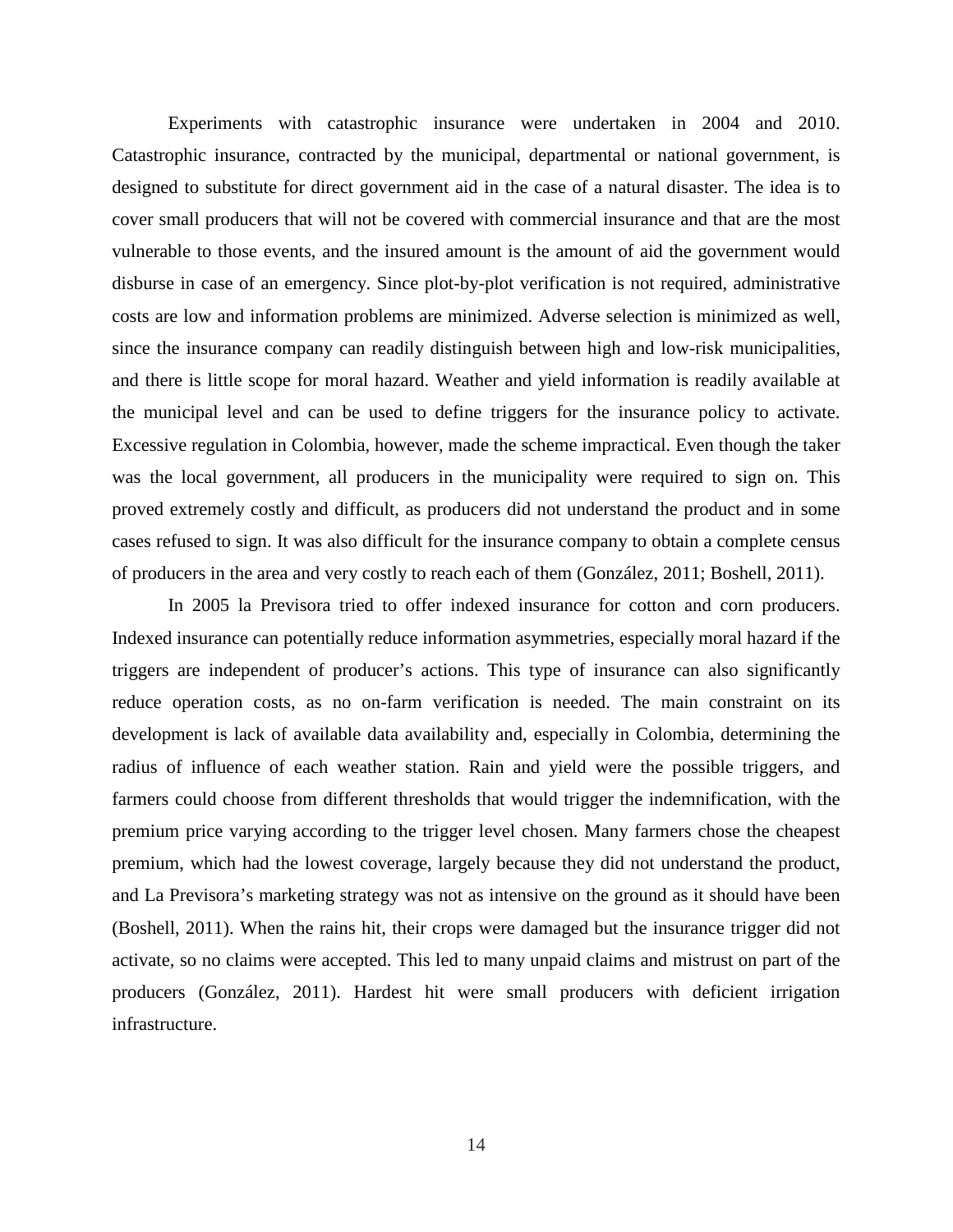## *3.3 Market Conditions*

 $\overline{a}$ 

#### *3.3.1 Information Asymmetries*

All insurance markets have information asymmetries between the insurer and the insured. For agricultural insurance, farmers will always know more about their potential crop yields than the insurer since there are intrinsic farm risks that arise from factors such as the farm's location characteristics and farmers' managerial abilities, which are difficult for the insurer to observe. Asymmetry of information between the insurer and the insured brings about two types of problems: adverse selection and moral hazard.

Adverse selection in insurance markets occurs because insurers cannot easily distinguish between high-risk and low-risk insurance applicants, and as a result they find it difficult to set premiums according to each type's risk. If insurance companies set the premium according to the average person or plot, low-risk individuals will not enroll, thus leaving a very high-risk pool of clients with higher expected indemnities that negatively affect the insurer's profitability (Wenner and Arias, 2003). If the insurance company tries to compensate by increasing premiums, a cycle of losses begins as only riskier individuals purchase the insurance (Goodwin and Smith, 1995). In the extreme, adverse selection can prevent an insurance market from emerging.

Another type of adverse selection occurs when potential insured parties make strategic use of weather information for insurance decisions, insuring only if the weather forecast for the season is unfavorable. This implies the insurer cannot make adjustments to premium rates for pre-season weather forecasts, which may be the case if there is asymmetric information or if there are high costs or administrative difficulties in adjusting premium rates<sup>[3](#page-17-0)</sup> (Luo, Skees, and Marchant, 1994).

The second problem that arises because of asymmetric information in insurance markets is moral hazard. After purchasing insurance, producers can undertake actions that cannot be observed by the insurer and that increase the probability of losses. In that case, premiums will be inadequate to cover expected indemnities plus administrative costs of the insurer, thus increasing the probability of the market being uninsurable (Chambers, 1989). This is especially a concern for crop insurance that covers phytosanitary risks. Moral hazard can also imply false reporting

<span id="page-17-0"></span> $3$  If this is the case, it would not be adverse selection, since there is no asymmetry of information between the parties.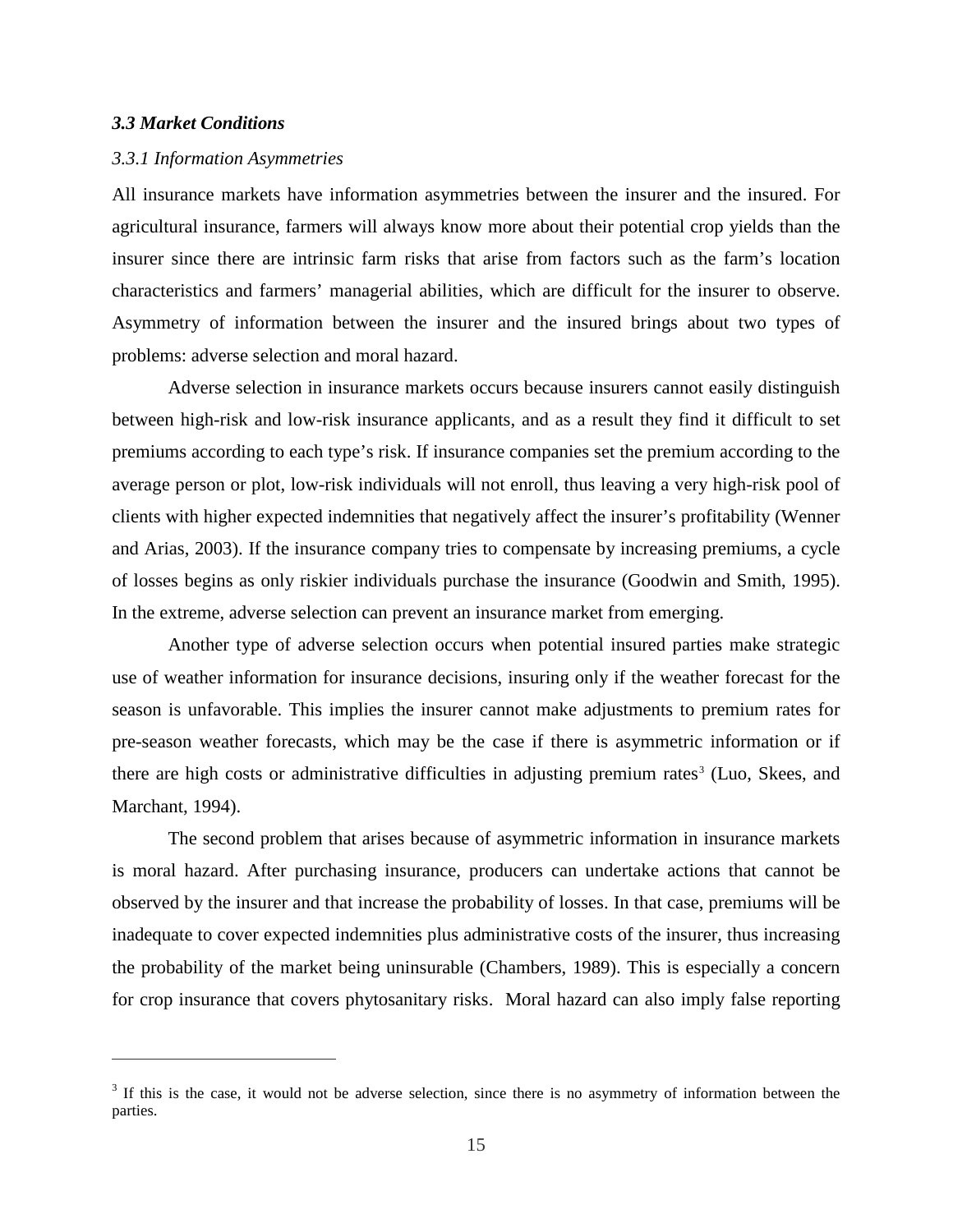on the part of the producer that cannot be monitored by the insurer (Hyde and Vercammen, 1995).

In Colombia adverse selection has been an important issue in the past, particularly with voluntary insurance schemes, since only riskier individuals buy coverage. Information deficiencies in the country make it difficult for insurance companies to distinguish between types of applicants. This leads to higher prices to cover greater uncertainty and thus to more adverse selection as only high-risk farmers enroll.

Moral hazard has not been a particular issue in Colombia, as the insurance schemes that have been in place cover only climatic events that are completely independent of the farmer's actions. However, to avoid any false reporting insurance schemes require very thorough and detailed on-the-ground verification that are costly and involve highly specialized underwriters.

The product currently offered by Mapfre adequately deals with adverse selection in two ways: it is not voluntary, and it operates through producer associations and credit unions. Given that producer associations provide many benefits to their members besides insurance, it is unlikely that high-risk producers would join only to access insurance. Moreover, Mapfre negotiates with producer associations or credit unions to insure all of their affiliates, thus achieving diversification by pooling a large number of producers, crops, and regions (González, 2011).

Moral hazard is addressed by ex-ante agreement with the producer regarding the physical signs of damage plants would show under different conditions and by a very thorough and specialized evaluation of the plot and by an ex post indemnity verification. Mapfre has trained more than 200 in-field inspectors who specialize in different crops for this purpose. This is costly, however, as we will now discuss.

## *3.3.2 Transaction Costs*

 $\overline{a}$ 

In Colombia, in addition to asymmetric information, there are very high transaction costs in agricultural insurance. The country's particular conditions especially raise information, monitoring, and administrative costs.<sup>[4](#page-18-0)</sup> Theoretically, when the insurer is risk neutral and there are no insurance administrative costs, agricultural risks are insurable (Nelson and Loehman,

<span id="page-18-0"></span><sup>&</sup>lt;sup>4</sup> Administrative cost pays for claims processing, underwriting, marketing, utilization review, building up reserves, general management, and profit.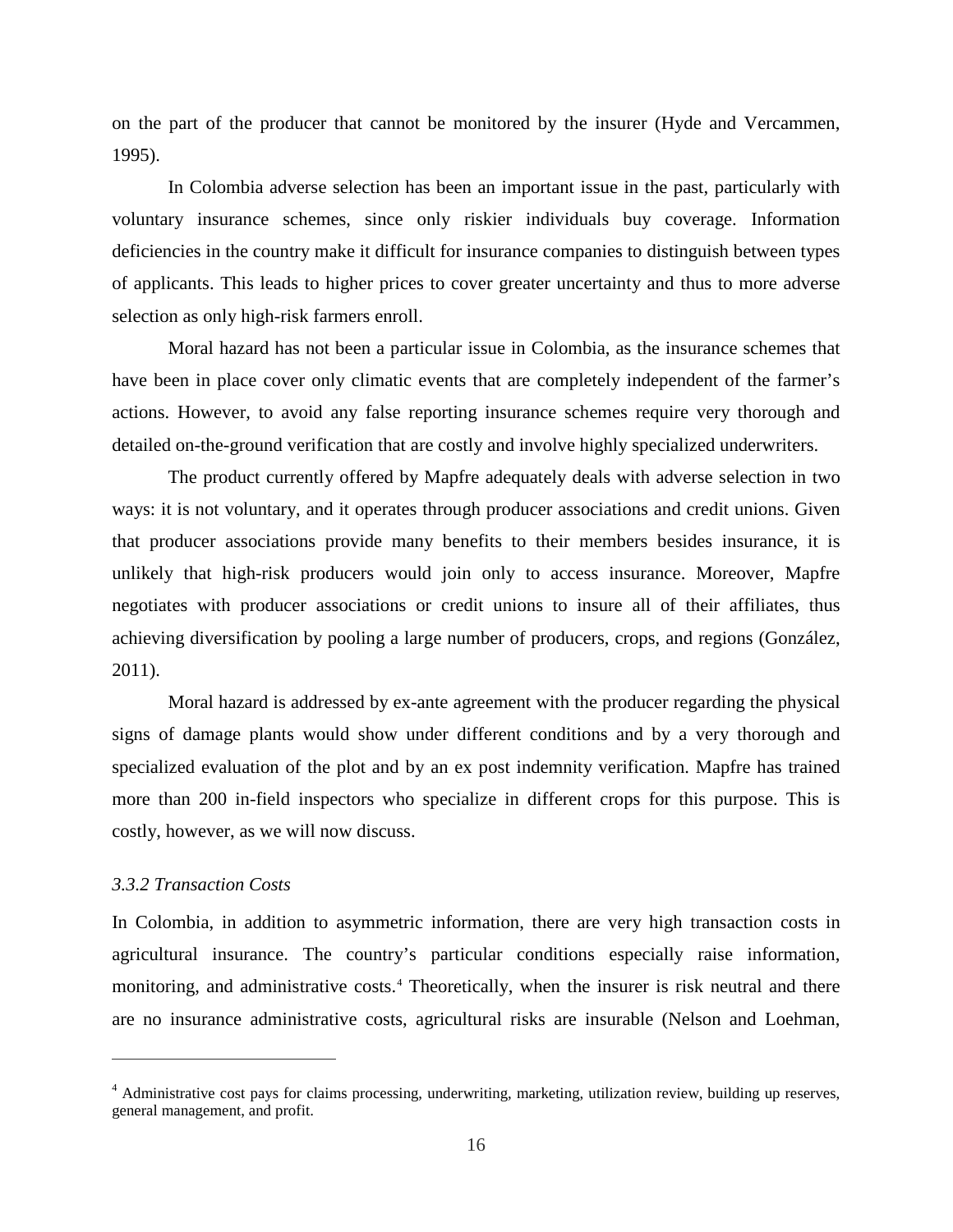1987). But if administrative costs are positive, we would expect coverage to be less than full (Cutler and Zeckhauser, 2004). If they are extremely high (relative to the size of the claim) the sector may not be insurable (Chambers, 1989).

Information deficiencies make it difficult for insurers to select clients and to adequately price premiums. Colombia's geography makes it necessary to have very detailed information on weather and crop yields, as nearby areas may have very different weather conditions. However, there is a lack of current information on risk and exposure of different crops and areas to natural perils; the last agroclimatic risks maps date from 1996 and have information only at the state level. There is more recent weather and crop yield information, but it is not processed for use by insurance companies (Boshell, 2011).

Although IDEAM has approximately 3,000 weather stations throughout the country, abrupt geographical changes make it difficult to infer weather patterns at the plot level from those stations. The radius of reliable information for each station, for example, is not clear. Additionally, some 50 percent of stations do not work, and nine out of 10 stations are not automatic, which means that it is necessary to physically retrieve information (González, 2011). This makes available information costly and delayed by at least six months. Many producer associations (e.g., coffee, sugarcane, tobacco) have their own weather stations, but this information is private and dispersed, thus difficult for insurance companies to use. The less precise data are, the more the insurance company must compensate for that uncertainty with a higher loading factor.

Colombia's geography and dispersion of productive regions and producers, in addition to bad infrastructure, make it difficult and costly to reach producers to promote insurance, collect premiums, and to monitor and verify losses. According to Wenner and Arias (2003), portfolios of geographically dispersed crop insurance contracts can be as much as 20 times more risky than an equally valued portfolio of health and automobile insurance contracts. Transportation costs in Colombia are high, as infrastructure is not very good and in many zones the terrain is difficult. According to the Global Competitiveness Report 2010-2011, the country has one of the lowest rankings in the region in terms of infrastructure, particularly the quality of roads, ranking 107 out of 142 countries surveyed worldwide (WEF, 2011).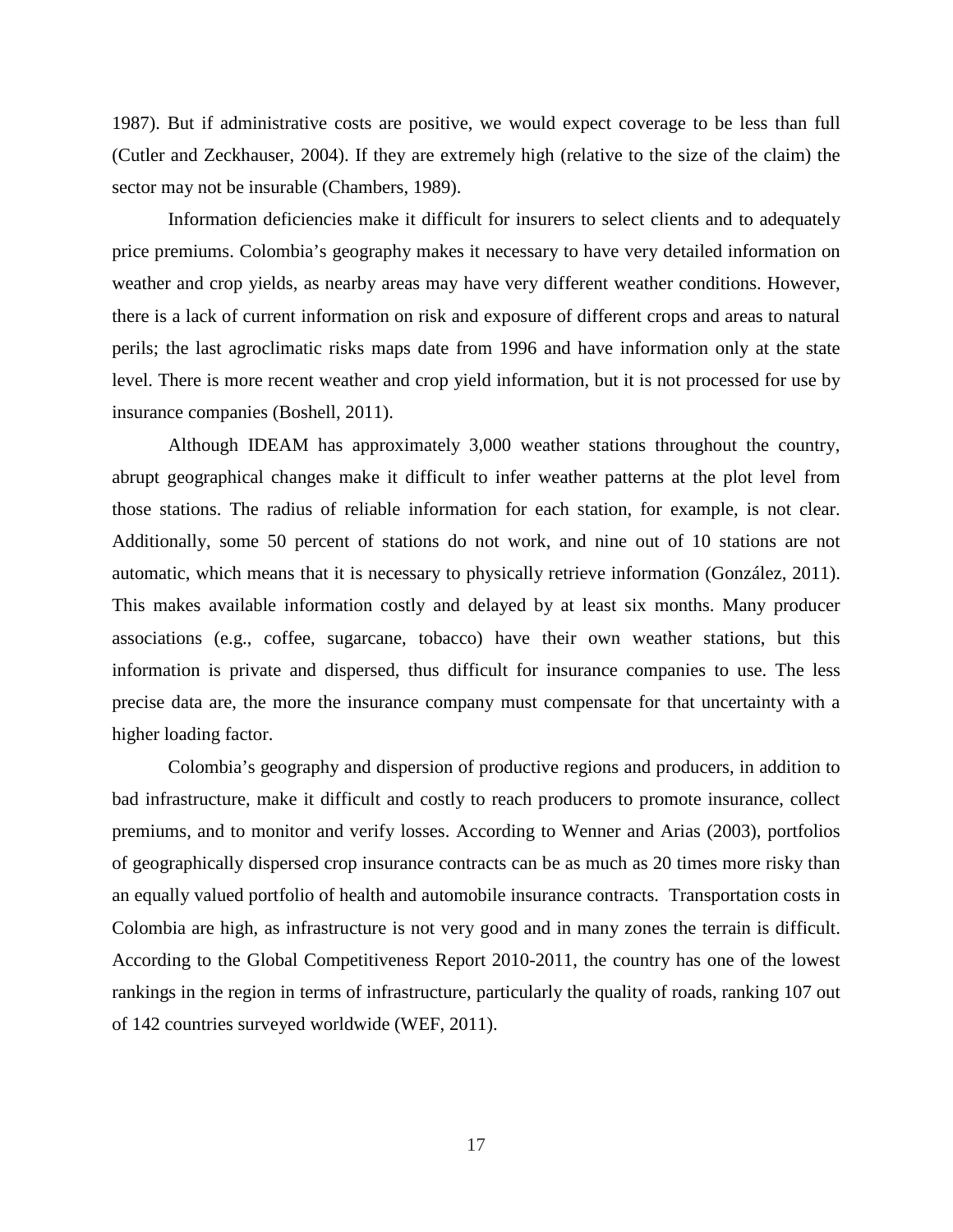Moreover, Colombia has a long history of rural violence.<sup>[5](#page-20-0)</sup> In zones with a high incidence of violence, it is not only difficult for inspector and underwriters to arrive, but also dangerous for them. This is a particular characteristic of the country that can explain the low development of the market. Insecurity for underwriters and personnel entailed a payment increase of around 20 percent for dangerous work conditions (Lombana, 2011). Violence not only meant a wage premium, but also difficulties in finding reinsurance. A concern for reinsurers was that underwriters would not be able to verify claims in dangerous zones and the company would have to pay "blindly" (González, 2011).

Reaching customers is also expensive in Colombia, not only because of geography, but also because of underdeveloped complementary markets that can be used as marketing channels. The rural financial sector is weak. Low penetration rates and limited access of the rural population to banking make producers unfamiliar with financial products in general and also make it very costly for insurance companies to reach potential customers (Ramírez, 2011). In most municipalities the only available bank is Banco Agrario, the rural development bank, but in far away or violence-stricken municipalities there are sometimes no formal financial intermediaries whatsoever. There are few insurance brokerage houses in the country, and only a small fraction of those deal with agricultural insurance (Bacci, 2011).

Mapfre has reduced its transaction costs by delegating many administrative tasks to the producer associations, such as reaching producers, providing information about the product, collecting contracts and premiums and paying indemnities. For example, the cigarette company Protabaco is in charge of selling policies and verifying losses among tobacco growers. The association does not charge a commission for these activities and uses its existing operational structure (Cardozo, 2011). Aditionally, Mapfre has more branches (178) than any other insurance company in Colombia, almost twice Sura's second-place total of 90 branches, which gives the company a relative advantage in reaching costumers.

Crop insurance requires a high level of expertise in pricing policies and underwriting claims, but in Colombia there is a lack of specialized agricultural insurance managers and underwriters, particularly for certain crops. This means insurance companies must build the required capacity, and the costs of doing so can represent a barrier to entry in that market.

 $\overline{a}$ 

<span id="page-20-0"></span><sup>5</sup> See Annex 2 for a brief recount of armed violence in Colombia.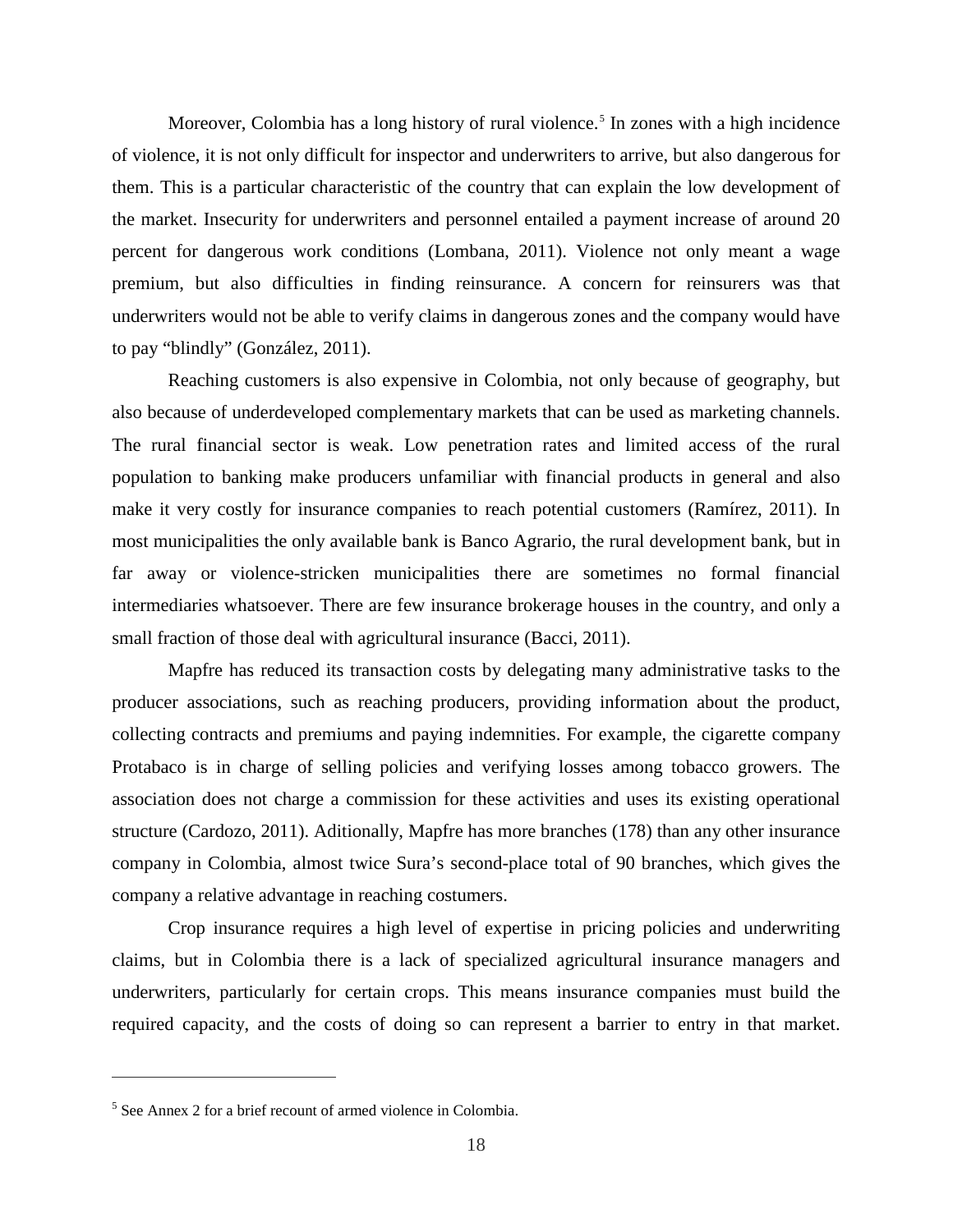Mapfre reduces its costs by using the analytical capacity of reinsurers and thus lowers the need for financial analysts and specialized agricultural insurance managers. To deal with low local capacity for agricultural insurance underwriting, Mapfre annually spends US\$ 600,000 on training, much more than for training in other areas (González, 2011). To protect these one-time investments from being taken advantage of by competitors, inspectors have a two-year exclusivity contract. La Previsora additionally identifies such fixed costs as their biggest deterrent to re-entering the market, especially since there are uncertain returns on the investment in terms of insurance take-up and claims (Lombana, 2011). Table 3 surveys these costs.

| Type of cost                        | <b>Details</b>                                                              | Approximate cost                                           | <b>Frequency</b> |
|-------------------------------------|-----------------------------------------------------------------------------|------------------------------------------------------------|------------------|
| Information cost                    | Weather data                                                                | US\$ 1-1.5 million<br>(depending on frequency)<br>of data) | Once             |
| Information cost                    | Geographic data                                                             | <b>US\$ 10,000 USD</b>                                     | Once             |
| Information cost                    | Loading factor due to<br>uncertainty                                        | 5%-8% premium                                              |                  |
| Monitoring and<br>underwriting cost | Wage premium due to<br>violence risk                                        | 20% increase                                               |                  |
| Monitoring and<br>underwriting cost | Capacity-building                                                           | US\$ 600,000                                               | Annually         |
| Bargaining cost                     | Difficulty in obtaining<br>reinsurance because of<br>perception of violence |                                                            |                  |

**Table 3. Magnitude of Transaction Costs in Colombia**

*Source:* González (2011) and Lombana (2011).

## *3.3.3 Ambiguity Aversion[6](#page-21-0)*

 $\overline{a}$ 

Beyond market failures, insurance markets are slow to develop because insurance companies must protect against insolvency and ensure stability of their operations in the face of uncertainty (Stone, 1973). This results in institutional aversion to ambiguity, or actuarial prudence. An ambiguity averse insurance company prefers to insure when it has a good understanding of the odds, and demands a premium to insure risks for which data is scarce, even if there is no perceived moral hazard or adverse selection (Clarke and Dercon, 2009).

<span id="page-21-0"></span> $6$  Ambiguity aversion, sometimes referred to as uncertainty aversion, refers to the preference for known risks over unknown risks (Ellsberg, 1961).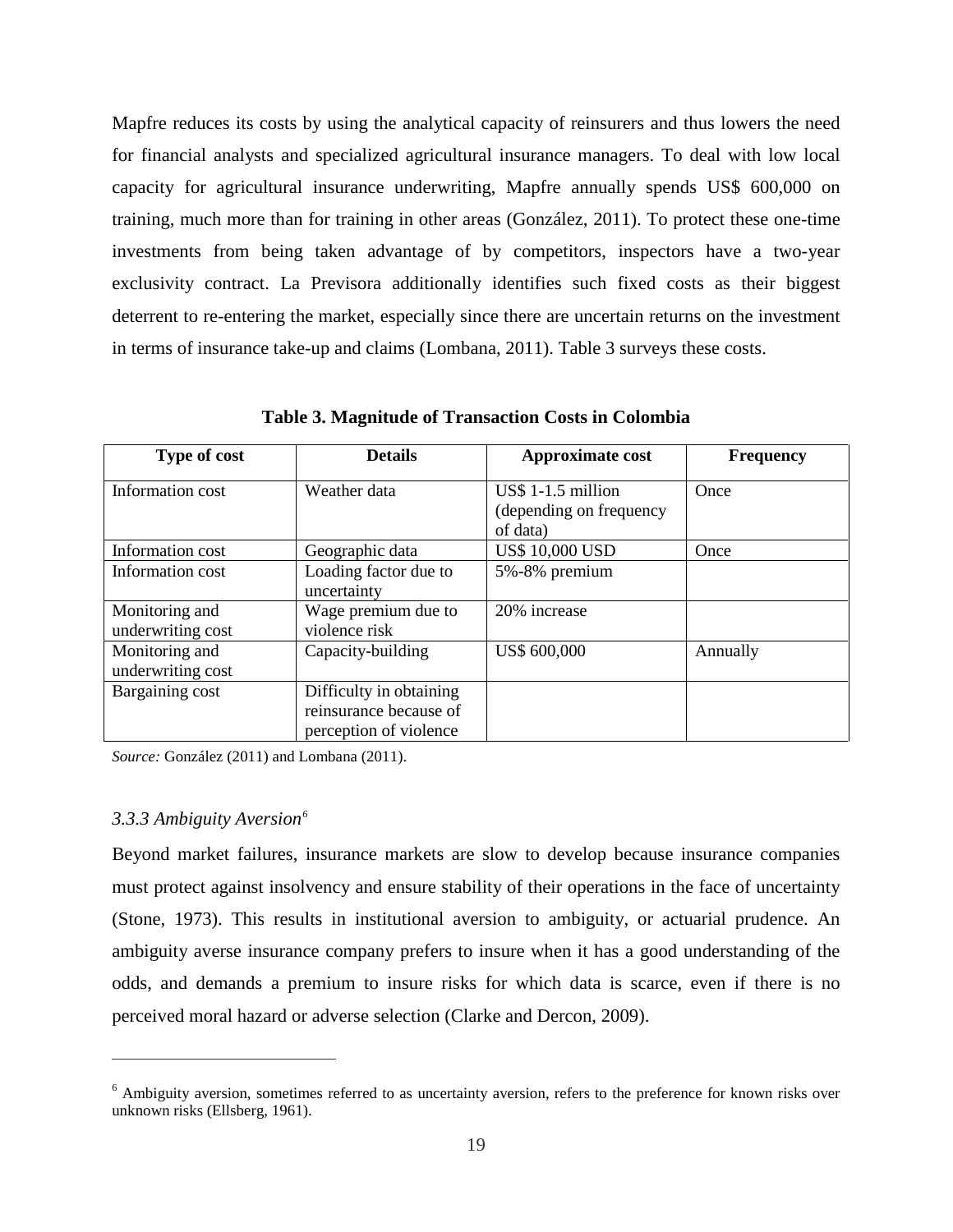In the case of agriculture, with correlated risks and the possibility of catastrophic losses, ambiguity aversion can be an important explanation for low participation of companies and also for high premium prices. The lack of interest of more insurance companies in Colombia to enter the market is explained largely by ambiguity aversion. Agricultural insurance is a highly specialized insurance line and managers prefer not to offer the product, even if profitable, because of their aversion to uncertain outcomes (González, 2011; Arroyave, 2011).

## *3.4 Demand*

#### *3.4.1 Lack of Insurance Culture*

In terms of demand for agricultural insurance, there is usually a weak culture of insurance among producers. Insurance is often perceived as a nonviable investment because premiums are collected every year but indemnities are paid much less frequently. Additionally, in developing countries, farmers have a difficult time understanding crop insurance, as insurance is a complex financial product. Many rural households are not financially literate, and insurance is an unfamiliar concept to many potential policyholders. In particular, policy exclusions and coverage limitations are often a source of confusion (Mahul and Stutley, 2010). This can either make farmers reject the product or lead them to base their enrollment decision on social factors such as whether they trust the sellers, or if other members in the community are enrolling (Suárez, Linnerooth-Bayer and Mechler, 2007). Colombia is no exception to these trends. Because previous attempts were mainly localized pilot programs (only bananas in the northwest), and because even today crop insurance is not readily available for everyone, most producers have never used insurance as a risk management instrument. Those who take insurance in many cases do so because someone they trust advises them to do so, even if they have no clear understanding of the product (Cardozo, 2011).

#### *3.4.2 Low Risk Awareness*

Even though farmers tend to be very aware of their production risks, they may exhibit "cognitive failure," that is, underestimate the likelihood or severity of catastrophic events. Mahul and Stutley (2010) found in India and Mongolia that farmers and herders recall the occurrence of major past events but tend to underestimate their severity.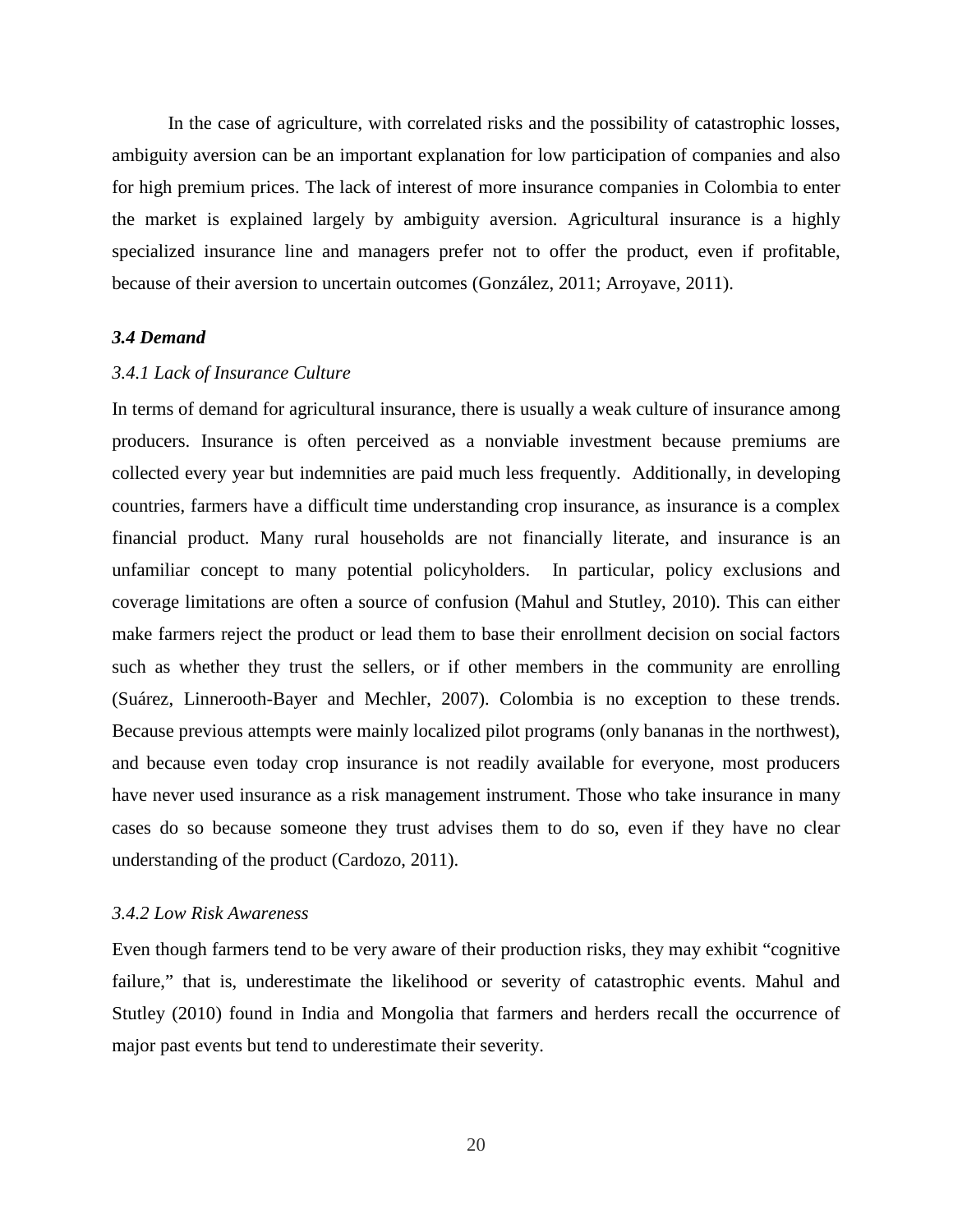# *3.4.3 Prices*

High prices are an important explanation for low demand in Colombia. Producers perceive premiums as being too expensive, and this is one of the main reasons why they do not buy insurance (Becerra, 2011; Phillips, 2011; Beltrán, 2011). The price producers pay (taking into account the government subsidy) ranges between 3 percent and 10 percent of production costs. This price is higher than in many other countries in the region, as can be seen in Table 4.

| Country              | <b>Average policy</b><br>premium (USD) | <b>Average policy</b><br>premium per hectare<br>(USD) |
|----------------------|----------------------------------------|-------------------------------------------------------|
| <b>Brazil</b>        | 2248.00                                | 31.87                                                 |
| Chile                | 484.00                                 | 78.55                                                 |
| Colombia             | 3191.00                                | 163.93                                                |
| Costa Rica           | 1870.00                                | 58.52                                                 |
| Dominican Republic   | 247.00                                 | 131.13                                                |
| Ecuador              | 198.00                                 | 23.68                                                 |
| India                | 6.60                                   | 6.61                                                  |
| Italy                | 1596.22                                | 292.85                                                |
| Jamaica              | 78.00                                  | 117.55                                                |
| Japan                | 3554.00                                | 217.52                                                |
| Mexico               | 2236.00                                | 27.89                                                 |
| Spain                | 1701.00                                | 75.54                                                 |
| <b>United States</b> | 5766.48                                | 59.66                                                 |
| Venezuela            | 1894.00                                | 49.74                                                 |

**Table 4. Average Policy Premiums for Selected Countries**

 *Source:* Mahul and Stutley (2010).

Price differences can be explained by the type of crops insured and their underlying risk. But regardless of those differences, information deficiencies, transaction costs and ambiguity aversion on part of the insurance company also have an effect on prices. Additionally, in Colombia the presence of only one player in the market can also explain high prices.

If only one company develops products and operational strategies, innovation for insurance products for different crops or to reduce operational costs is limited. It remains to be seen whether more competition will push down policy premiums to the point where they are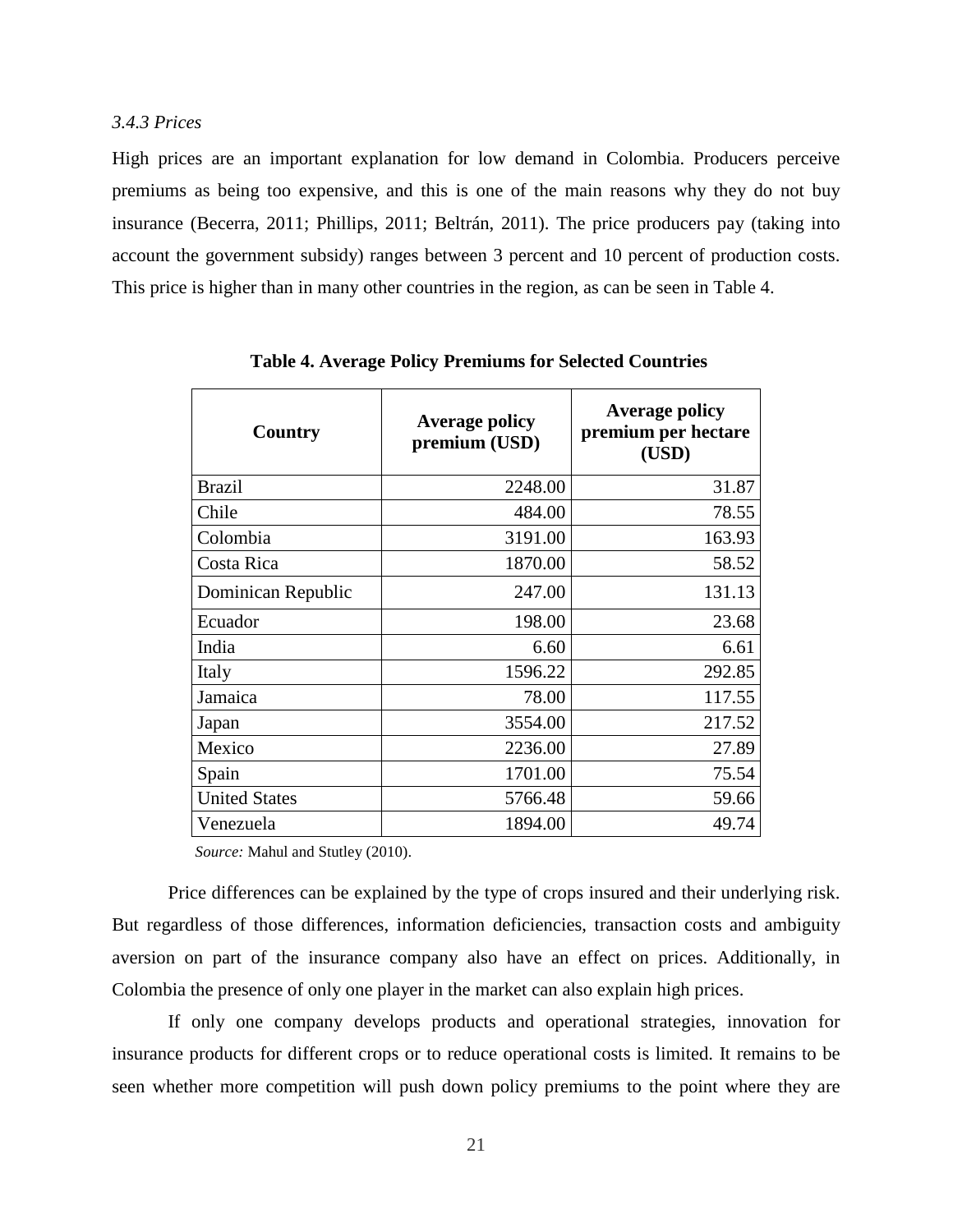attractive to more producers. Nonetheless, given the role reinsurers play in the market (90 percent fronting) and in price setting, the potential effect of more market entrants is uncertain.

Under condition circumstances Mapfre can charge producers up to their willingness to pay. On top of that they receive the government subsidy of 60 percent, so the final price is quite high and greater than producers' willingness to pay (Boshell, 2011). In some cases Mapfre looks for additional subsidies to reduce the amount producers have to pay (not the amount the company receives). In the case of tobacco, the producers' federation pays 20 percent of the policy premium, and cigarette company Protabaco pays 6 percent, leaving the producer to pay only 14 percent of the policy premium (Cardozo, 2011). In the case of bananas, in Quindio the local government subsidizes the remaining 40 percent, so producers only have to pay VAT (González, 2011).

Similarly, limited ability to pay contributes to the lack of demand for insurance. In most developing countries, low incomes inhibit the development of insurance markets. Incomes for the vast majority of the population are absorbed by basic necessities such as food and housing. In Colombia, monthly average rural income is US\$ 241 (less than the minimum wage), and 70 percent of agricultural producers receive less than this average (Leibovich, Nigrinis and Ramos, 2005). It is no surprise, then, that even with a 60 percent subsidy insurance policies are still too expensive for most producers.

#### *3.5 Alternative Risk Mitigation Mechanisms*

Additionally, if producers have other risk management and risk mitigation mechanisms in place, their demand for insurance will be smaller. Wright and Hewitt (1994) and Makki (2002) argue that the main problem behind low demand for insurance is not market failure, but rather that the perceived risk diversification benefits of insurance are less than the value of the premium. Other risk responses include income diversification through multi-cropping and off-farm employment and inter-temporal reallocation of income through savings and borrowing (Siegel and Alwang, 1999). Empirically, Knight and Coble (1997) studied crop insurance participation in the United States in the presence of other risk mitigation strategies and confirmed that many of these practices had negative effects on participation.

In Colombia, alternative climate risk mitigation strategies vary by type and size of producer. In general, Colombian farmers manage risk through on-farm actions and within their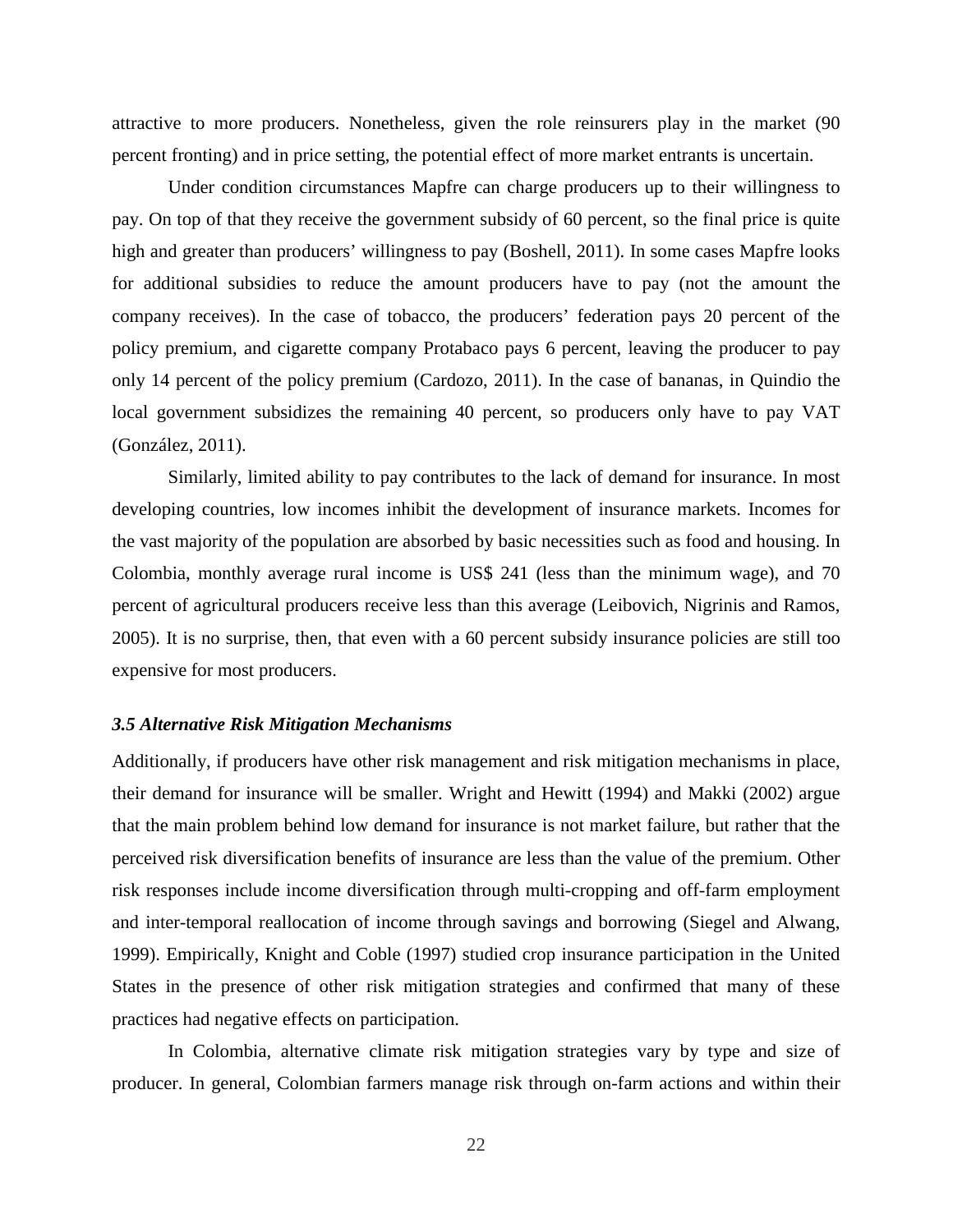community. In many cases, producer associations will provide relief aid in case of an extreme event (Cano, 2011). Producers in some cases purchase other types of insurance. Flower growers, for example, insure their infrastructure (greenhouses) and machinery in case of hail or flooding, but not their plants (Phillips, 2011). For some types of crops, producer associations provide other risk mitigation services such as research to mitigate phytosanitary risks related to changing weather conditions. This is the case for coffee, sugarcane, and banana. These producer federations have their own research centers and weather stations and have developed varieties resistant to pests associated with high humidity and temperatures (e.g., Ralstonia solanacearum for bananas and yellow rust for coffee), as well as plant varieties that withstand different weather conditions to ensure yields (sugarcane).

#### *3.6 Current Government Support Schemes*

#### *3.6.1 Government Disaster Aid*

The most important risk management alternative to insurance is the availability of government disaster aid. Disaster aid, however, can crowd out private insurance and generate negative incentives for producers if it serves the same general purpose as insurance: providing compensation to indemnify losses (Cutler and Zeckhauser, 2004). Provision of disaster payments can additionally reinforce adverse selection problems if low-risk farmers rely on protection from disaster payments and do not enter the insurance pool (Mahul and Stutley, 2010). Moreover, disaster aid is inefficient, since producers' risk-mitigation decisions will take into account only the portion of loss uncompensated by government relief rather than their total exposure to loss (Kaplow, 1991). It also tends to encourage production in riskier situations by indiscriminately covering crop losses, for example in fragile, arid countryside or flood-prone wetlands (Kang, 2007).

The Colombian government offers a wide array of support programs in the case of emergencies. They usually target specific crops and may or may not have a clear termination date. Flower and coffee are the crops that have received the most resources, as they are the most important export products and are therefore perceived as "too big to fail." For example, the Sanitary Incentive Program for flower growers was created in 2004 as a response to severe frosts that year; it provided a direct subsidy to producers if they showed expenditures on pesticides and fertilizers (Phillips, 2011). The program was terminated in 2010, however, and those resources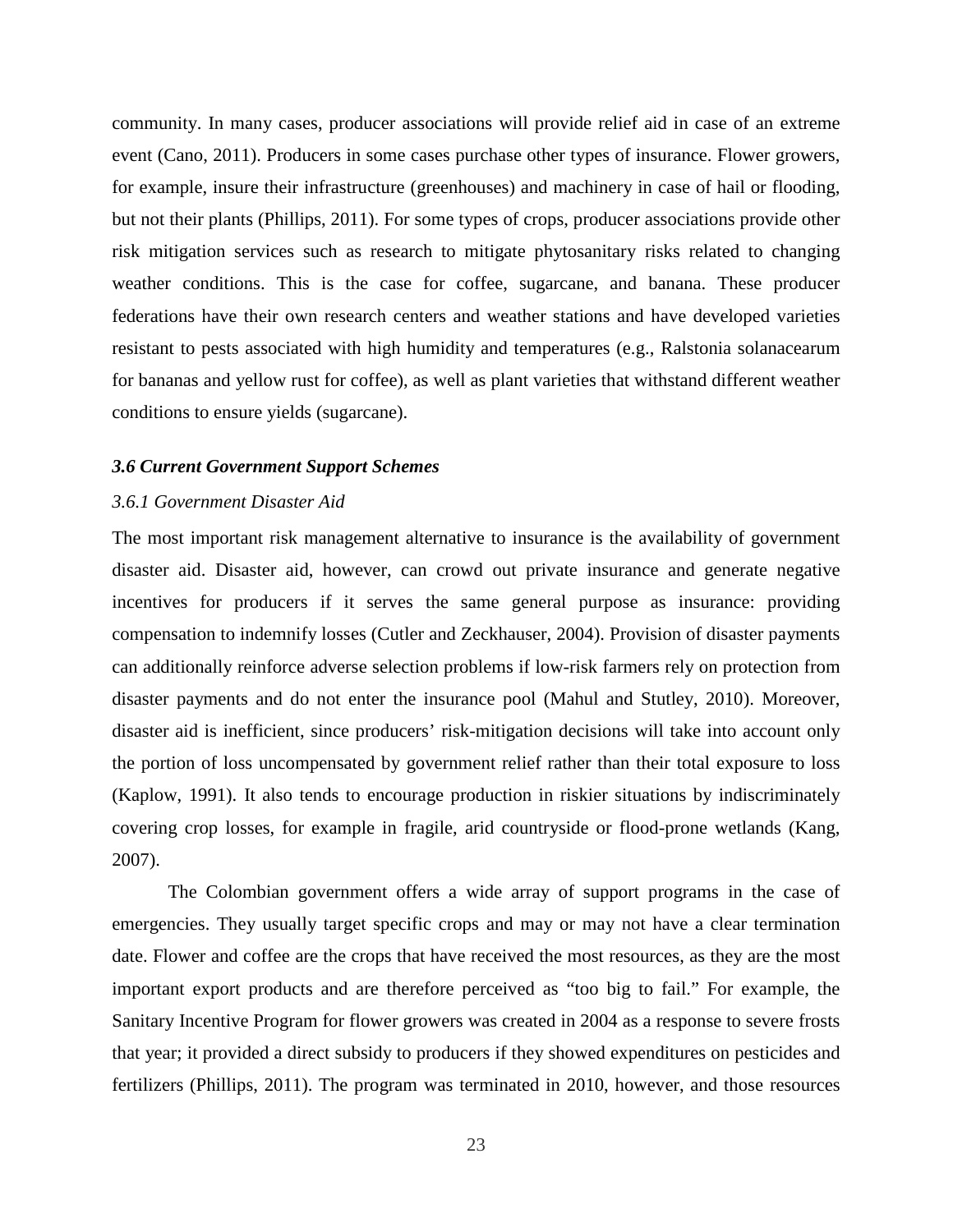are now used to provide exchange risk coverage, which is the most important risk flower growers face. Other programs include support for producers affected by frosts (flowers, bananas, cereals, fruits, tubers, livestock), an incentive program for the eradication of oil palms with stem rot fungus, an agricultural solidarity fund for small producers affected by extreme weather events or phytosanitary problems, and winter emergency relief instruments. Through these programs the Colombian government has disbursed US\$ 805 million since 2007 to deal with weather emergencies, as shown in Table 5. Over 90 percent of those funds, though, were used in the 2010 winter emergency. In this case private risk diversification mechanisms proved insufficient and government disaster aid complemented them (Arroyave, 2011).

| Event        | <b>Affected</b><br><b>Producers</b> | <b>Investment</b><br>(Millions USD) |
|--------------|-------------------------------------|-------------------------------------|
| Frosts 2007  | 20,870                              | 8.81                                |
| Winter 2007  | 44,522                              | 13.76                               |
| Winter 2008  | 95,547                              | 16.43                               |
| Winter 2009  | 19,513                              | 2.43                                |
| Winter 2010  | 483,929                             | 764.38                              |
| <b>TOTAL</b> | 645,598                             | 805.81                              |

**Table 5. Disbursed Amounts Due to Weather Emergencies**

*Source:* MADR (2011). Dirección de Planeación y Seguimiento Presupuestal.

## *3.6.2 Government Support for Agricultural Insurance*

One common feature of many agricultural insurance programs is public support. In their survey of agricultural insurance in 65 countries, Mahul and Stutley (2010) find that two-thirds of countries provide some sort of government support. The most common form of government support is premium subsidies, which are usually designed to increase insurance penetration by reducing the insurance premium charged to the policyholder.

Governments usually justify premium subsidies based on their effect on demand, supply, and fiscal balances. On the demand side, they argue that farmers cannot afford insurance and that premium subsidies are necessary to promote widespread adoption. On the supply side, they argue that premium subsidies act as an incentive for private commercial companies to enter the market because the subsidies allow them to charge the high premiums required to cover expected losses and their high administrative and operating costs. From a fiscal viewpoint, they justify premium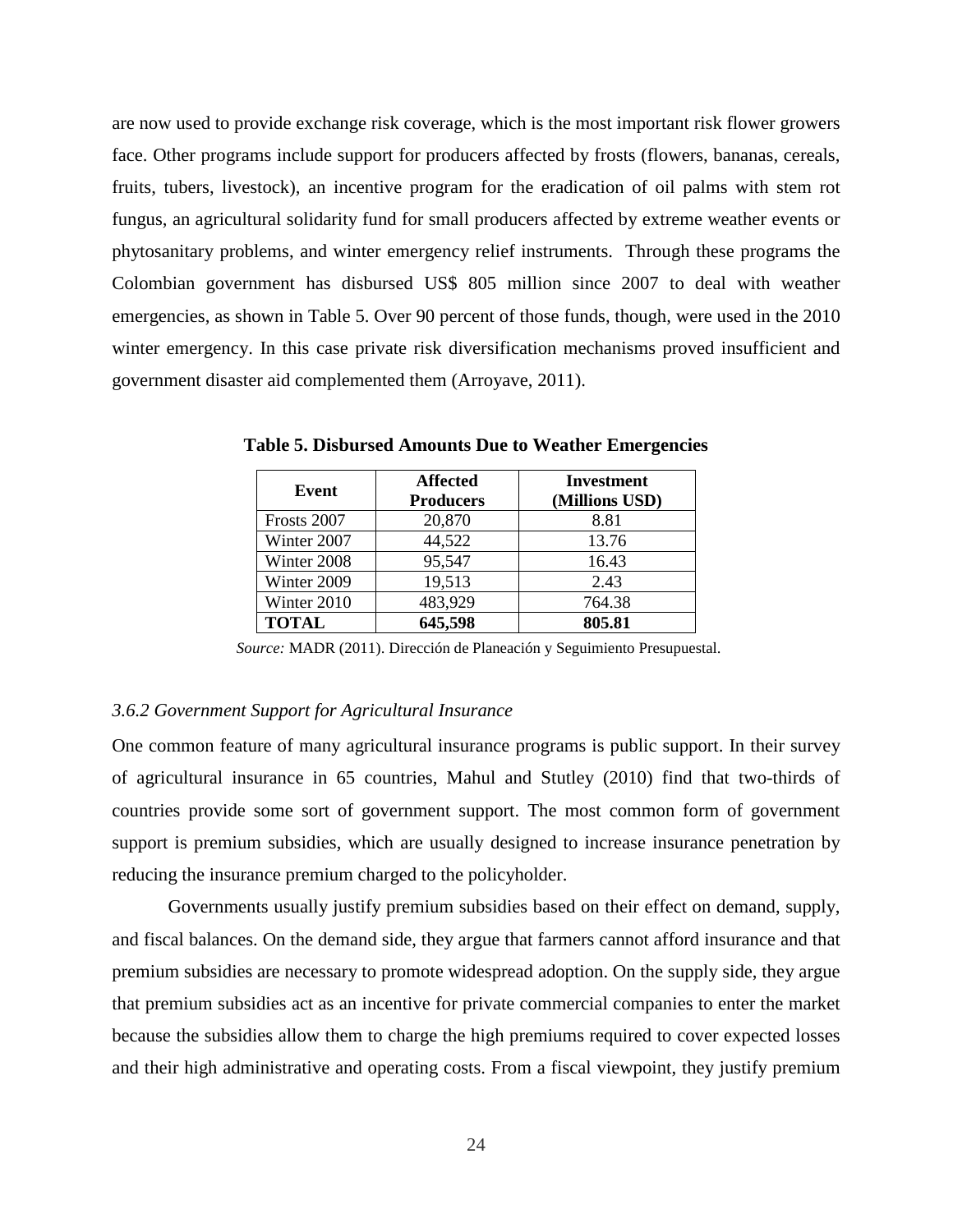subsidies as a way of substituting government post-disaster compensation payments with formal ex ante crop insurance (Mahul and Stutley, 2010).

In Colombia Law 69/1993 establishes a 30 percent subsidy of the policy premium for individual takers, and 60 percent for collective takers<sup>[7](#page-27-0)</sup> for producers with production costs of less than 40 USD per hectare. The Comisión Nacional de Crédito Agropecuario (CNCA) regulates the subsidy and the Fondo Nacional de Riesgos Agropecuarios (FNRA) administers the funds. Since 2003, 1 percent of all agricultural insurance policy premiums has to go to the FNRA to help finance the government subsidy and communication expenses, and to complement reinsurance coverage in case of catastrophic events.

However, the low development of the agricultural insurance market has led to constant underutilization of the subsidy funds, as shown in Figure 5. Before the market's expansion in 2007, the results were poorer. In 2004, even though there were US\$ 4.5 million in the FNRA, only US\$ 100,000 (2 percent) was used for 21 policies.





Public subsidies may be justified by the existence of market imperfections, but they are also an inefficient and increasingly expensive way to increase coverage. They tend to be untargeted and available to all policyholders, whatever their ability to pay, and they represent an

 $\overline{a}$ 

<span id="page-27-0"></span> $\frac{7}{7}$  Collective takers are group figures recognized by the law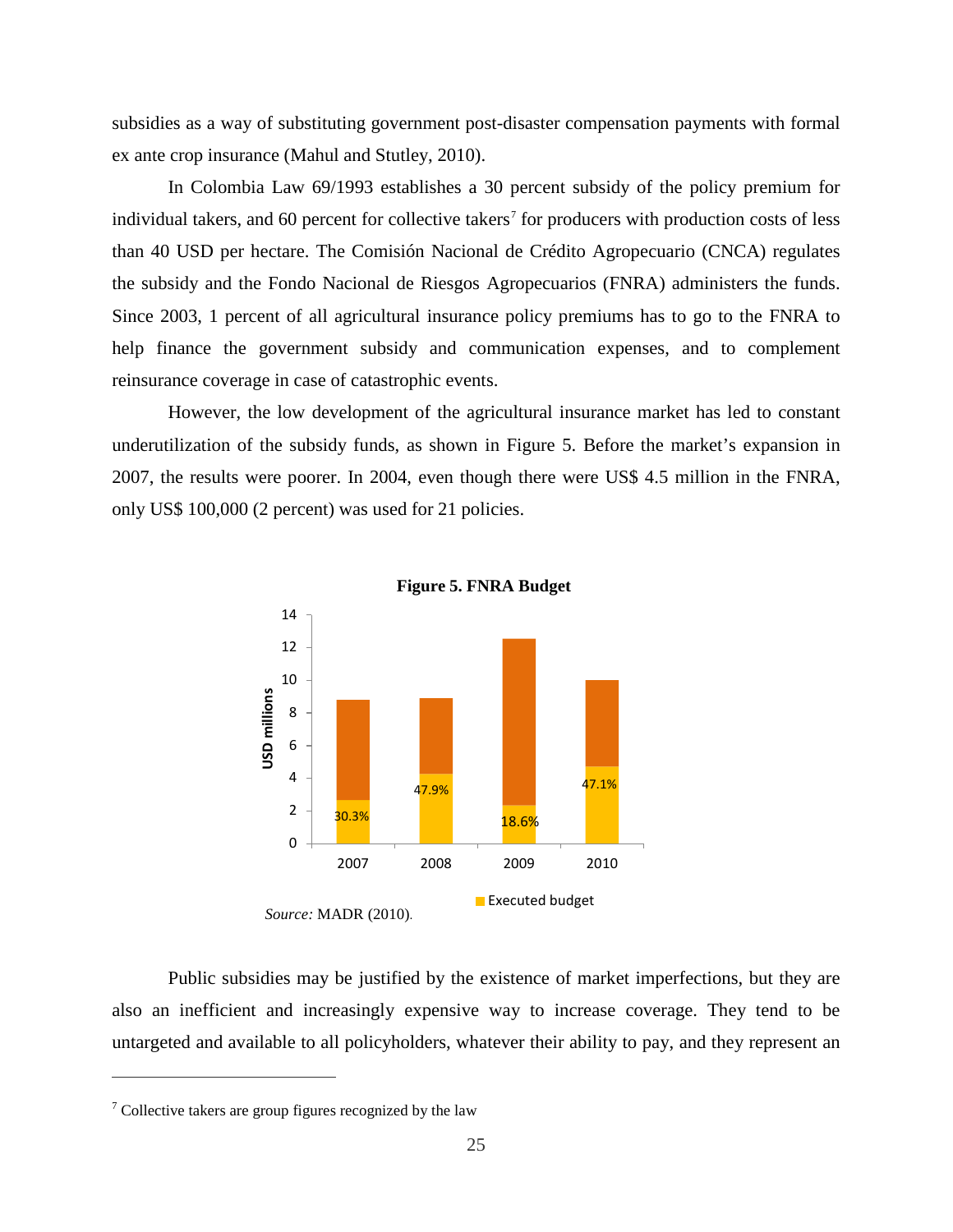increasing fiscal burden for the government since the marginal per hectare costs of enrolling additional areas into the program are high (Knight and Coble, 1997). Moreover, subsidies mainly benefit policyholders in high-risk zones and large farmers, as the absolute premium subsidy increases with the total sum insured (Mahul and Stutley, 2010).

Market conditions in Colombia, particularly low availability of information and high transaction costs, can to a large extent explain the underdevelopment of the country's agricultural insurance market. If we add ambiguity aversion on the part of the insurance companies we obtain a fairly clear picture of why so few companies have entered the market even with government support. They perceive it as a very difficult sector with a high probability of losses and limited opportunities for profit. Furthermore, these issues lead to very high premium rates that are not attractive for producers.

Another problem is that the current agricultural insurance scheme, although functional, would not be profitable without the government subsidy. The ratio of losses to premium income has been low between 2007 and 2010, with values smaller than 0.5 and on average 0.38. This means that payments due to losses have been less than half of the income earned through premiums, and administrative costs are around 6 percent of premiums. This would suggest a well-functioning insurance scheme. However, following Hazell, Pomareda, and Valdés (1992), if we instead take the ratio of losses plus administrative cost to premium income, net of subsidies, we see that the program does not perform very well without government support. If this combined ratio is greater than 1.0, it indicates that a program, in the absence of any type of government support, would operate at an underwriting loss. For Mapfre, the average value of this ratio is 2.37. This means that for every US\$ 1 in premiums collected from the producer, net of subsidies, the indemnity payouts and administrative costs in the program amounted to US\$ 2.37.

# **4. New Developments**

As mentioned previously, starting January 2012 agricultural insurance is mandatory for all agricultural credit backed by FINAGRO for coffee and short-cycle crops (corn, potato, rice, cassava and bananas). By 2013 long-cycle crops were to be insured, as well as livestock and forestry products. This development increases the number of suppliers and also generates demand.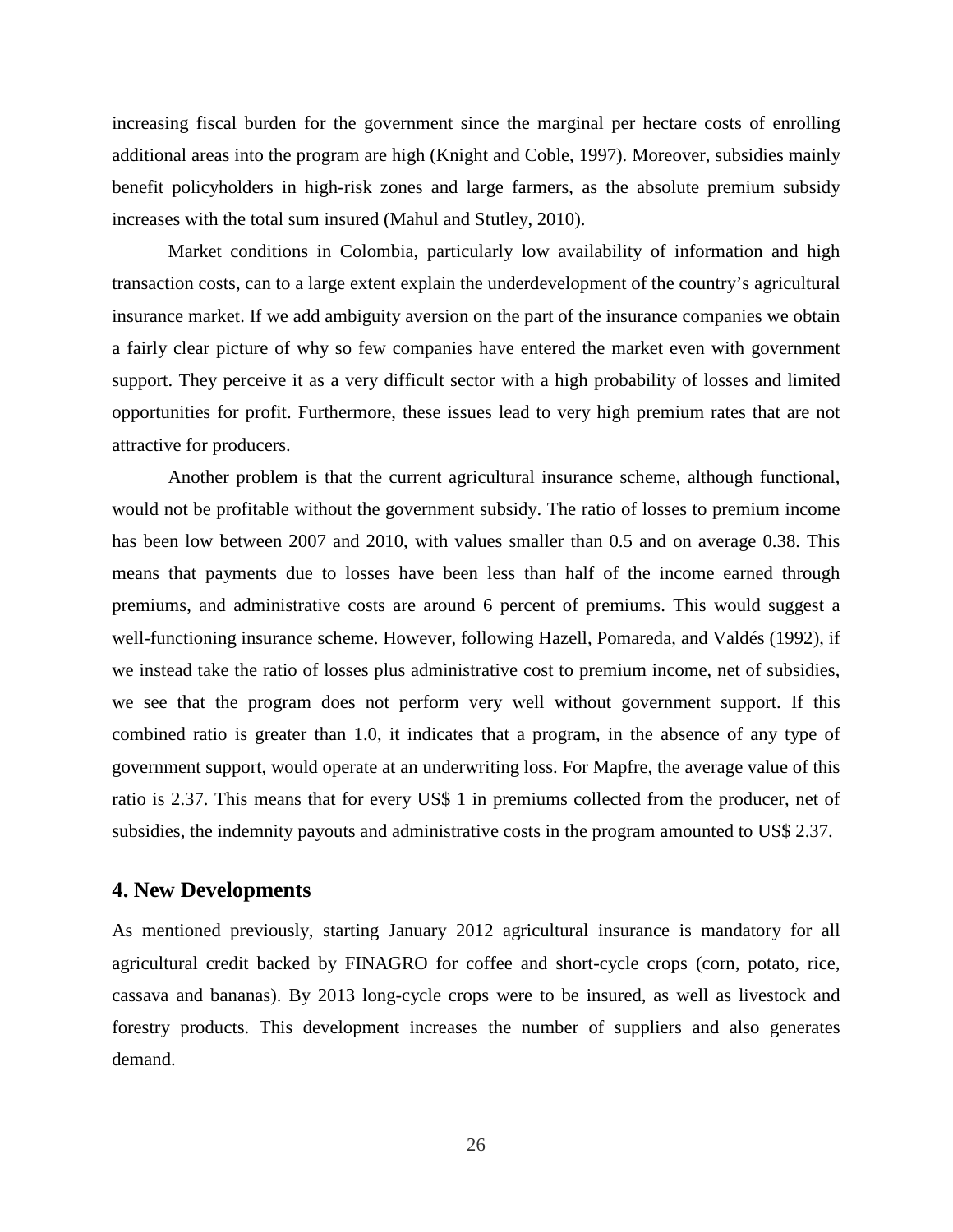FINAGRO acts as a second-tier development bank, using financial institutions and the Agricultural Ministry to disburse funds. In 2010 FINAGRO's portfolio for crops was US\$ 386.5 million. This amount has been growing over the last five years due to increased interest from commercial banks in providing agricultural loans and because of improved security conditions. Banco Agrario is the largest lender, with 50 percent of the market. The second largest lender is Davivienda, with a 17 percent market share, followed closely by Bancolombia. BBVA is in fourth place with a market share of eight percent.

Linking credit and insurance can have important benefits. First of all, it creates demand for insurance and brings new firms into the market by giving them certainty on take-up. Suramericana de Seguros and La Previsora are already thinking of re-entering the market (Ramírez, 2011; Lombana, 2011). Linking credit and insurance additionally solves adverse selection problems for the insurance market, as both high and low-risk producers demand loans. However, transaction costs remain high because of information deficiencies and transportation costs for monitoring and underwriting claims.

For producers, linking credit and insurance may improve their terms of access to credit. According to Carter, Long, and Boucher (2011), agricultural insurance can facilitate access to credit, because it can be used as collateral. This in turn can allow for technological adaptation and the undertaking of riskier, and more profitable, investments by farmers such as new crops, new seed varieties, and adoption of new technologies that can increase productivity and yields (Díaz, Mora and Pinzón, 2011). It remains to be seen whether compulsory insurance actually improves access to credit, or if, on the contrary, it shrinks the market.

Insuring credit reduces the risk of default for banks. However, in Colombia this is not a relevant issue for commercial banks, as the loans they hold are usually safe (Irrigorri, 2011). If the producer defaults, he can lose additional government subsidies and will be included in the government's credit blacklist. For this reason, most producers will only stop repaying their loans under very extreme circumstances. Nevertheless, for Banco Agrario the situation is different. As a public entity, its mission is not solely profit driven. Banco Agrario caters to smaller producers and to areas where no other banks operate, and for this reason non-performing loans are about 6 percent of its portfolio, more than double the percentage for commercial banks. This figure and climatic events that may affect producers' repayment abilities have been cited as cause for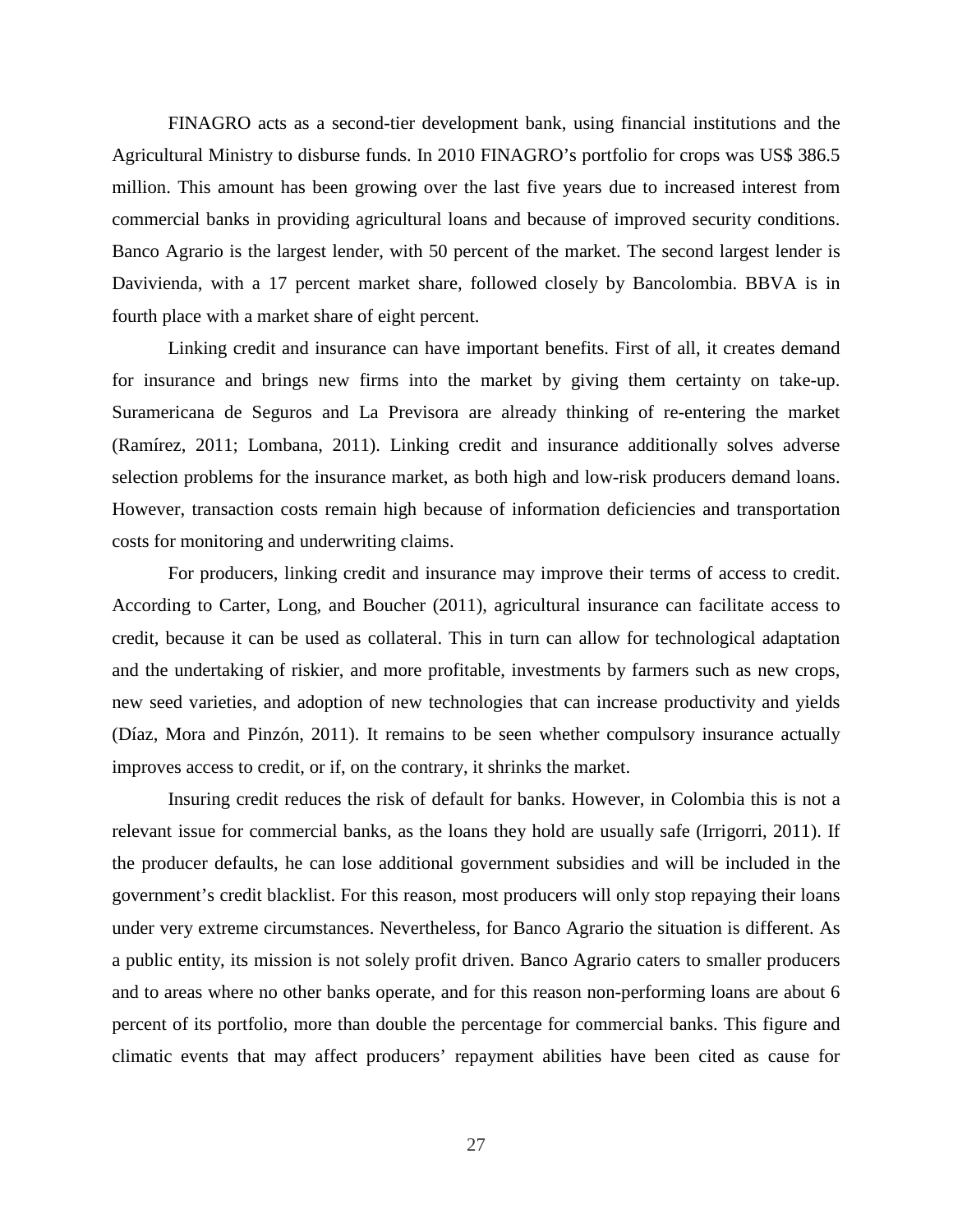concern by ratings agencies for the bank (Banco Agrario de Colombia, 2010). Therefore it seems Banco Agrario would benefit from having insured borrowers.

There are also potential costs associated with linking credit and insurance. Most importantly, insurance might drive up credit costs and thus shrink an already underdeveloped sector. While the Agricultural Ministry is negotiating with the Banco Agrario to reduce interest rates on loans once they are insured, this is not an option for commercial banks or FINAGRO (Bacci, 2011).

Moreover, given the short time in which the measure will take place, only Mapfre is ready to start offering the product, and it currently does not have enough capacity to provide insurance to such a large number of producers. Possible problems include lack of logistical capacity to review claims and make payments. In addition, the timeframe for disbursing loans may be slower since banks will add more steps in the reviewing and disbursing process, which implies significant costs for producers, as their planting times are not flexible. It is not yet clear what the process will be like, although banks will try to integrate the pricing of insurance into the loan request procedure.

An important issue is how to deal with producers that are currently not covered by insurance and that do not have access to credit. It is first important to identify who they are in order to include them in other risk management strategies. To do this, we use data from the rural module from the Quality of Life Survey collected in 2008 to see the determinants of access to credit. This survey was applied to 9,246 farmers and is representative of the total rural population in the country and by department. The survey includes socio-demographic questions as well as questions on the productive unit, including access to credit. We use a probabilistic econometric model to characterize the type of producers who have access to credit.

As expected, we find a positive and significant relationship between the probability of having a loan and better dwelling characteristics, having a property title, higher income, number of farms owned, literacy, and having received technical assistance (see Annex 3 for full results).

We also found that having experienced a natural disaster on the farm, such as floods, avalanches, landslides or subsidence of land increases the likelihood that the person requests a loan, which may be related with the increasing need for resources after a natural disaster. However, this variable is not significant in terms of obtaining a loan.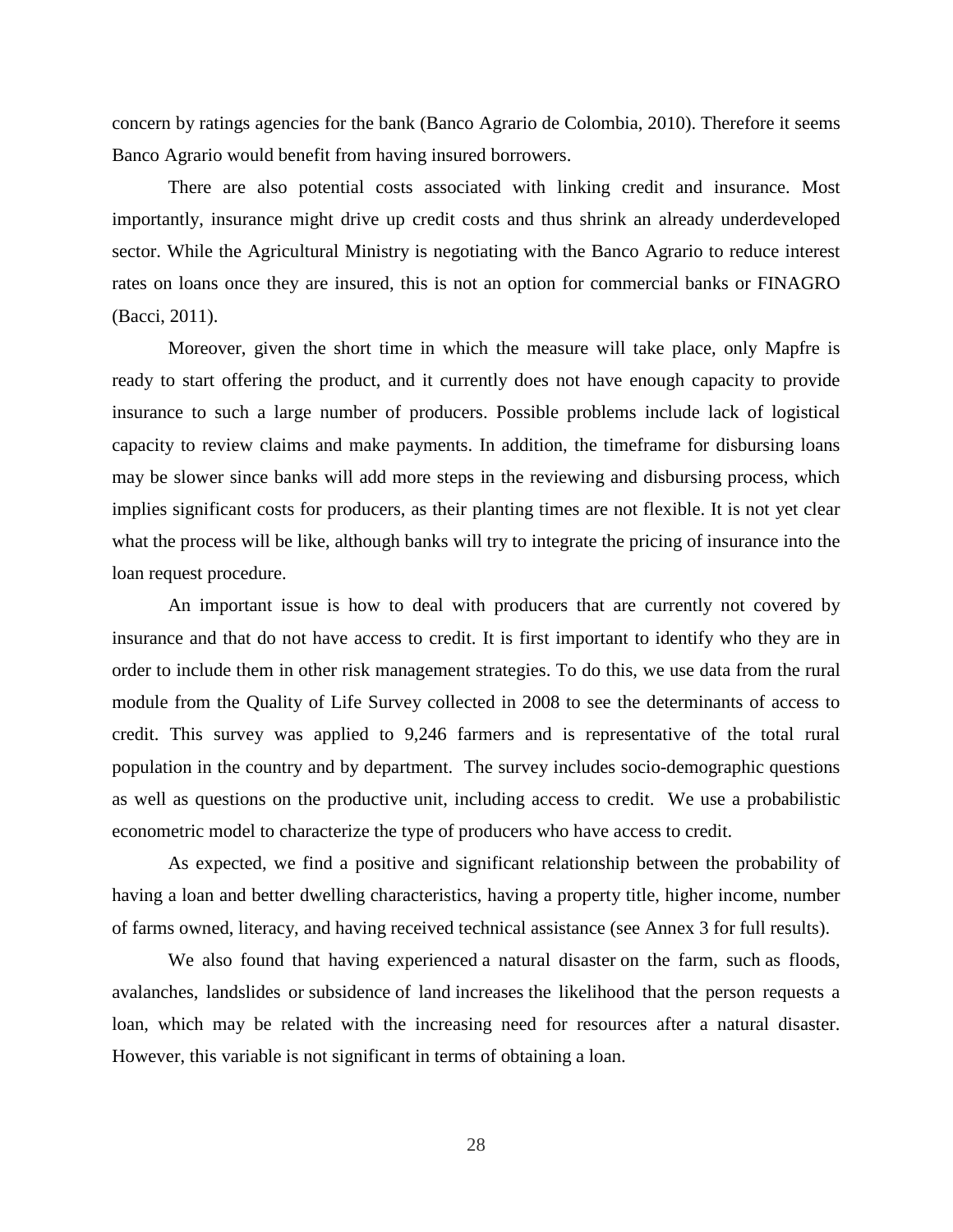As we can see from this exercise, smaller and poorer producers are less likely to apply for and obtain a loan. In this sense, it is important to think of an integral risk management strategy where these producers are also taken into account.

# **5. Climate Change and Agricultural Insurance**

Insurance is a form of adaptation for the impacts of climate change, but the sector is also vulnerable to climate change and must adapt in order to remain viable. Climate change can have adverse impacts on insurance affordability and availability, potentially slowing the growth of the industry and shifting more of the risk burden to governments and individuals. Agricultural insurance in particular is very vulnerable to climate change, particularly extreme climate-related phenomena (Munich Re, 1999).

In theory, an increase in risk should increase demand for insurance, increase the price of insurance, and result in greater overall coverage at higher prices. This has not been the outcome of insurance markets with changing risk probabilities, such as environmental risk or medical malpractice. Usually what we observe are less generous policies (Cutler and Zeckhauser, 2004).

Weather-related losses press insurance firms to increase prices, reduce or withdraw coverage, and in the extreme, into bankruptcy (Mills, 2005). At the same time insurability declines, consumer demand for insurance increases because of more frequent weather related losses, leading to a situation of demand surplus and lack of coverage. Insurance prices increase because a changing, less predictable climate reduces the insurer's capacity to calculate, price and spread weather-related risk as knowledge of past weather events becomes an unreliable guide to the behavior of future weather events. More uncertainty implies higher prices. Additionally, insurance prices exhibit sensitivity to disaster events. Reinsurance prices rose by approximately 250 percent following Hurricane Andrew and there is now an upward trend in prices following the upsurge in catastrophe losses (Mooney, 2000). As prices increase, low-risk costumers shift to alternative risk-spreading methods, leaving the highest-risk costumers to be covered by insurance, initiating a cycle of losses.

Uninsurability and the risk of insolvency also increase because reinsurers, after the catastrophes of the past two decades, are leaving more of the risks with primary insurers. In the event of a major natural disaster, primary insurers' equity base would come under considerable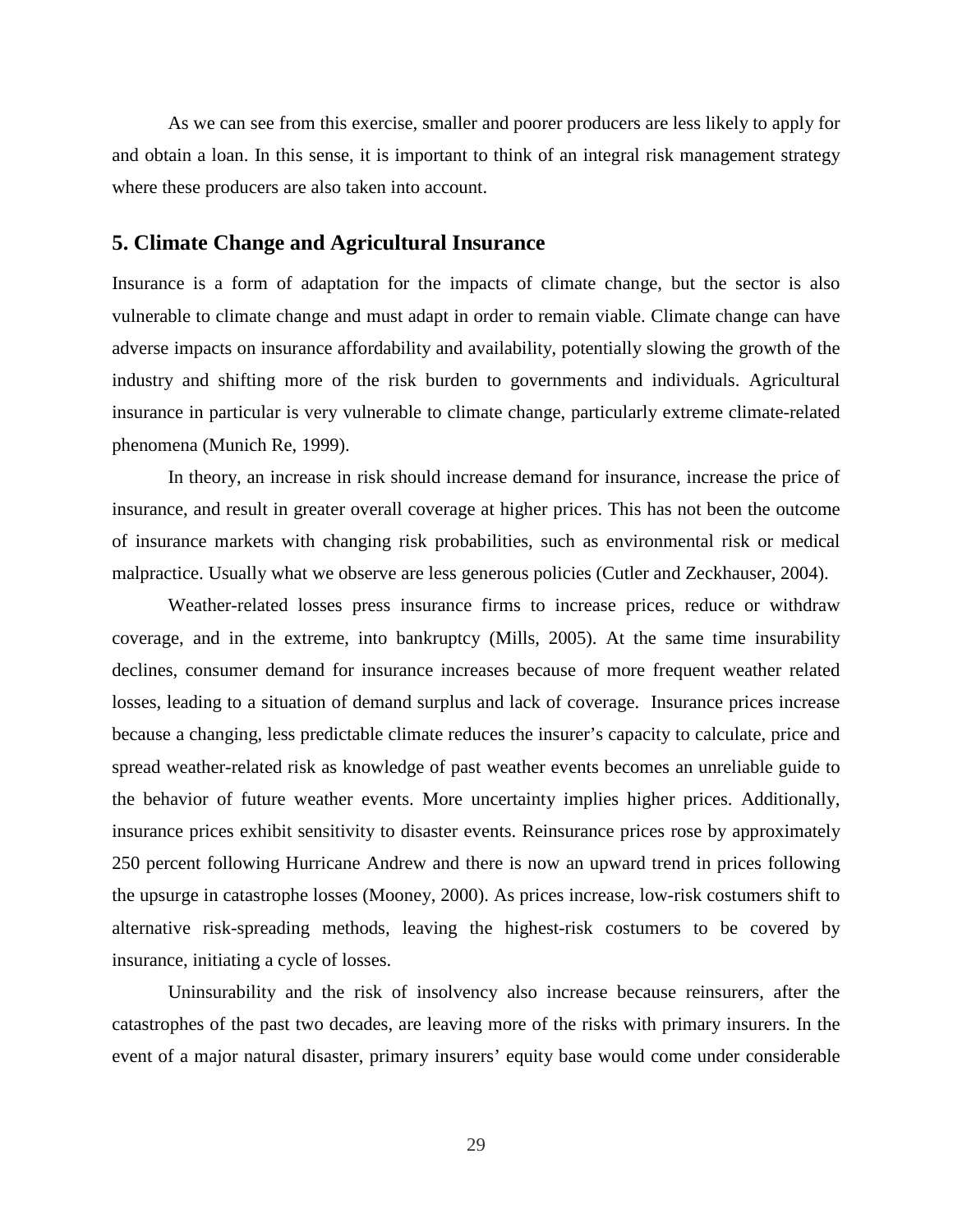strain because the availability of reinsurance coverage for natural disasters is insufficient (Swiss Re, 1997).

# **6. Conclusions and Policy Recommendations**

## *6.1 Conclusions*

Agricultural insurance in Colombia can be an effective tool for risk management. However, the market is very small, mainly due to high information and transaction costs that make insurance company operations difficult and lead to high prices that producers cannot afford. The case of Colombia exemplifies the difficulties in expanding agricultural insurance in countries with complex topography, small-scale producers and a large variety of crops. By understanding this market and possible ways to expand it, Colombia can provide useful lessons for other similar countries.

The current multi-peril crop insurance offered by Mapfre has been more successful than previous attempts at agricultural insurance. However, it has only been offered since 2007, so Mapfre's efforts are still at an early stage and some important issues remain to be solved. First of all, the presence of only one player in the market has adverse effects on market and product development and results in non-competitive prices due to market power.

A second issue is that the current agricultural insurance scheme, although functional, would not be profitable without government subsidies. If we take the ratio of losses plus administrative cost to premium income, net of subsidies, we see that for every US\$ 1 in premiums collected from the producer, net of subsidies, the indemnity payouts and administrative costs in the program amounted to US\$ 2.37.

Also, given that Mapfre's operation is highly intensive in on-the-ground verification and based on very personalized contracts with farmer associations, it is not clear whether that model is scalable, at while least maintaining current levels of profits or claims.

Another issue that remains to be addressed is low demand and low understanding of the product. Even in cases such as tobacco where producers have been insured for some years, they are not necessarily clear on what exactly is covered by the policy and how the insurance scheme works.

In terms of coverage, Colombia´s most important crops in terms of production and exports are not very well covered (e.g., coffee, flowers, and sugarcane are not covered), and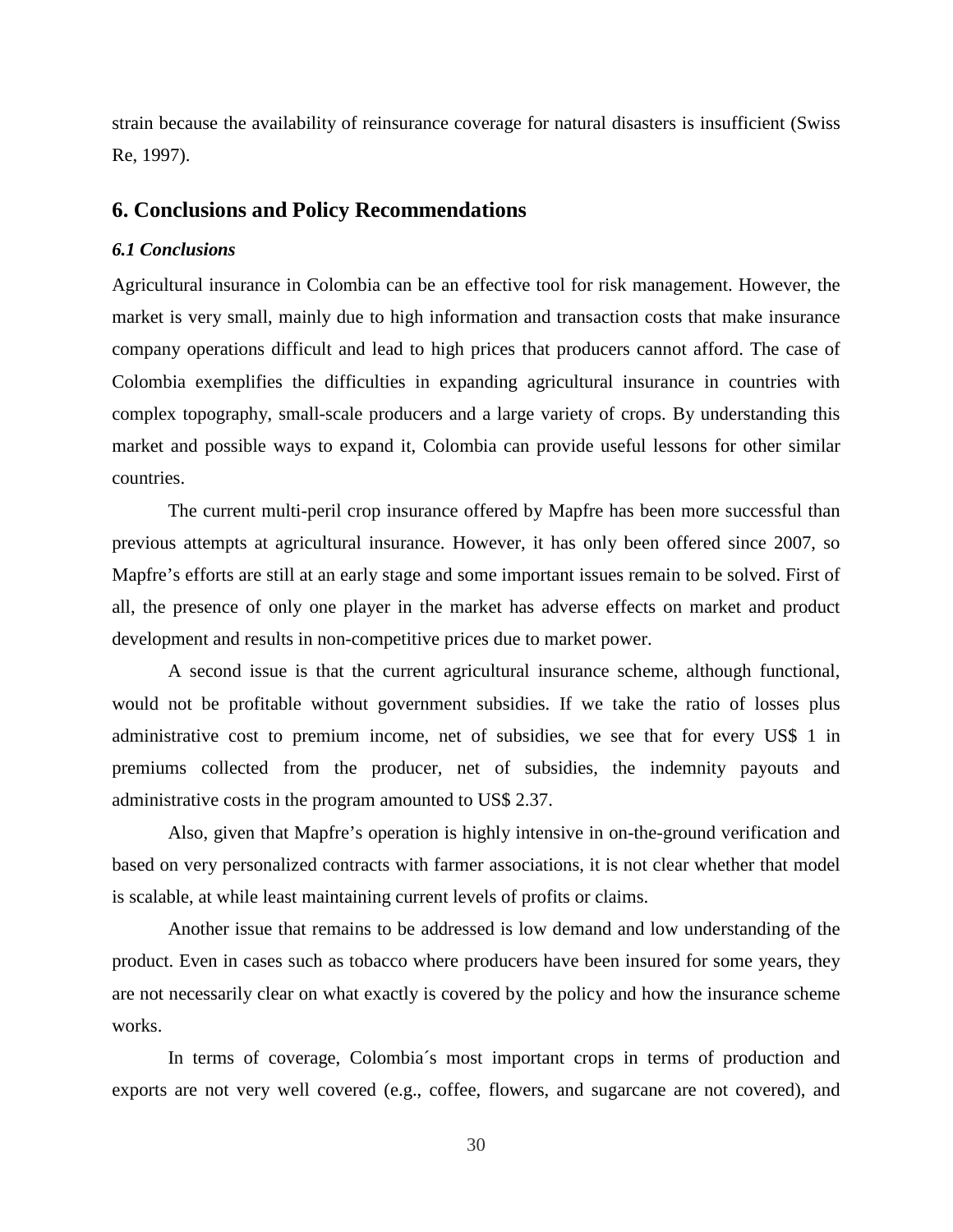neither are crops expected to be most affected by climate change (flowers, sugarcane, cassava and oil palms). Moreover, small and non-commercial producers are not covered, even though they are the most vulnerable to climate change. The government support scheme is presently not clear on whether its objective is to expand coverage to these types of producers or simply to strengthen the market for commercial producers. In this respect, as can be seen in the case of the United States, trying to extend coverage to more producers only through premium subsidies can be very costly and inefficient.

Finally, it remains to be seen whether linking credit and insurance will provide the expected positive results in terms of increased coverage and firm entry, and whether there are negative effects on the credit sector or not.

#### *6.2 Policy Recommendations*

- As inadequate agricultural insurance represents one of the most important market failures in Colombia, there is scope for public support in terms of information generation and dissemination. The development and maintenance of agricultural and weather databases as public goods can help insurers properly design and price agricultural insurance contracts, thus reducing adverse selection and possibly prices. The Agricultural Ministry is already constructing an inventory of existing information on weather, crop production and yields, and it is important that this effort continues. If insurance companies have access to reliable information at a high level of disaggregation, the level of risks they have to face decreases substantially, which could in turn ensure the existence and strengthening of the market.
- It is necessary to update the agroclimatic risk maps for different crops and regions, and to generate such maps at a lower scale so that insurance companies have up-to-date effective information for pricing policies and assessing risk.
- In terms of government subsidies, Colombian authorities should examine if current premiums are correctly priced or if subsidies are simply being transferred as profit margins for insurance companies.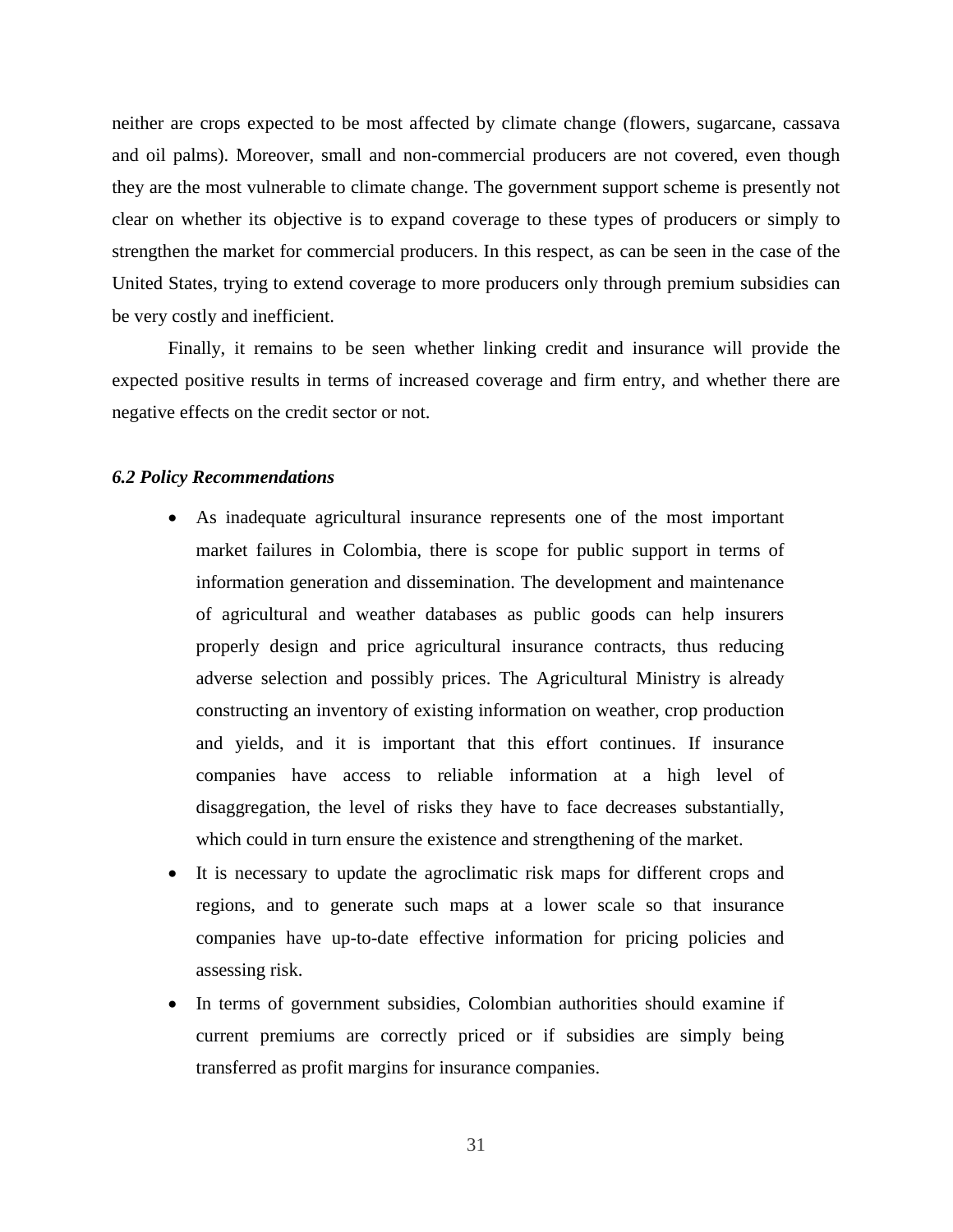- To generate a culture of insurance, the government and the private sector together have to undertake an expansive information and education campaign for producers and producer associations to explain what insurance is and how it can benefit them.
- To protect the emerging insurance market from unraveling because of large losses due to extreme weather events in Colombia, climate change mitigation and adaptation measures should be undertaken to reduce insurance losses. Some examples are the protection of mangroves, reefs, and wetlands, as well as land use planning that buffers storm surges and protects against flooding and landslide risks.
- For the government, it is necessary to design and implement an integral risk management strategy where support for private insurance and disaster aid are aligned and not at odds with each other, particularly for producers with ability to pay insurance.
- Regarding the new challenges climate change poses not only for the agricultural sector but also the insurance sector, it is necessary to create bridges between the scientific community and their climate change models and the actuarial offices in insurance companies so that climate change models can be used to assess and price risks.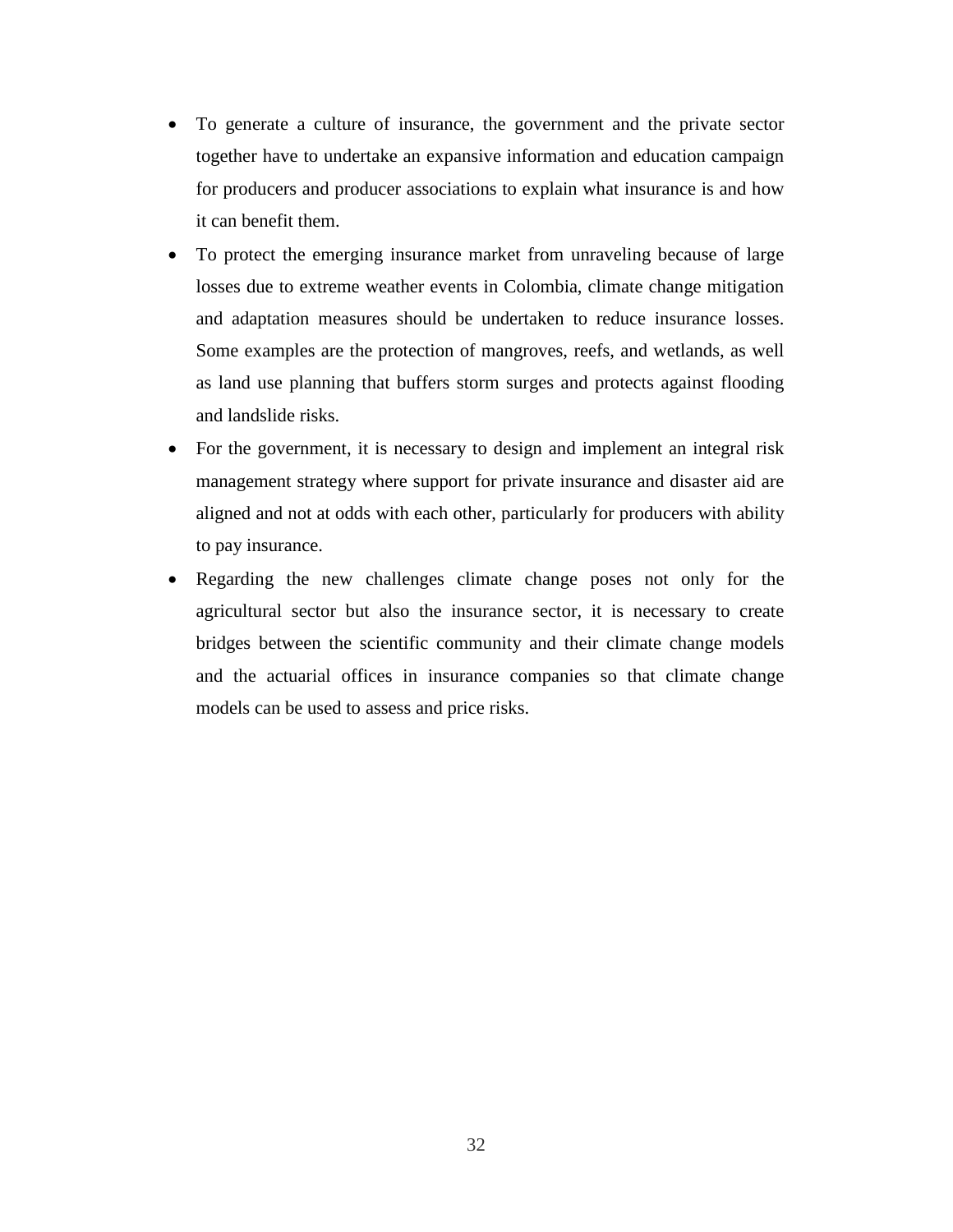# **References**

- Agrawala, S., and C. Maelis. 2010. "Assessing the Role of Microfinance in Fostering Adaptation to Climate Change." Nota di Lavoro 82.2010, Sustainable Development Series. Milan, Italy: Fondazione Eni Enrico Mattei.
- Ahsan, S.M., A. Ali and N. Kurian. 1982. "Toward a Theory of Agricultural Insurance." *American Journal of Agricultural Economics* 64 (3): 510-529.
- Anderson, J. 2001. "Risk Management in Rural Development: A Review." Rural Strategy Background Paper 7. Washington, DC, United States: World Bank.
- Avalos, L. 1981. "Justificación y Viabilidad del Seguro Agrocrediticio para Colombia." In: *Seminario Perspectivas del Seguro Agrocrediticio para Colombia*. Bogota, Colombia: Instituto Interamericano de Cooperación para la Agricultura, Unión de Aseguradores Colombianos, Ministerio de Agricultura y Sociedad de Agricultores de Colombia.
- Banco Agrario de Colombia. 2010. Informe de Gestión 2010. http://www.bancoagrario.gov.co/Indicadores/Documents/Inf\_gestion/IG\_2010.pdf
- Banco de la República de Colombia. 2011. "Informe de la Junta al Congreso de la República." Bogota, Colombia: Banco de la República.
- Carter, M., E. Long and S. Boucher. 2011. "Public-Private Partnerships for Agricultural Risk Management through Risk Layering." I4 Brief 2011-01. Davis, United States: University of California, Davis, Department of Agricultural and Resource Economics. Available at: <http://basis.ucdavis.edu/wp-content/uploads/2014/06/FINALRiskLayering.pdf>
- Chambers, R.G. 1989. "Insurability and Moral Hazard in Agricultural Insurance Markets." *American Journal of Agricultural Economics* 71: 604-616.
- Clarke, D., and S. Dercon. 2009. "Insurance, Credit and Safety Nets for the Poor in a World of Risk." DESA Working Paper 81. New York, United States: United Nations, Department of Economics and Social Affairs.
- Cutler, D., and R. Zeckhauser. 2004. "Extending the Theory to Meet the Practice of Insurance." In: R.E. Litan and R. Herring, editors. *Brookings-Wharton Papers on Financial Services, 2004.* Washington, DC, United States: Brookings Institution Press.
- DANE. 2010. Labor market statistics. [http://www.dane.gov.co/index.php/mercado](http://www.dane.gov.co/index.php/mercado-laboral/empleo-y-desempleo)[laboral/empleo-y-desempleo](http://www.dane.gov.co/index.php/mercado-laboral/empleo-y-desempleo)
- DANE. 2011. Trade statistics.<http://www.dane.gov.co/index.php/comercio-exterior/exportaciones>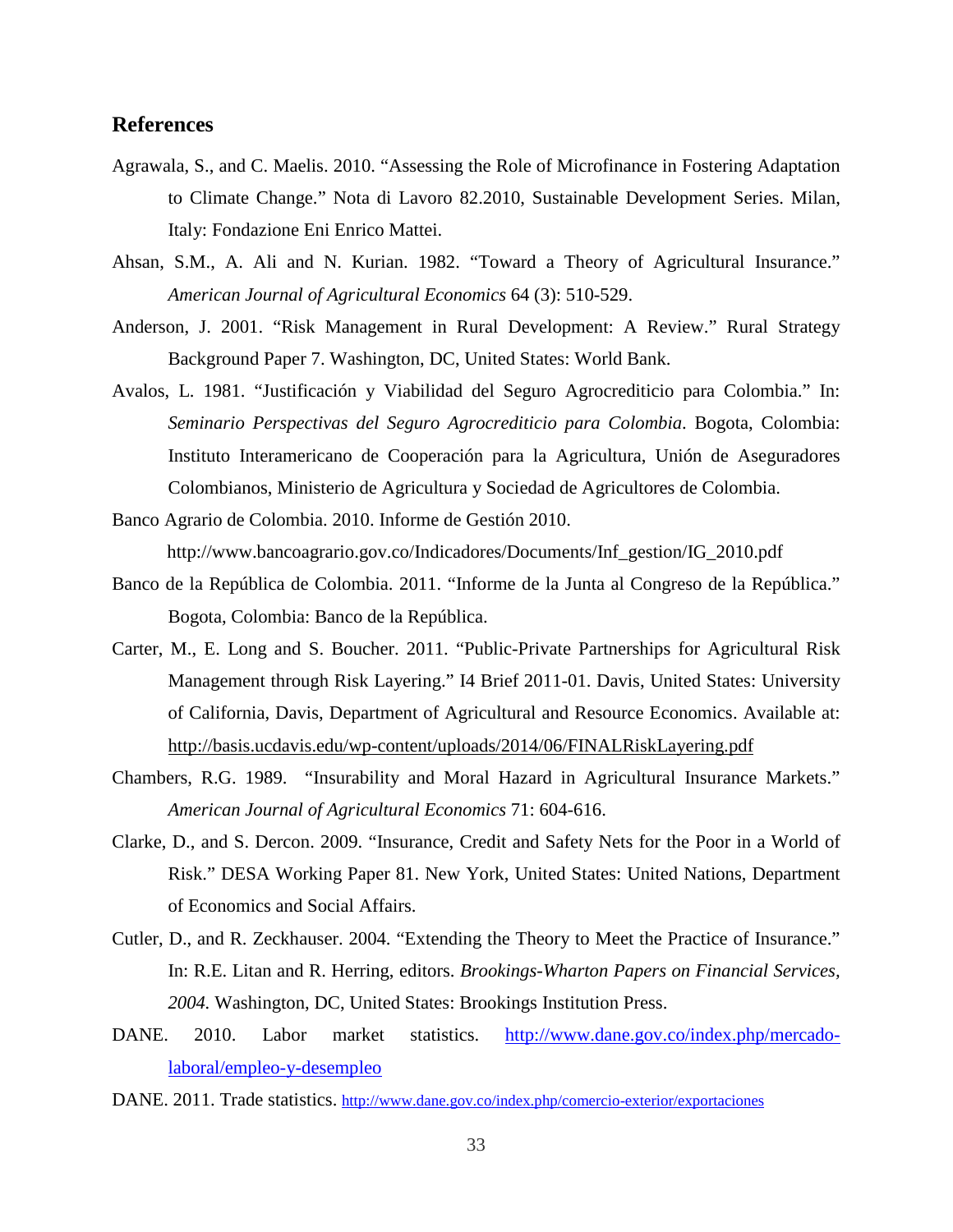- Dávila, R. 2003. "Presente y Futuro del Cooperativismo Rural de Ahorro y Crédito en Colombia*." UniRcoop* 1(1): 141-153.
- De la Torre, A., P. Fajnzylber and J. Nash. 2009. "Low Carbon, High Growth: Latin American Responses to Climate Change—An Overview." Washington, DC, United States: World Bank.
- Díaz, A., C. Mora and M. Pinzón. 2011. "Seguro Agrícola en Colombia: Experiencias, Lecciones y Perspectivas." In: *La Industria Aseguradora en Colombia*. Tomo 2. Bogota, Colombia: Federación de Aseguradores Colombianos (Fasecolda).
- Dismukes, R. 2002. "Crop Insurance in the United States." Paper presented at the conference "Agricultural Insurance and Income Guarantees," Madrid, Spain, May 13-14.
- Ellsberg, D. 1961. "Risk, Ambiguity, and the Savage Axioms." *Quarterly Journal of Economics* 75(4): 643-669.
- Feder, G., and D. Feeny. 1991. "Land Tenure and Property Rights: Theory and Implications for Development Policy." *World Bank Economic Review* 5(1): 135-153.
- Fedesarrollo. 2011. *Tendencia Económica* 109. Bogota, Colombia: Fedesarrollo.
- Forero Alvarez, J. 2003. "Economía Campesina y Sistema Alimentario en Colombia: Aportes para la Discusión sobre Seguridad Alimentaria." Bogota, Colombia: Universidad Javeriana, Facultad de Estudios Ambientales y Rurales. Available at: [http://www.javeriana.edu.co/ear/d\\_des\\_rur/documents/campesinadoysistemaalimentarioencolombia.pdf](http://www.javeriana.edu.co/ear/d_des_rur/documents/campesinadoysistemaalimentarioencolombia.pdf)
- Glauber, J.W. 2004. "Crop Insurance Reconsidered." *American Journal of Agricultural Economics* 86(5): 1179-1195.
- Goodwin, B.K., and V.H. Smith. 1995. *The Economics of Crop Insurance and Disaster Aid*. Washington, DC, United States: American Enterprise Institute Press.
- Hanratty, D.M., and S.W. Meditz. 1988. *Colombia: A Country Study*. Washington, DC, United States: Library of Congress.
- Harmeling, S. 2011. *Global Climate Risk Index 2012*. Bonn, Germany: Germanwatch.
- Hazell, P., C. Pomareda and A. Valdés. 1992. *Crop Insurance for Agricultural Development: Issues and Experience*. Baltimore, United States: The Johns Hopkins University Press and International Food Policy Research Institute.
- Herbold, J. 2011. "Climate Change and Agriculture Insurance: Industry Vulnerability and Implications for Scaling Up Innovations: The (Re)Insurer's Perspective." Presentation at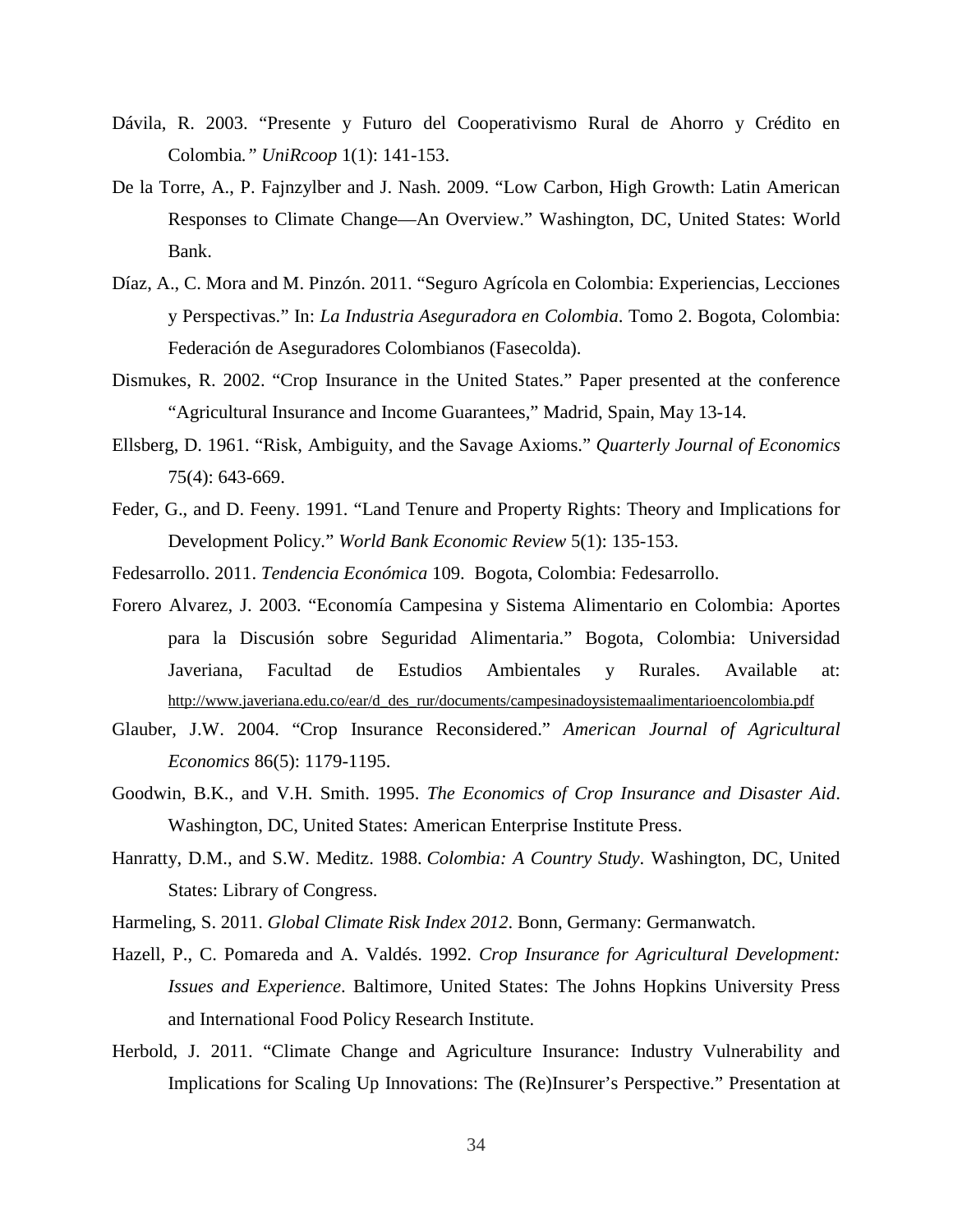the Forum for Agricultural Risk Management in Development (FARMD) Annual Conference, June 9-10, Zurich, Switzerland.

- Hoff, K., and J.E. Stiglitz. 1993. "Imperfect Information and Rural Credit Markets: Puzzles and Policy Perspectives." In: K. Hoff, A. Braverman and J.E. Stiglitz, editors. *The Economics of Rural Organization. Theory, Practice and Policy*. Oxford, United Kingdom: Oxford University Press and World Bank.
- Holmstrom, B. 1979. "Moral Hazard and Observability." Bell Journal of Economics 10(1): 74- 91.
- Hyde, C.E., and J.A. Vercammen. 1995. "Crop Insurance: Moral Hazard and Contract Form." Melbourne, Australia: University of Melbourne. Manuscript.
- Instituto Geográfico Agustín Codazzi (IGAC). 2002. "Uso Adecuado y Conflictos de Uso de las Tierras en Colombia." In: *Zonificación de los Conflictos de Uso de las Tierras del País*. Bogota, Colombia: IGAC.
- Innes, R. 2003. "Crop Insurance in a Political Economy: An Alternative Perspective on Agricultural Policy." *American Journal of Agricultural Economics* 85(2): 318-335.
- Iturrioz, R. 2009. *Agricultural Insurance*. Washington, DC, United States: World Bank.
- Iturrioz, R. and D. Arias. 2010. Agricultural Insurance in Latin America: Developing the Market. Washington, DC, United States: World Bank.
- Kang, M.G. 2007. "Innovative Agricultural Insurance Products and Schemes." Agricultural Management, Marketing and Finance Occasional Paper. Rome, Italy: Food and Agricultural Organisation of the United Nations (FAO).
- Kaplow, L. 1991. "Incentives and Government Relief for Risk." *Journal of Risk and Uncertainty* 4: 167–175.
- Knight, T.O., and K.H. Coble. 1997. "Survey of U.S. Multiple Crop Insurance Literature since 1980." *Review of Agricultural Economics* 19(1): 128-156.
- Lacouture, J.C., and L.F. Uribe. 1988. "Marco Jurídico para la Organización y Desarrollo del Seguro Agrícola en Colombia." Bogota, Colombia: Pontificia Universidad Javeriana. Dissertation.
- Lau, C., A. Jarvis and J. Ramírez. 2011. "Agricultura Colombiana: Adaptación al Cambio Climático." CIAT Políticas en Síntesis 1. Cali, Colombia: Centro Internacional de Agricultura Tropical (CIAT).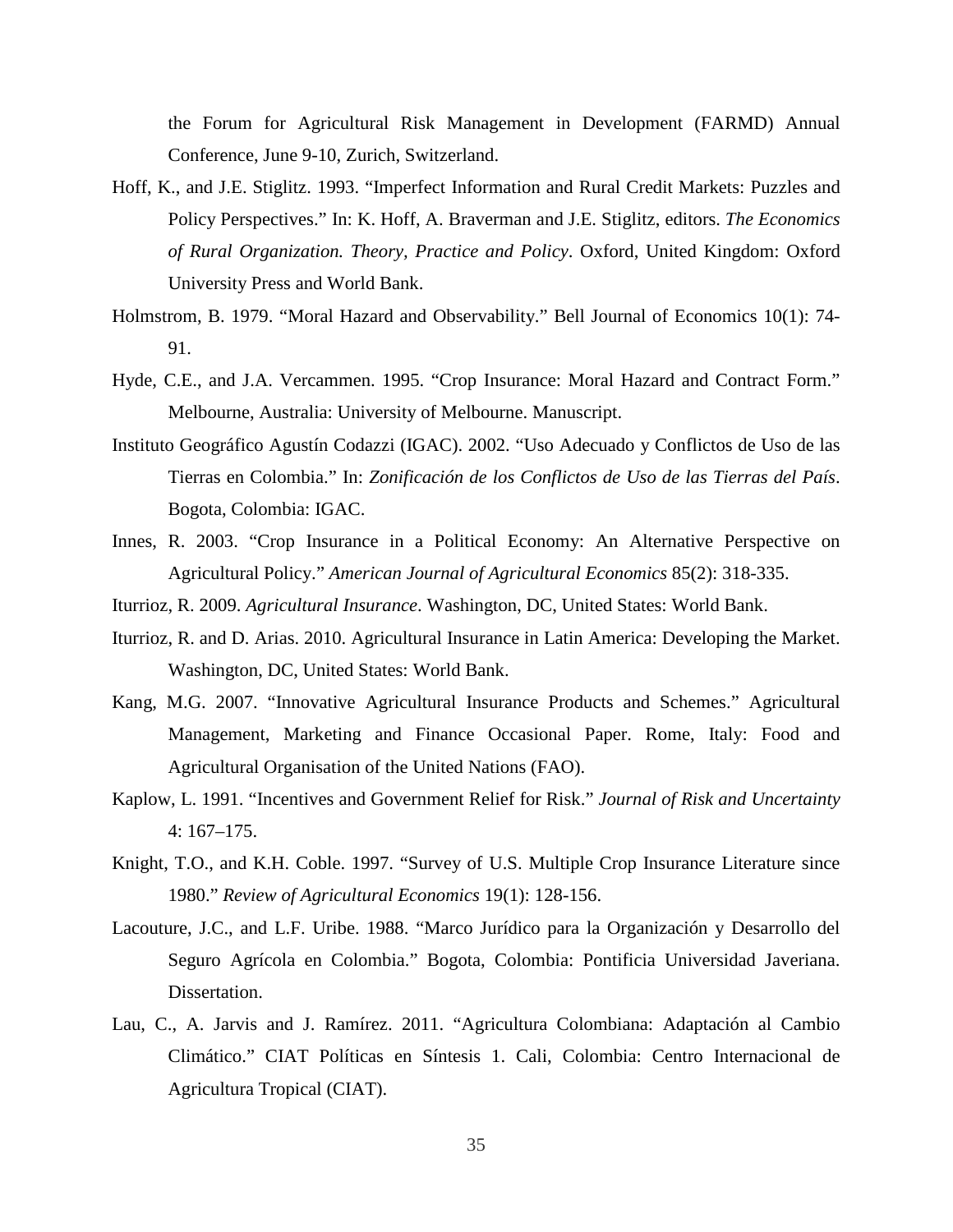- Leibovich, J., M. Nigrinis and M. Ramos. 2005. "Caracterización del Mercado Laboral Rural en Colombia." Borrador 408. Bogota, Colombia: Banco de la República. Available at: www.banrep.gov.co/docum/ftp/borra408.pdf.
- Lindlof, T.R., and B.C. Taylor. 2002. *Qualitative Communication Research Methods*. Second edition. Thousand Oaks, United States: Sage Publications.
- Luo, H., J.R. Skees and M.A. Marchant. 1994. "Weather Information and the Potential for Intertemporal Adverse Selection in Crop Insurance." *Review of Agricultural Economics* 16: 441–451.
- Mahul, O., and C. Stutley. 2010. *Government Support to Agricultural Insurance: Challenges and Options for Developing Countries*. Washington, DC, United States: World Bank.
- Makki, S.S. 2002. "Crop Insurance: Inherent Problems and Innovative Solutions." In: L. Tweeten and S.R. Thompson, editors. *Agricultural Policy for the 21st Century.* Ames, United States: Iowa State University Press.
- Marulanda, B. 2004. "La Bancarización en Colombia (Informe Final)." Bogota, Colombia: Marulanda Consultores.
- Mendelsohn, R., and N. Seo. 2008. "An Analysis of Crop Choice: Adapting to Climate Change in South American Farms." *Ecological Economics* 67(1):109–116.
- Mills, E. 2005. "Insurance in a Climate of Change." *Science* 309(5737): 1040-1044.
- Ministerio de Agricultura y Desarrollo Rural. 2010. "Informe de Rendición de Cuentas, Gestión 2002-2010." Bogota, Colombia: Ministerio de Agricultura y Desarrollo Rural.
- Ministerio de Agricultura. 2010. "Documento de Discusión Nacional acerca de los Asuntos Claves en el Análisis del Sector Agricultura (Mitigación)." Bogota, Colombia: Ministerio de Agricultura y Desarrollo Rural.
- Ministerio de Agricultura y Desarrollo Rural (MADR). 2011. "Dramático Balance del Impacto de la Ola Invernal en el Sector Agropecuario Revela MinAgricultura." Bogota, Colombia: Ministerio de Agricultura y Desarrollo Rural. Available at: <http://www.elguamo-tolima.gov.co/noticias.shtml?apc=Cnxx-1-&x=2791023>
- Mooney, S. 2000. "Reinsurance Not Driving the Cycle This Time." *National Underwriter* 104(9): 19.
- Munich Re. 1999. *Topics 2000: Natural Catastrophes, The Current Position.* Munich, Germany: Munich Reinsurance Group, Geoscience Research Group.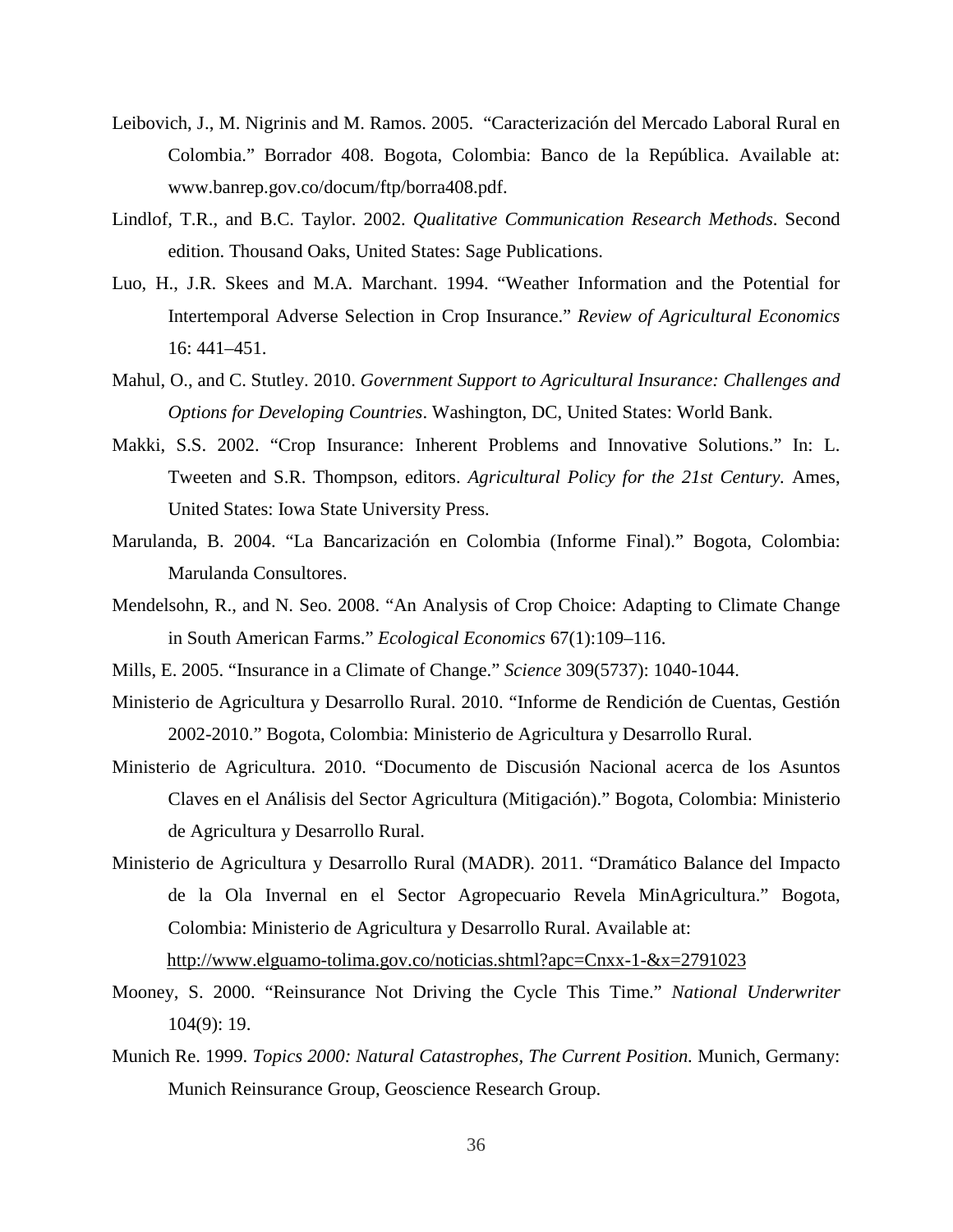- Murcia Pabón, A. 2007. "Determinantes del Acceso al Crédito de los Hogares Colombianos." *Ensayos sobre Política Económica, Banco de la República* 25(55): 40-83.
- Nelson, C.H., and E.T. Loehman. 1987. "Further Toward a Theory of Agricultural Insurance." *American Journal of Agricultural Economics* 69(3): 523-531.
- Okten, C., and U.O. Osili. 2004. "Social Networks and Credit Access in Indonesia." *World Development* 32(7): 1225–1246.
- Pagano, M., and T. Jappelli. 1993. "Information Sharing in Credit Markets." *Journal of Finance* 48(5): 1693-1718.
- Perfetti del Corral, J. 2009. "Crisis y Pobreza Rural en América Latina: El Caso de Colombia." Documento de Trabajo 43. Santiago, Chile: Rimisp-Centro Latinoamericano para el Desarrollo Rural, Programa Dinámicas Territoriales Rurales.
- Posada Villa, J.A. 2010. *Guía de Atención en Salud Mental en Emergencias y Desastres*. Bogota, Colombia: Social Protection Ministry.
- Reardon, T., E. Crawford and V. Kelly. 1994. "Links between Nonfarm Income and Farm Investment in African Households: Adding the Capital Market Perspective." *American Journal of Agricultural Economics* 76(5): 1172-1176.
- Rothschild, M., and J. Stiglitz. 1976. "Equilibrium in Competitive Insurance Markets: An Essay on the Economics of Imperfect Information." *Quarterly Journal of Economics* 90(4): 629-649.
- Rozo, M. 1973. "El Seguro Agrícola y Ganadero en Colombia." Bogota, Colombia: Colegio Mayor de Nuestra Señora del Rosario. Thesis.
- Instituto de Hidrología, Meteorología y Estudios Ambientales (IDEAM). 2010. "Segunda Comunicación Nacional sobre Cambio Climático." Bogota, Colombia: IDEAM. Available at:http://www.pnud.org.co/sitio.shtml?apc=aCa020011--&x=62593#.VYRLKvlVhHw
- Siegel, P.B., and J. Alwang. 1999. ["An Asset-Based Approach to Social Risk Management: A](http://ideas.repec.org/p/wbk/hdnspu/21324.html)  [Conceptual Framework.](http://ideas.repec.org/p/wbk/hdnspu/21324.html)" [Social Protection Discussion Papers](http://ideas.repec.org/s/wbk/hdnspu.html) 21324. Washington, DC, United States: World Bank.
- Sivakumar, M., and R. Motha. 2007. *Managing Weather and Climate Risks in Agriculture*. Berlin: Springer.
- Skees, J.R. 2003. "Risk Management Challenges in Rural Financial Markets: Blending Risk Management Innovations with Rural Finance." Paper presented at the USAID conference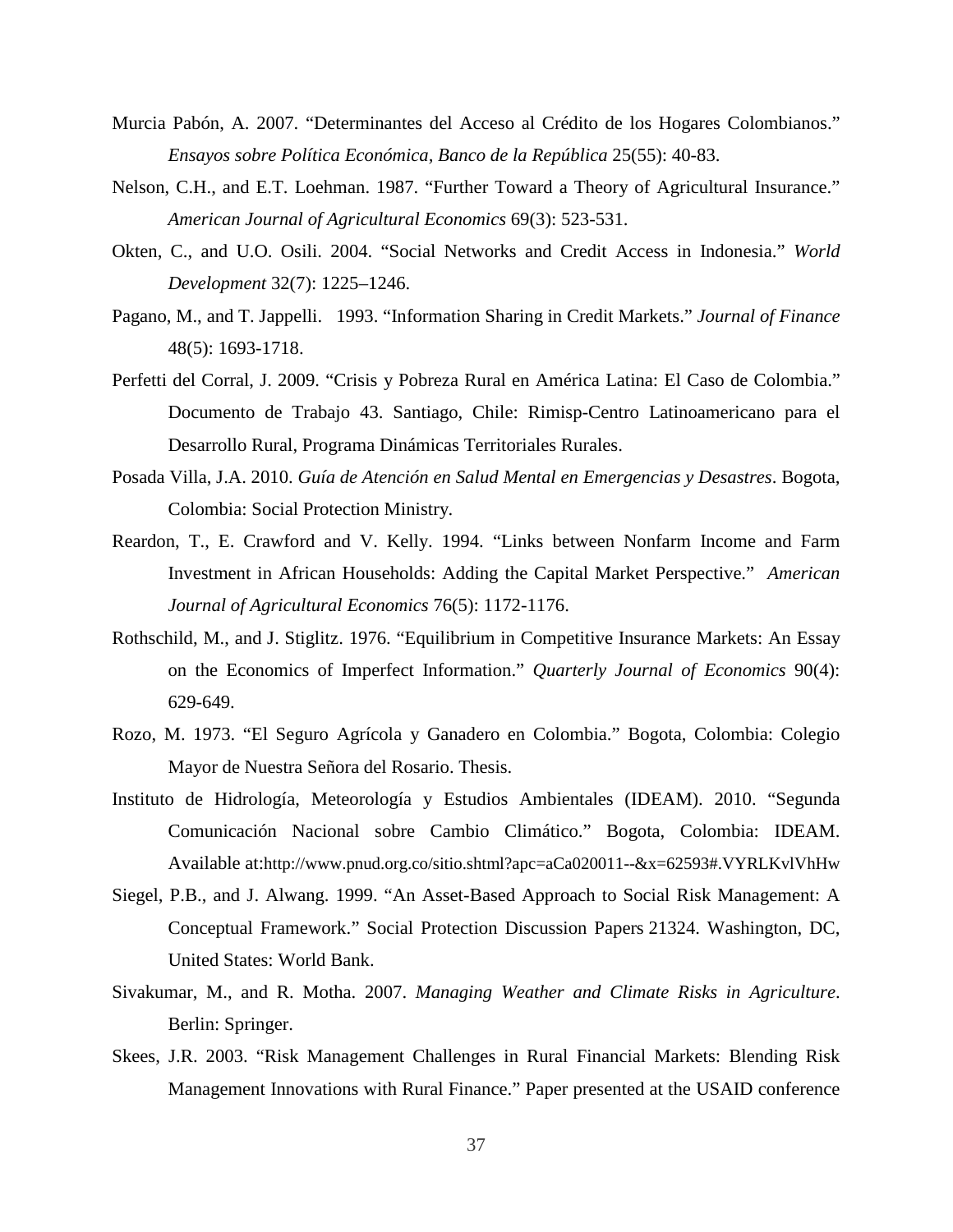"Paving the Way Forward for Rural Finance: An International Conference on Best Practices," Washington, DC, United States, June 2–4.

- Solo, M., and A. Manroth. 2006. "Access to Financial Services in Colombia: The Unbanked in Bogotá." Policy Research Working Paper 3834. Washington, DC, United States: World Bank.
- Stiglitz, J.E., and A. Weiss. 1981. "Credit Rationing in Markets with Imperfect Information." *American Economic Review* 71: 393–410.
- Stone, J. 1973. "A Theory of Capacity and the Insurance of Catastrophe Risks." *Journal of Risk and Insurance* 40: 231-243.
- Suárez, P., J. Linnerooth-Bayer and R. Mechler. 2007. "Feasibility of Risk Financing Schemes for Climate Adaptation: The Case of Malawi." Report to the World Bank Development Economics Research Group. Washington, DC, United States: World Bank.
- Swiss Re. 1997. "Too Little Reinsurance of Natural Disasters in Many Markets." Sigma Report 7. Zurich, Switzerland: Swiss Reinsurance Company. Available at: [www.swissre.com/e/publications/publications/sigma1/sigma\\_071.Paras.0014.File.pdf](http://www.swissre.com/e/publications/publications/sigma1/sigma_071.Paras.0014.File.pdf)
- Universidad Sergio Arboleda (USA). 2003. "Agrarian Sector in Colombia." Bogota, Colombia: Universidad Sergio Arboleda. Available at:

[http://www.usergioarboleda.edu.co/pymes/agrarian\\_sector.htm](http://www.usergioarboleda.edu.co/pymes/agrarian_sector.htm)

- World Economic Forum (WEF). 2011. "The Global Competitiveness Report 2011-2012: Country Profile Highlights." Davos, Switzerland: WEF.
- Wenner, N., and D. Arias. 2003. "Agricultural Insurance in Latin America: Where Are We?" Paper presented at the conference "Paving the Way Forward for Rural Finance," Washington, DC, United States, June 2-4.
- World Bank. 2011. *World Development Indicators*. Washington, DC, United States: World Bank.
- Wright, B.D., and J.A. Hewitt. 1994. "All-Risk Crop Insurance: Lesson from Theory and Experience. In: D.L. Hueth and W.H. Furtan, editors. *Economics of Agricultural Crop Insurance: Theory and Evidence*. London, United Kingdom: Kluwer Academic Publishers.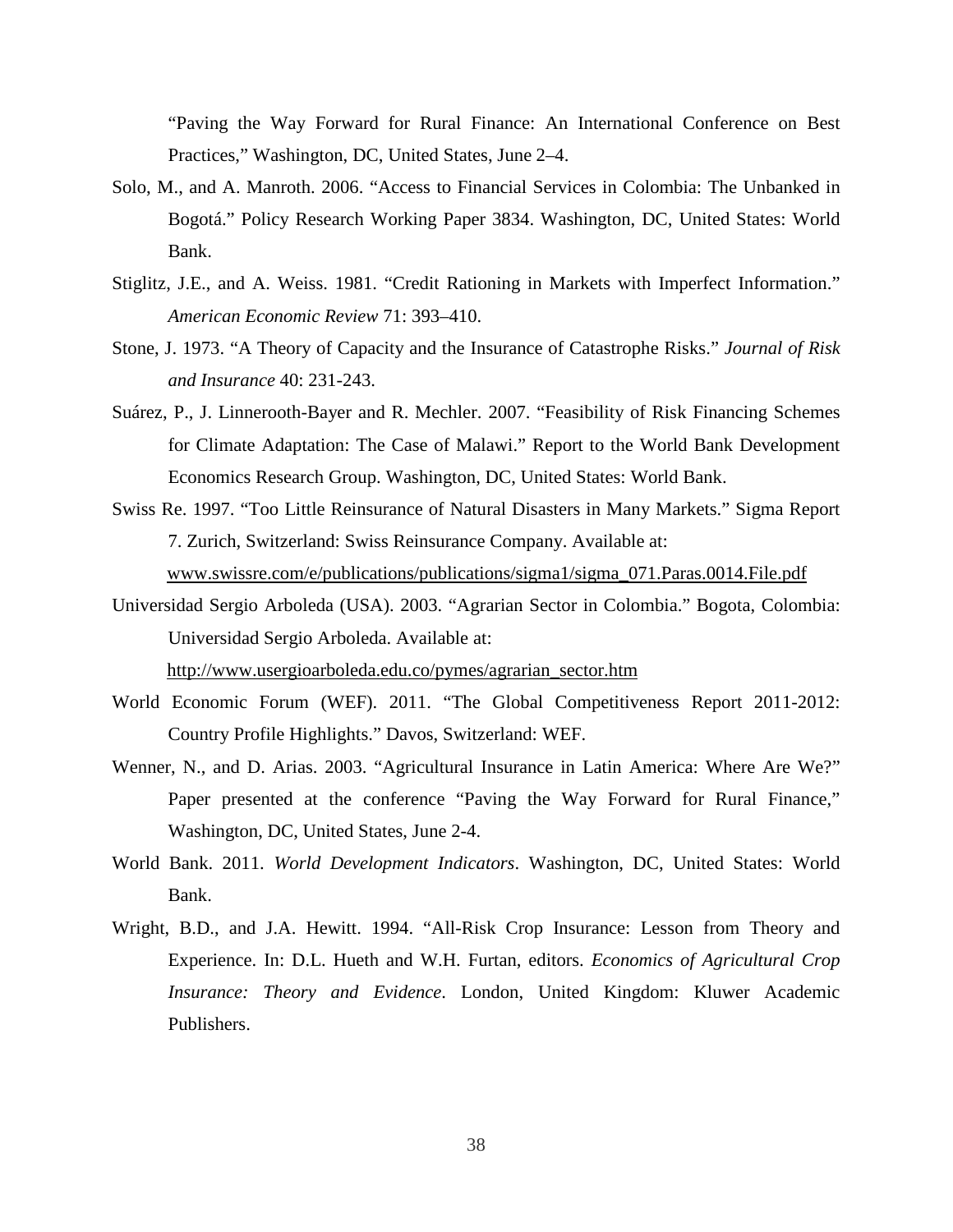# **Interviews**

- Angulo, A. August 20, 2011. Telephone Interview. Superintendencia Financiera, Bogotá.
- Arroyave, I.D. October 4, 2011. Personal Interview. Agricultural Ministry, Bogotá.
- Bacci, R. November 22, 2011. Personal Interview. FINAGRO, Bogotá.
- Becerra, J.C. September 16, 2011. Personal Interview. Federación Nacional de Cafeteros, Bogotá.
- Beltrán, N. October 13, 2011. Telephone Interview. Asocaña, Cali.
- Bonilla, M. September 23, 2011. Telephone Interview. Agrosolidaria, Boyacá.
- Boshell, F. December 1st, 2011. Personal Interview. Independent Consultant on Agriculture and Climate Change. Bogotá.
- Cano, C.G. October 10, 2011. Personal Interview. Central Bank of Colombia, Bogotá.
- Cardozo, F. September 16, 2011. Personal Interview. Protabaco, Bogotá.
- Díaz, A. October 13, 2011. Personal Interview. Fasecolda, Bogotá.
- González, P. September 8, 2011. Personal Interview. Mapfre Seguros Generales, Bogotá.
- Irrigorri, J.A. October 20, 2011. Personal Interview. Davivienda Bank, Bogotá.
- Lombana, F. November 24, 2011. Personal Interview. La Previsora Seguros, Bogotá.
- López, P. September 1st, 2011. Personal Interview. Superintendencia Financiera, Bogotá.
- Majos, F. December 9, 2011. Telephone Interview. SwissRe, Mexico.
- Phillips, J.M. September 23, 2011. Personal Interview. GR Chía Flower Producers, Bogotá.
- Ramírez, C. September 7, 2011. Telephone Interview. Suramericana de Seguros, Medellín.
- Soto, C. October 6, 2011. Telephone Interview. Fasecolda, Bogotá.
- Tapasco, J. September 26, 2011. Telephone Interview. CIAT, Cali.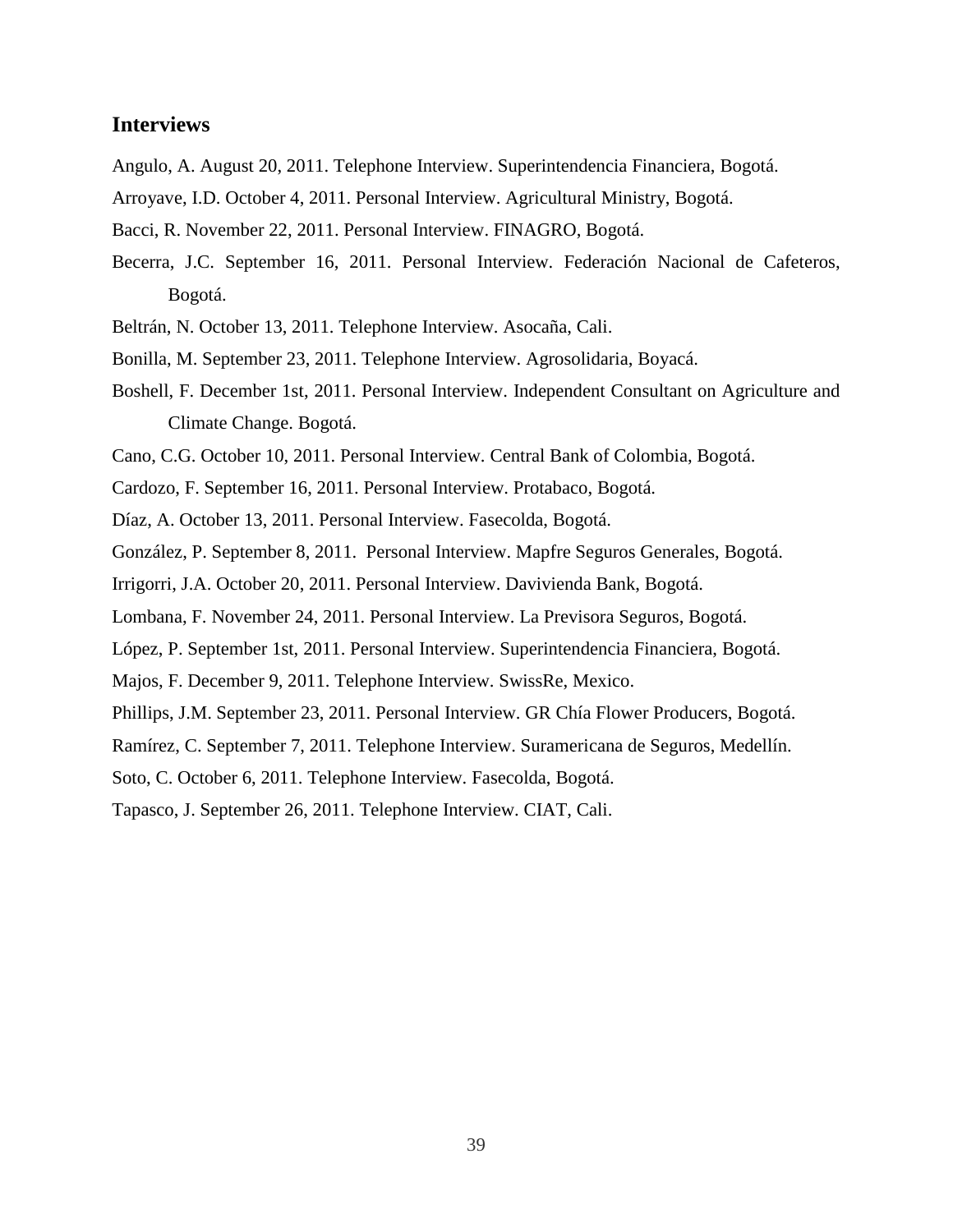| Number of      | Surface (% |                             |                         | Projected % of<br>crop's production |            | Projected % crop's production<br>will be affected due to |           |
|----------------|------------|-----------------------------|-------------------------|-------------------------------------|------------|----------------------------------------------------------|-----------|
| departments    | cultivated | Production                  |                         | that will be affected               |            | precipitation change                                     |           |
| which grow     | with the   | (% of total)<br>production) | Crop                    | due to temperature                  |            |                                                          |           |
| the crop       | crop)      |                             |                         | change of $2.0 -$                   | $-3$ to 0% | $0\% - 3\%$                                              | $3% - 5%$ |
|                |            |                             |                         | $2.5^{\circ}$ C.                    |            |                                                          |           |
| 31             | 16.6       | 6.1                         | Maize/corn              | 80.5                                | 27.7       | 37.1                                                     | 35.2      |
| 17             | 16.3       | 3.1                         | Coffee                  | 84.7                                | 8.2        | 28.8                                                     | 63.1      |
| 26             | 12.2       | 11.1                        | Rice                    | 64.6                                | 15.7       | 23.6                                                     | 60.7      |
| 31             | 9.9        | 13.7                        | Non-export<br>plantains | 79.8                                | 7.2        | 36.1                                                     | 56.6      |
| 6              | 6.2        | 14.5                        | Sugarcane               | 99.6                                | 1.1        | $\overline{0}$                                           | 98.9      |
| 24             | 5.8        | 5.3                         | Molasses-Sugar<br>cane  | 77.8                                | 6.1        | 33.8                                                     | 60.2      |
| 31             | 5.1        | 9.3                         | Cassava                 | 70.9                                | 39.8       | 41.4                                                     | 18.9      |
| 18             | 4.7        | 7.1                         | Fruit trees             | 72.5                                | 7.7        | 22.5                                                     | 69.8      |
| 13             | 4.3        | 12.8                        | Potatoes                | 71.5                                | 2.6        | 27.1                                                     | 70.4      |
| 14             | 4.1        | 2.7                         | African oil palm        | 54.8                                | 54.2       | 36.3                                                     | 9.5       |
| 25             | 3.3        | 0.6                         | Beans                   | 84.6                                | 10.7       | 40.4                                                     | 48.9      |
| 27             | 3.0        | 0.3                         | Cocoa                   | 40.2                                | 17.3       | 53.2                                                     | 29.5      |
| 15             | 1.5        | 0.6                         | Cotton                  | 98.0                                | 14.6       | 55.7                                                     | 29.7      |
| 14             | 1.2        | 0.6                         | Sorghum                 | 97.0                                | 33.8       | 3.8                                                      | 62.4      |
| $\overline{c}$ | 1.2        | 6.9                         | <b>Bananas</b>          | 100.0                               | 26.9       | 73.1                                                     | $\Omega$  |
| 14             | 0.5        | 1.2                         | Vegetables              | 84.9                                | 16.1       | 28.7                                                     | 55.2      |
| $\overline{2}$ | 0.2        | 0.97                        | Flowers                 | 100.0                               | $\Omega$   | 16.1                                                     | 83.9      |

# **Annex 1. Crops Most Likely to be Affected by Climate Change in Colombia**

*Source:* Lau, Jarvis and Ramírez (2011).

# **Annex 2. Violence in Colombia**

While Colombia's geography is in part similar to that of other Andean countries such as Peru or Ecuador, the country's long history of violence in sets it apart from other countries in the region. Rural conflict, for instance, has been the norm rather than the exception in many areas of the country. Conflict between the two political parties (*Liberales* and *Conservadores*) resulted in clashes from the beginning of the twentieth century. After the creation of the Frente Nacional in 1957, which ended the fighting between these two groups, guerilla movements such as the National Liberation Army (ELN), Revolutionary Armed Forces of Colombia (FARC) and Popular Liberation Army (EPL) were formed in rural areas as a result of corruption, poverty and generalized inequality. These groups, which financed themselves through narcotics production, extortion and kidnapping, had control over many areas of the country. As a response, right-wing paramilitary groups were formed to repel the FARC and ELN attacks, but they increasingly began using the same techniques of attack and financing as the established guerrillas, finally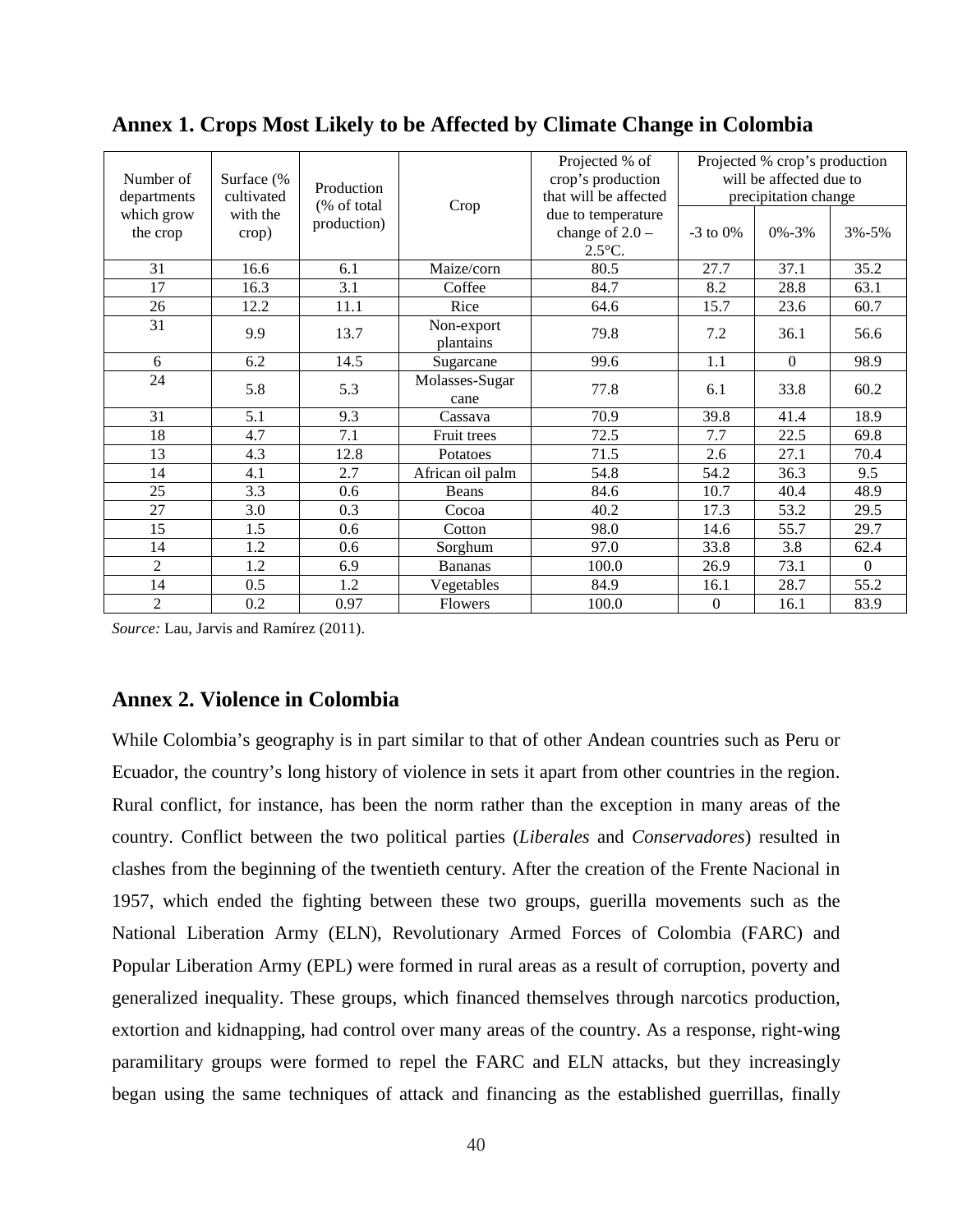becoming a criminal group in their own right in 1997, the United Self-Defense Forces of Colombia (AUC).

In 1998, President Andrés Pastrana attempted to start a peace process with the FARC and created a no-military zone for them as a sign of good-will. The result, however, was not a demobilization of guerilla fighters but the opposite: they became stronger and military attacks, kidnappings and extortions increased. Territorial fighting with paramilitaries increased, which resulted in large displacements of rural populations to Colombia's cities.

During the Alvaro Uribe governments (2002-2010), the FARC were weakened and there was an agreed-upon disarmament of almost all AUC groups in 2005. Even though the armed conflict is far from over, today there are safer conditions in the country that have opened up production and investment opportunities in areas that had been forgotten for many years, particularly in rural areas.

# **Annex 3. Determinants of Access to Agricultural Credit**

In order to assess the type of producers that are excluded from the credit market, we use data from the 2008 Quality of Life Survey to estimate what are the determinants for soliciting loans and for obtaining one. This will allow us to characterize producers who will be left out of the insurance market when it is linked with insurance in 2012.

In the literature having collateral is the main determinant for obtaining a loan. In general, Stiglitz and Weiss (1981) and Pagano and Japelli (1993) mention that the main determinants of access to credit for households are level of income, wealth, and history of payment of obligations. On the other hand, Murcia Pabón (2007) finds that income, wealth, education, geographic location, age and participation in the formal sector of the economy, also affect the likelihood of a household being a beneficiary of financial services.

Authors like Okten and Osili (2004) analyze how family and community networks affect an individual's access to credit institutions, taking into account the family's and community's role in providing information about credit market opportunities, thus lowering the search costs of borrower. According to the authors, community and family networks are important in knowing where to borrow and where to go for credit. Networks are particularly important in gaining knowledge about new credit sources, with less of an impact on established sources.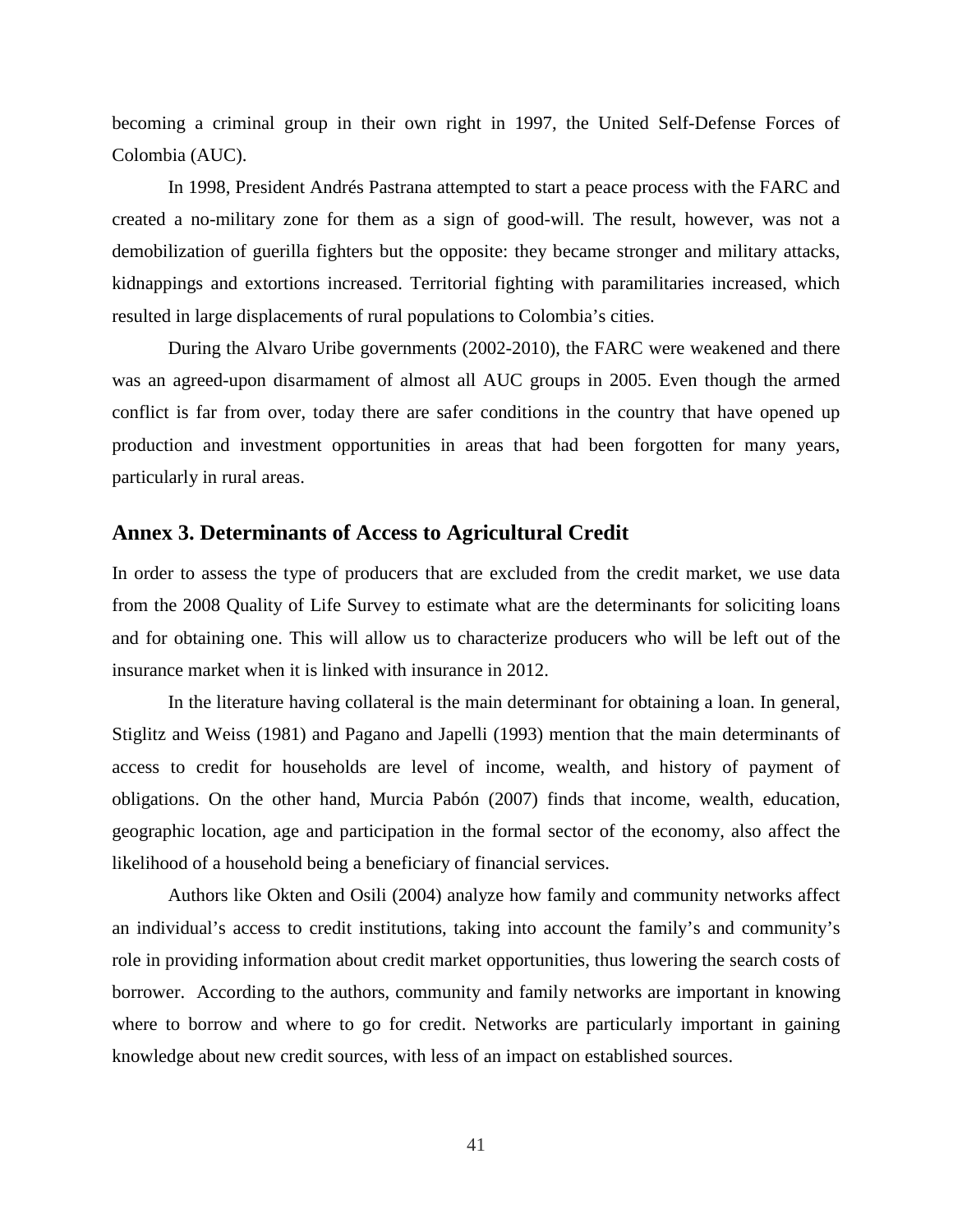There are also elements that may affect the supply of credit in the economy, such as lack of incentives for banks to locate in small geographic areas, or regulatory or institutional problems, such as limits on interest rates. These elements cannot be controlled by households but still affect their access to credit. In a similar way, authors like Solo and Manroth (2006) and Marulanda (2004) mention the high costs of opening and managing bank accounts. This situation could turn people away from the banking system, especially the poorest.

In the case of rural credit, numerous studies have linked access to credit with the pattern of land tenure, because land tenure acts as collateral in rural areas. There is also a positive association between investment in the property and security of land tenure (Feder and Feeny, 1991; Hoff and Stiglitz, 1993).

Crawford and Kelly (1994) argue that rural households with income from nonagricultural activities are more attractive to informal lenders compared to households in which all income comes from agricultural production, which tends to be more risky.

In order to analyze in more detail the determinants of access to credit among respondents, we adopt two methodological approaches to assess the probability of having debts in terms of the variables that the literature mentions as being relevant for the topic and that are available in the quality of life survey (ECV) for rural areas. We run two econometric models with cross-sectional data. In the first model our dependent variable is whether the respondents have an outstanding loan or not at the moment of the survey. The second model uses the variable *loans in the last 12 months* as the dependent variable (whether the respondents have asked for loans in the last 12 months) to see what determines asking for a loan and obtaining it.

In the first model, we examine the individual probability of having debts in terms of socio-demographic variables such as gender, age, education level and household size, a partial index of quality of life containing soil and walls characteristics and access to public services at home. In addition, we include variables related to the characteristics of farms such as the area of the farm, the irrigation system used, whether producers have requested technical assistance or not, and finally, property rights to land.

In order to capture in only one variable the different characteristics of each house, we create a new variable named partial quality of life survey index (IPCV). To create this variable we used the same weights that were used to calculate the general quality of life survey, developed by the National Statistics Department (DANE). This variable takes information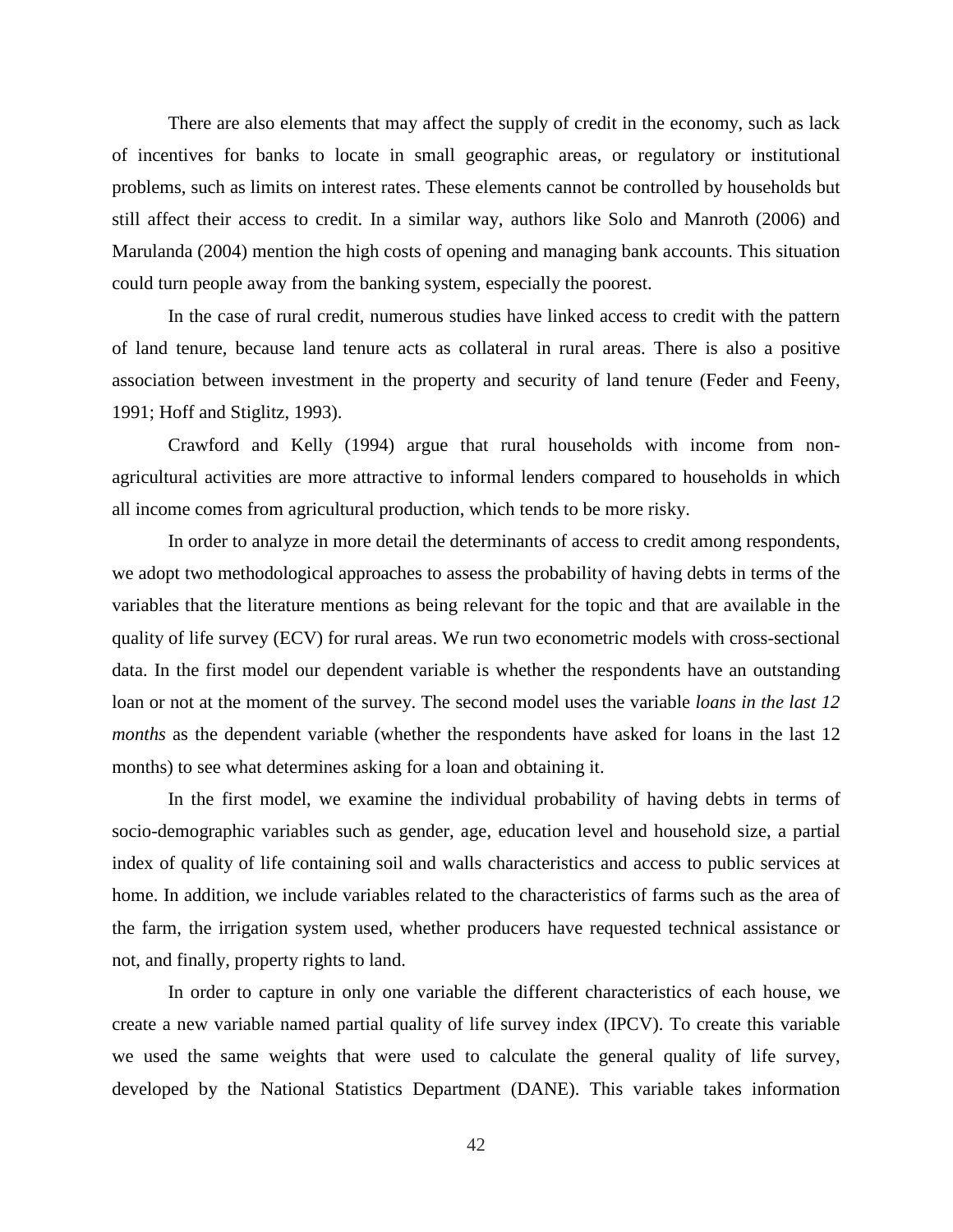related to the walls, floors and access to public services in the house. Higher IPCV values mean a better quality of life in each household. Table A.1 describes the variables used.

| <b>Variable</b>                          | <b>Description</b>                                                                                                                                                                                                                                                                                                               | <b>Type</b>              | <b>Maximum</b><br>value | <b>Minimum</b><br>value |
|------------------------------------------|----------------------------------------------------------------------------------------------------------------------------------------------------------------------------------------------------------------------------------------------------------------------------------------------------------------------------------|--------------------------|-------------------------|-------------------------|
| Gender                                   | This variable takes the value of 1 if the<br>individual is a man and 0 if a woman.                                                                                                                                                                                                                                               | Discrete,<br>dichotomous | 1                       | $\mathbf{0}$            |
| Age                                      | This variable is calculated with the year of<br>birth of each individual.                                                                                                                                                                                                                                                        | Discrete                 | 98                      | 17                      |
| Household size                           | Number of members of the household<br>reported in the survey.                                                                                                                                                                                                                                                                    | Discrete                 | 17                      | $\mathbf{1}$            |
| <b>IPCV</b>                              | This variable is built with the information<br>about the material of the floors, walls and<br>the type of access to public services, like<br>garbage disposal, type of toilet, source of<br>water and fuel for cooking. The weights<br>for the construction of the index were<br>taken from the quality of life survey<br>index. | Continuous               | 40.32                   | $\Omega$                |
| Literacy                                 | This variables takes the value of 1 if the<br>person knows how to read and write, 0 if<br>not.                                                                                                                                                                                                                                   | Discrete,<br>dichotomous | 1                       | $\Omega$                |
| Highest<br>educational<br>level achieved | This is an ordered categorical variable<br>which includes educational levels from<br>none to graduate with a degree.                                                                                                                                                                                                             | Discrete                 | 10                      | $\mathbf{1}$            |
| Natural<br>disasters                     | This variable is 1 if the household faced<br>natural disasters such as avalanches,<br>landslides and mudslides in the past 2<br>years; or 0 if not.                                                                                                                                                                              | Discrete,<br>dichotomous | 1                       | $\Omega$                |
| Health<br>insurance                      | This variable is 1 when the individual has<br>medical insurance either as contributor or<br>beneficiary.                                                                                                                                                                                                                         | Discrete,<br>dichotomous | 1                       | $\mathbf{0}$            |
| Farm size                                | This is a categorical ordered variable<br>which represents the area of the farm<br>ranging from less than one hectare to more<br>than 500 hectares.                                                                                                                                                                              | Discrete                 | 7                       | 1                       |
| Property title                           | This variable is 1 if the person has a<br>registered property title and 0 if has a title<br>that is not registered in a public office or<br>does not have a title at all.                                                                                                                                                        | Discrete,<br>dichotomous | 1                       | $\Omega$                |

**Table A.1. Possible Determinants of Rural Credit**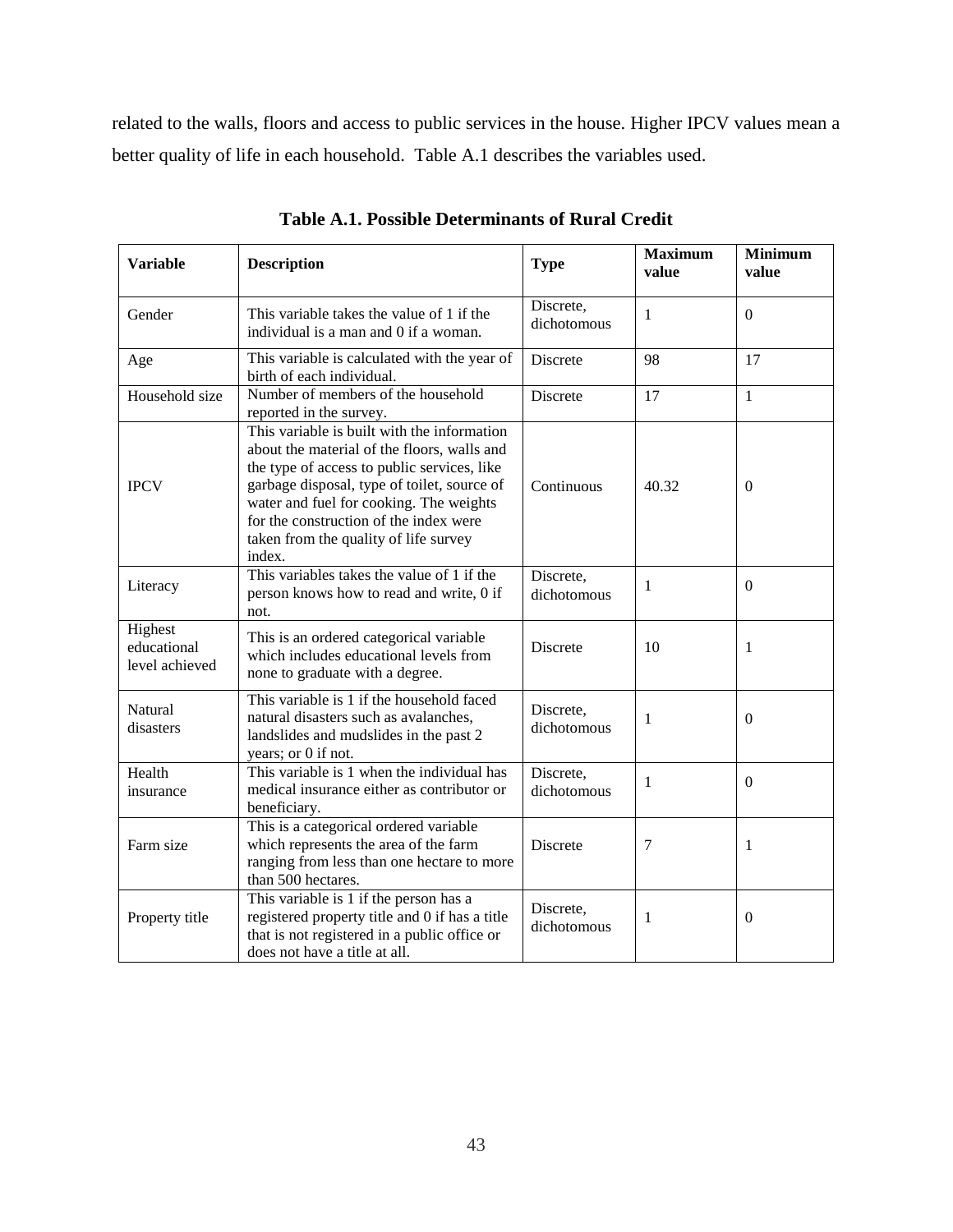| Table A.1., continued |  |
|-----------------------|--|
|-----------------------|--|

| <b>Variable</b>                        | <b>Description</b>                                                                                           | <b>Type</b>              | <b>Maximum</b><br>value | <b>Minimum</b><br>value |
|----------------------------------------|--------------------------------------------------------------------------------------------------------------|--------------------------|-------------------------|-------------------------|
| Irrigation<br>system<br>availability   | This variable is 1 if the farm or property<br>has water sources for their production<br>activities.          | Discrete,<br>dichotomous | ı                       | $\theta$                |
| Technical<br>assistance                | This variable is 1 if the person received<br>technical assistance in the last 12 months,<br>and 0 otherwise. | Discrete,<br>dichotomous |                         | $\Omega$                |
| Net income in<br>the last 12<br>months | This variable indicates the last net income<br>for the main activity undertaken by the<br>respondent.        | Continuous               | 50,000,000              | $\boldsymbol{0}$        |
| Number of<br>farms owned               | This variable indicates the number of<br>farms owned for those who say they<br>owned lands                   | <b>Discrete</b>          | 6                       | 1                       |

Table A.2. shows the results for model 1. We find a positive relationship between age of individuals and their probability of having an outstanding loan. However, this relationship has an inverted U shape, as seen from the square of the variable. Older individuals are more likely to be in debt but only to some extent, and after a certain age the probability decreases.

In the other hand, the variable IPCV (partial quality of life index) is positively related to an increased likelihood of having acquired a loan in the last 12 months. In the same sense, property titles, a higher income in the last 12 months, a greater number of farms owned or being literate represents better collateral for banks or other institutions that provide credit. This is why we found a positive and significant relationship between those variables and a greater likelihood of having debts or loans in the last 12 months.

Finally, we found a positive relationship between having technical assistance and having health insurance, with the likelihood of getting debts or loans. This may be explained because the first variable is related with more commercial farming, which may provide an incentive to ask for loans. The second variable could be related with a stronger willingness to soften future shocks, which is one of the reasons why people request credit or take on debt.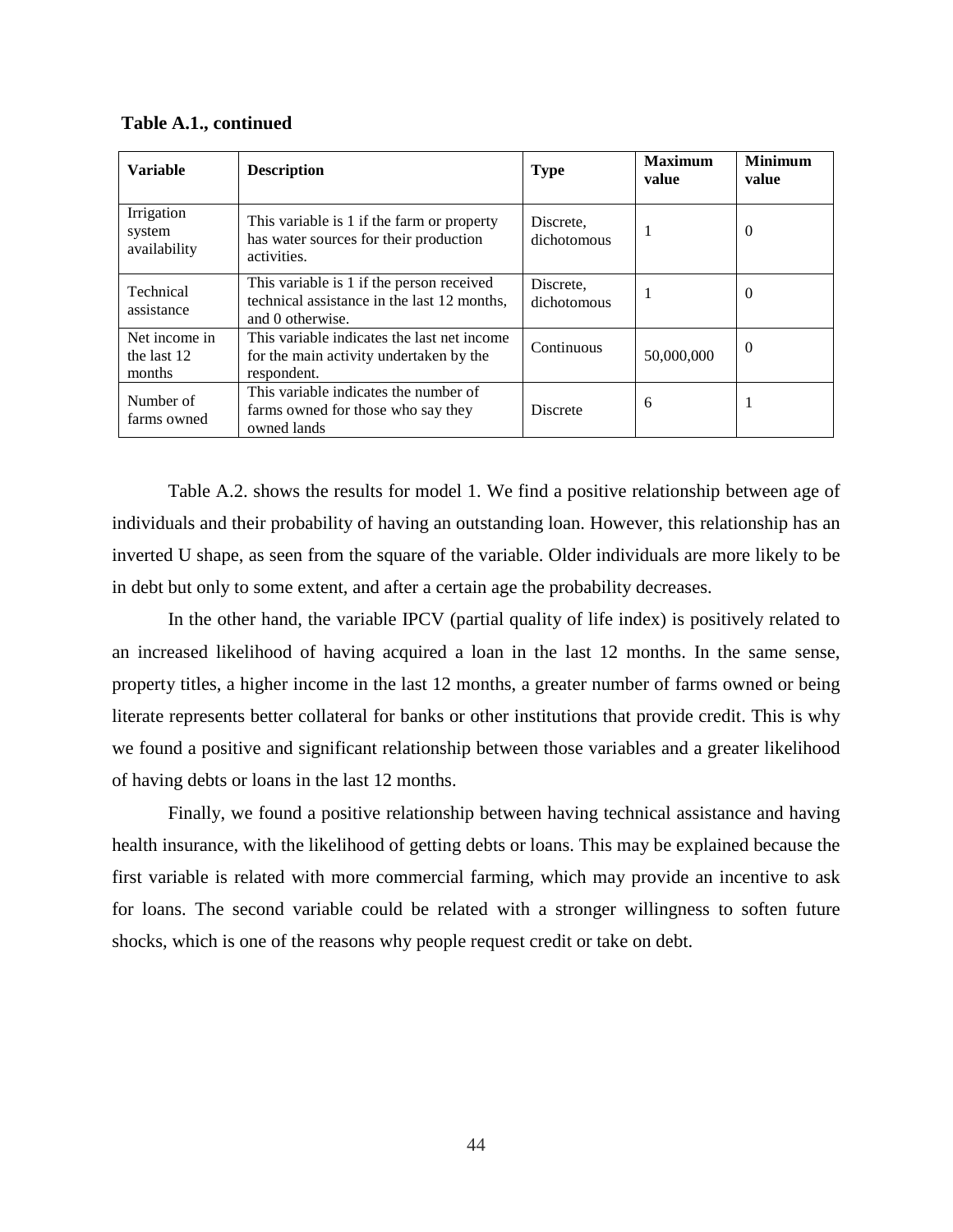|                                       | (1)               | (2)          |
|---------------------------------------|-------------------|--------------|
| <b>VARIABLES</b>                      | Probit Model_debt | Probit       |
|                                       |                   | Model loan   |
|                                       |                   |              |
| gender                                | 0.0293            | 0.0545       |
|                                       | (0.0536)          | (0.0380)     |
| Age                                   | $0.0182**$        | $-0.00143$   |
|                                       | (0.00771)         | (0.00552)    |
| Age2                                  | $-0.000206***$    | $-9.60e-06$  |
|                                       | $(7.42e-05)$      | $(5.30e-05)$ |
| Household size                        | $-0.00108$        | 0.00134      |
|                                       | (0.00772)         | (0.00511)    |
| <b>IPCV</b>                           | $-0.000318$       | $0.00351**$  |
|                                       | (0.00214)         | (0.00170)    |
| Literacy                              | 0.0828*           | $0.0745*$    |
|                                       | (0.0488)          | (0.0390)     |
| Highest educational level<br>achieved | $-0.0158$         | $-0.0222$    |
|                                       | (0.0211)          | (0.0178)     |
| Natural disasters                     | $-0.00736$        | 0.0415       |
|                                       | (0.0469)          | (0.0422)     |
| Health insurance                      | $0.0841**$        | $0.0739**$   |
|                                       | (0.0411)          | (0.0288)     |
| Farm size                             | 0.00274           | 0.00315      |
|                                       | (0.0164)          | (0.0135)     |
| Property title                        | $0.108***$        | $0.0868***$  |
|                                       | (0.0328)          | (0.0256)     |
| Irrigation system availability        | $-0.0307$         | $-0.00621$   |
|                                       | (0.0374)          | (0.0289)     |
| Technical assistance                  | $0.276***$        | $0.142***$   |
|                                       | (0.0519)          | (0.0444)     |
| Net income in the last 12<br>months   | 1.39e-08***       | 1.32e-08***  |
|                                       | $(4.01e-09)$      | $(3.14e-09)$ |
| number of farms owned                 | $0.0606*$         | 0.0323       |
|                                       | (0.0330)          | (0.0245)     |
| Observations                          | 954               | 924          |

# **Table A2. Model 1: Determinants for Having an Outstanding Loan (1) or Applying for a Loan (2)**

Robust standard errors in parentheses.

\*\*\* p<0.01, \*\* p<0.05, \* p<0.1

*Note:* In the second model we found that the same variables that were significant in the first model are also statistically significant in the mlogit model. These variables are the partial quality of life index, owning property and having a title and income in the last 12 months.

On the other hand, we found that having experienced a natural disaster in the farm, such as floods, avalanches, landslides or subsidence of land increases the likelihood that a person requests a loan, which may be related with the increasing need for resources to farm after a natural disaster. Table A3 shows the results for this model.